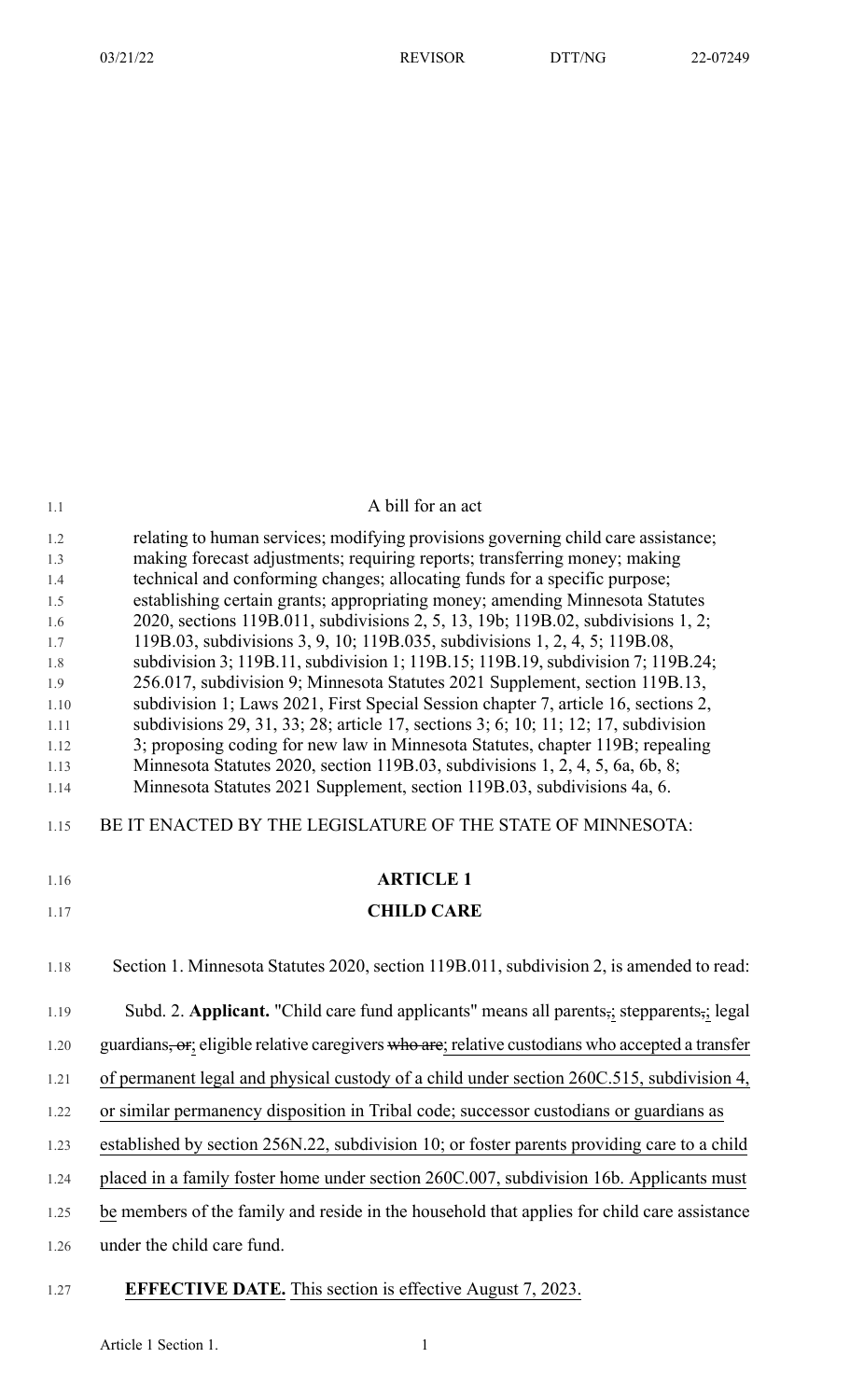2.1 Sec. 2. Minnesota Statutes 2020, section 119B.011, subdivision 5, is amended to read:

# 2.2 Subd. 5. **Child care.** "Child care" means the care of a child by someone other than a 2.3 parent,; stepparent,; legal guardian,; eligible relative caregiver,; relative custodian who 2.4 accepted a transfer of permanent legal and physical custody of a child under section 2.5 260C.515, subdivision 4, or similar permanency disposition in Tribal code; successor 2.6 custodian or guardian as established according to section 256N.22, subdivision 10; foster 2.7 parent providing care to a child placed in a family foster home under section 260C.007, 2.8 subdivision 16b; or the spouses spouse of any of the foregoing in or outside the child's own 2.9 home for gain or otherwise, on a regular basis, for any part of a 24-hour day. 2.10 **EFFECTIVE DATE.** This section is effective August 7, 2023. 2.11 Sec. 3. Minnesota Statutes 2020, section 119B.011, subdivision 13, is amended to read: 2.12 Subd. 13. **Family.** "Family" means parents,; stepparents,; guardians and their spouses, 2.13  $\sigma$ ; other eligible relative caregivers and their spouses,; relative custodians who accepted a 2.14 transfer of permanent legal and physical custody of a child under section 260C.515, 2.15 subdivision 4, or similar permanency disposition in Tribal code, and their spouses; successor 2.16 custodians or guardians as established according to section 256N.22, subdivision 10, and 2.17 their spouses; or foster parents providing care to a child placed in a family foster home 2.18 under section 260C.007, subdivision 16b, and their spouses; and their blood related the 2.19 blood-related dependent children and adoptive siblings under the age of 18 years living in 2.20 the same home including of the above. This definition includes children temporarily absent 2.21 from the household in settings such as schools, foster care, and residential treatment facilities 2.22 or parents, stepparents, guardians and their spouses, or other relative caregivers and their 2.23 spouses and adults temporarily absent from the household in settings such as schools, military 2.24 service, or rehabilitation programs. An adult family member who is not in an authorized 2.25 activity under this chapter may be temporarily absent for up to 60 days. When a minor 2.26 parent or parents and his, her, or their child or children are living with other relatives, and 2.27 the minor parent or parents apply for a child care subsidy, "family" means only the minor 2.28 parent or parents and their child or children. An adult age 18 or older who meets this 2.29 definition of family and is a full-time high school or postsecondary student may be considered 2.30 a dependent member of the family unit if 50 percent or more of the adult's support is provided 2.31 by the parents, stepparents, guardians, and their spouses; relative custodians who accepted 2.32 a transfer of permanent legal and physical custody of a child under section 260C.515, 2.33 subdivision 4, or similar permanency disposition in Tribal code, and their spouses; successor 2.34 custodians or guardians as established according to section 256N.22, subdivision 10, and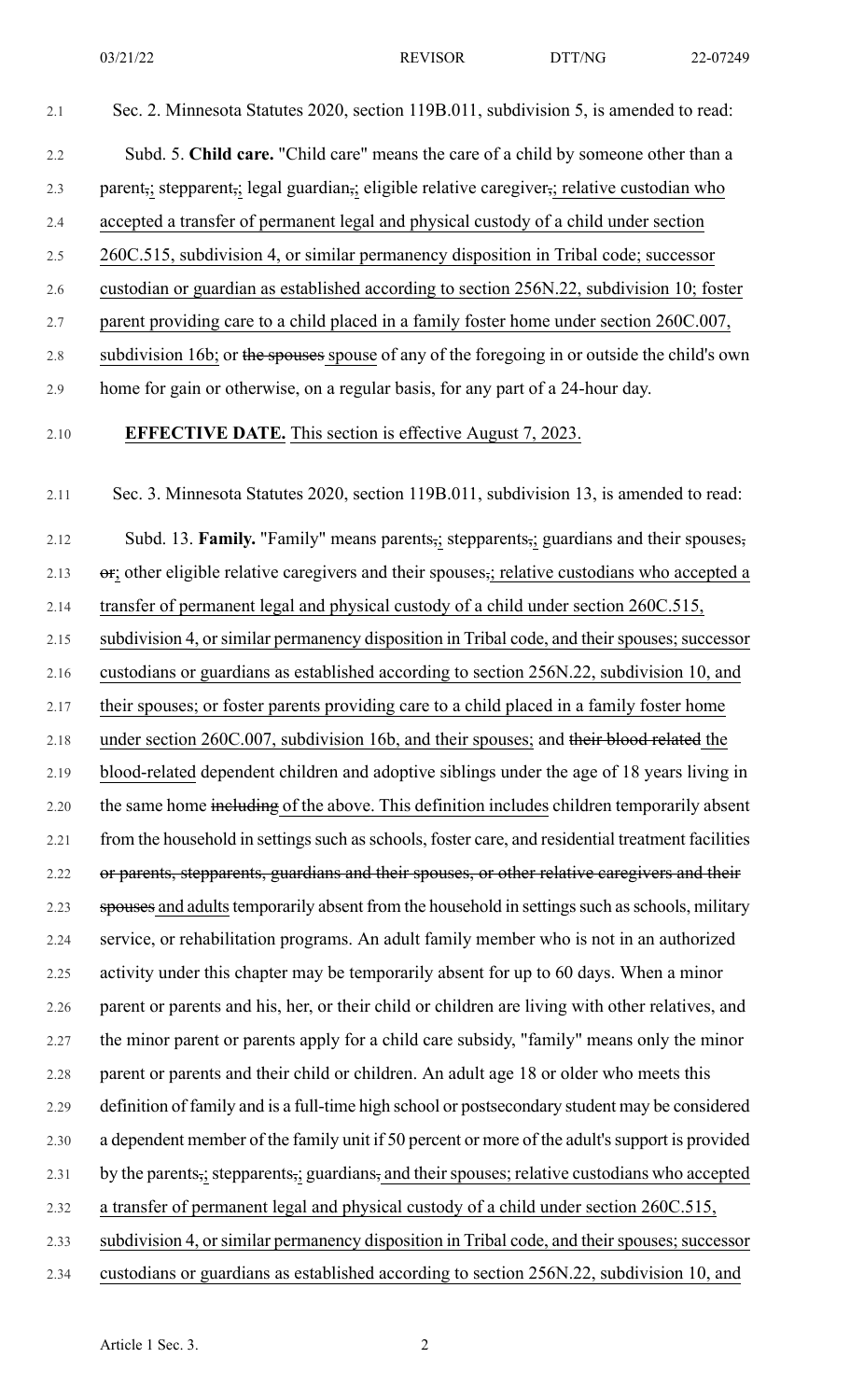| 3.1 |  |  | their spouses; foster parents providing care to a child placed in a family foster home under |
|-----|--|--|----------------------------------------------------------------------------------------------|
|     |  |  |                                                                                              |

- 3.2 section 260C.007, subdivision 16b, and their spouses; or eligible relative caregivers and
- 3.3 their spouses residing in the same household.
- 3.4 **EFFECTIVE DATE.** This section is effective August 7, 2023.
- 3.5 Sec. 4. Minnesota Statutes 2020, section 119B.011, subdivision 19b, is amended to read:
- 3.6 Subd. 19b. **Student parent.** "Student parent" means a person who is:
- 3.7 (1) under 21 years of age and has a child;
- 3.8 (2) pursuing a high school diploma or commissioner of education-selected high school 3.9 equivalency certification; and
- 3.10 (3) residing within a county that has a basic sliding fee waiting list under section 119B.03, 3.11 subdivision 4; and
- 3.12  $(4)$  (3) not an MFIP participant.

### 3.13 **EFFECTIVE DATE.** This section is effective July 10, 2023.

3.14 Sec. 5. Minnesota Statutes 2020, section 119B.02, subdivision 1, is amended to read:

3.15 Subdivision 1. **Child care services.** The commissionershall develop standardsfor county 3.16 and human services boards to provide child care services to enable eligible families to 3.17 participate in employment, training, or education programs. Within the limits of available 3.18 appropriations, The commissioner shall distribute money to counties to reduce the costs of 3.19 child care for eligible families. The commissioner shall adopt rules to govern the program 3.20 in accordance with this section. The rules must establish a sliding schedule of fees for parents 3.21 receiving child care services. The rules shall provide that funds received as a lump-sum 3.22 payment of child support arrearages shall not be counted as income to a family in the month 3.23 received but shall be prorated over the 12 months following receipt and added to the family 3.24 income during those months. The commissioner shall maximize the use of federal money 3.25 under title I and title IV of Public Law 104-193, the Personal Responsibility and Work 3.26 Opportunity Reconciliation Act of 1996, and other programs that provide federal or state 3.27 reimbursement for child care services for low-income families who are in education, training, 3.28 job search, or other activities allowed under those programs. Money appropriated under 3.29 this section must be coordinated with the programs that provide federal reimbursement for 3.30 child care services to accomplish this purpose. Federal reimbursement obtained must be 3.31 allocated to the county that spent money for child care that is federally reimbursable under 3.32 programs that provide federal reimbursement for child care services. The counties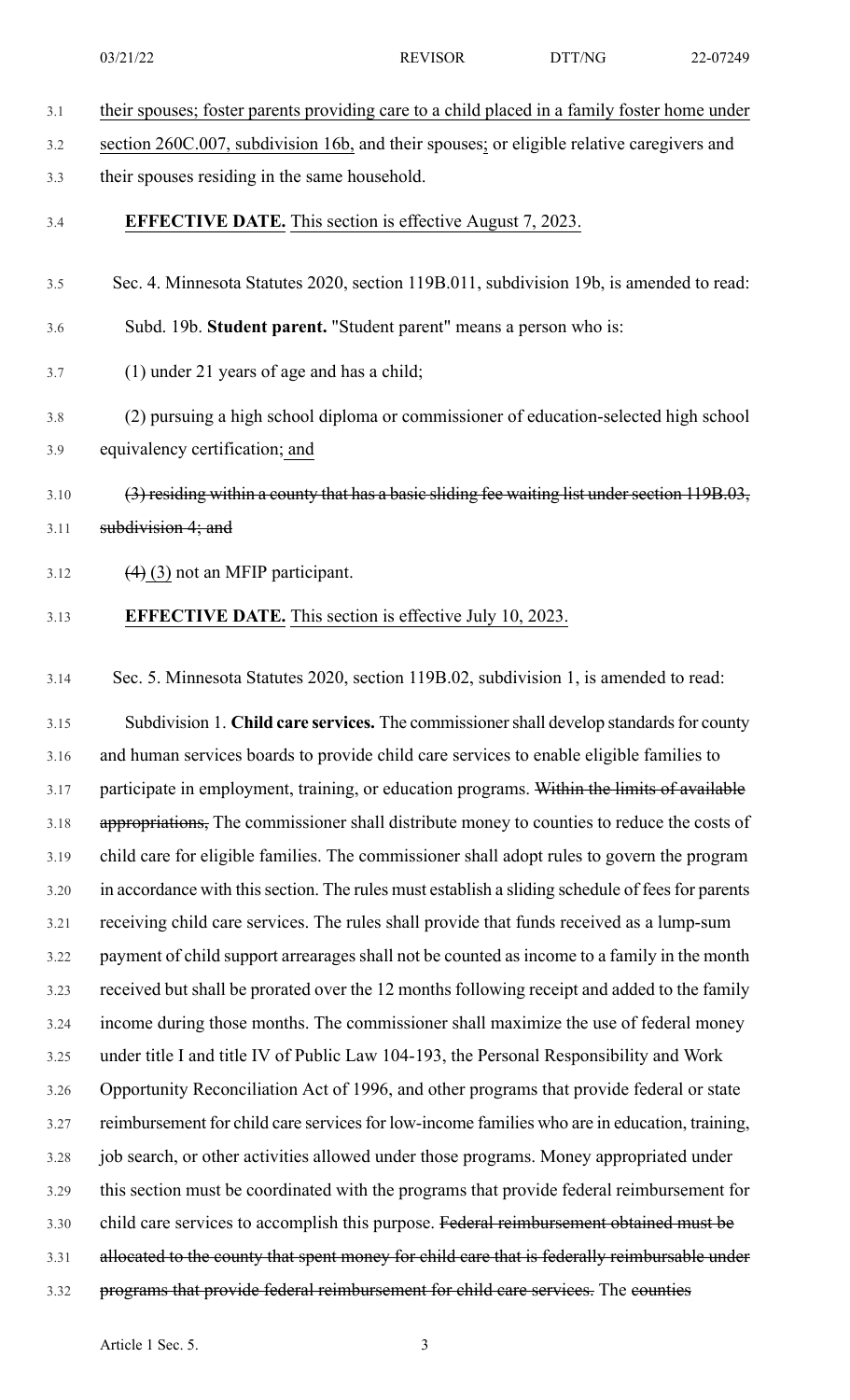- 4.1 commissioner shall use the federal money to expand child care services. The commissioner
- 4.2 may adopt rules under chapter 14 to implement and coordinate federal program requirements.
- 

4.3 **EFFECTIVE DATE.** This section is effective July 10, 2023.

4.4 Sec. 6. Minnesota Statutes 2020, section 119B.02, subdivision 2, is amended to read:

4.5 Subd. 2. **Contractual agreements with Tribes.** The commissioner may enter into 4.6 contractual agreements with a federally recognized Indian Tribe with a reservation in 4.7 Minnesota to carry out the responsibilities of county human service agencies to the extent 4.8 necessary for the Tribe to operate child care assistance programs under sections 119B.03 4.9 and 119B.05 for families eligible under this chapter. An agreement may allow the state to 4.10 make payments for child care assistance services provided under section 119B.05 this 4.11 chapter. The commissioner shall consult with the affected county or counties in the 4.12 contractual agreement negotiations, if the county or counties wish to be included, in order 4.13 to avoid the duplication of county and Tribal child care services. Funding to support services 4.14 under section 119B.03 may be transferred to the federally recognized Indian tribe with a 4.15 reservation in Minnesota from allocations available to counties in which reservation 4.16 boundaries lie. When funding is transferred under section 119B.03, the amount shall be 4.17 commensurate to estimates of the proportion of reservation residents with characteristics 4.18 identified in section 119B.03, subdivision 6, to the total population of county residents with 4.19 those same characteristics.

#### 4.20 **EFFECTIVE DATE.** This section is effective July 10, 2023.

4.21 Sec. 7. Minnesota Statutes 2020, section 119B.03, subdivision 3, is amended to read:

4.22 Subd. 3. **Eligible participants.** Families that meet the eligibility requirements under 4.23 sections 119B.09 and 119B.10, except MFIP participants, diversionary work program, and 4.24 transition year families are eligible for child care assistance under the basic sliding fee child 4.25 care assistance program. Families enrolled in the basic sliding fee program shall be continued 4.26 until they are no longer eligible. Child care assistance provided through the child care fund 4.27 is considered assistance to the parent.

### 4.28 **EFFECTIVE DATE.** This section is effective July 10, 2023.

4.29 Sec. 8. Minnesota Statutes 2020, section 119B.03, subdivision 9, is amended to read:

4.30 Subd. 9. **Portability pool Family move; continued participation.** (a) The commissioner

4.31 shall establish a pool of up to five percent of the annual appropriation for the basic sliding

4.32 fee program to provide continuous child care assistance for eligible families who move

Article 1 Sec. 8. 4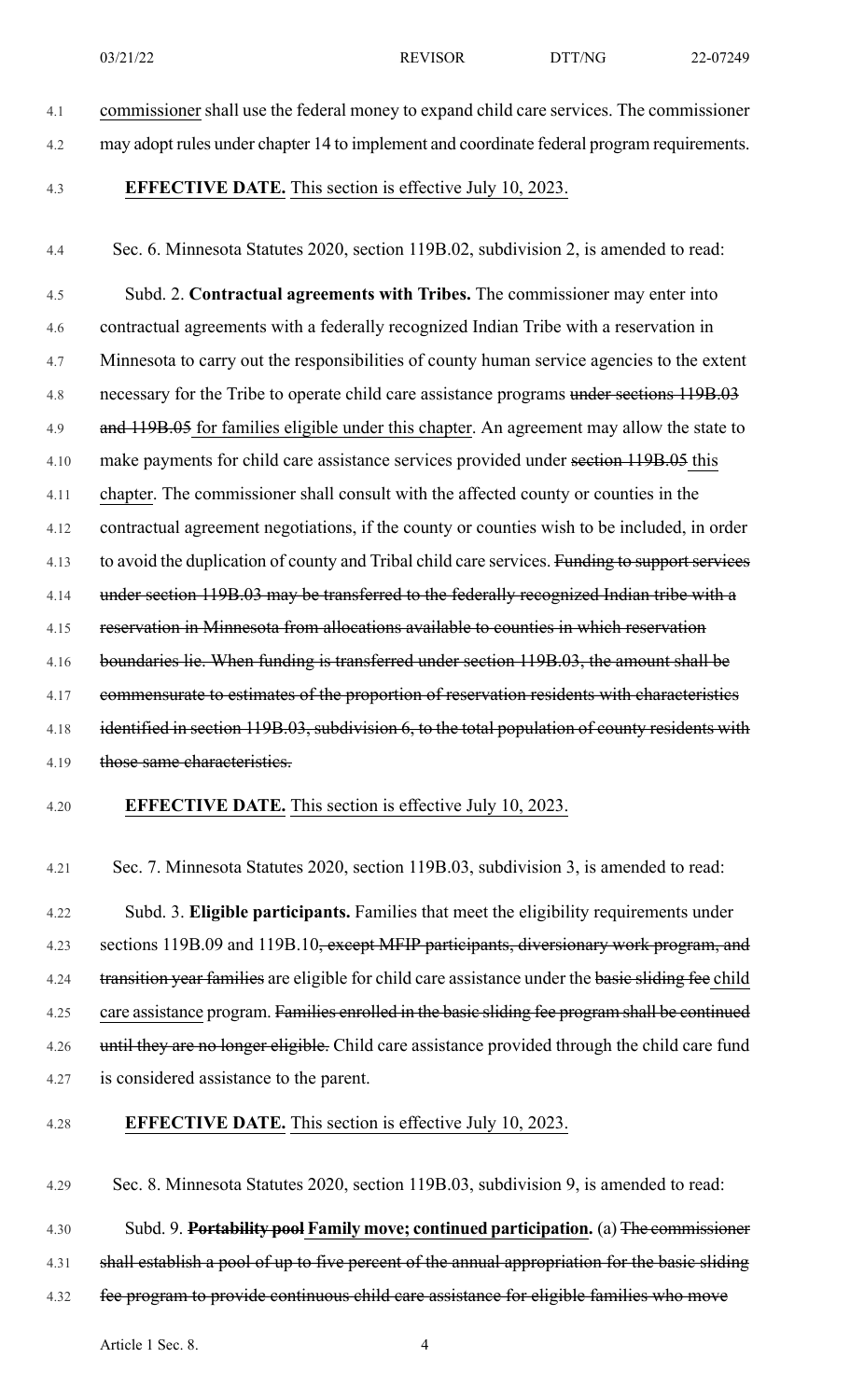- 5.1 between Minnesota counties. At the end of each allocation period, any unspent funds in the 5.2 portability pool must be used for assistance under the basic sliding fee program. If 5.3 expenditures from the portability pool exceed the amount of money available, the reallocation 5.4 pool must be reduced to cover these shortages. 5.5 (b) A family that has moved from a county in which it A family receiving child care 5.6 assistance under the child care fund that has moved from a county where the family was 5.7 receiving basic sliding fee child care assistance to a another Minnesota county with a waiting 5.8 list for the basic sliding fee program must be admitted into the new county's child care 5.9 assistance program if the family: 5.10 (1) meet meets the income and eligibility guidelines for the basic sliding fee child care 5.11 assistance program; and 5.12 (2) notify notifies the family's previous county of residence of the family's move to a 5.13 new county of residence. 5.14 (e) (b) The receiving county must.  $\left\langle \cdot\right\rangle$  (1) accept administrative responsibility for applicants for portable basic sliding fee 5.16 assistance a child care program-eligible family that has moved into the county at the end 5.17 of the two months of assistance under the Unitary Residency Act;. 5.18 (2) continue portability pool basic sliding fee assistance until the family is able to receive 5.19 assistance under the county's regular basic sliding program; and 5.20 (3) notify the commissioner through the quarterly reporting process of any family that 5.21 meets the criteria of the portable basic sliding fee assistance pool. 5.22 **EFFECTIVE DATE.** This section is effective July 10, 2023. 5.23 Sec. 9. Minnesota Statutes 2020, section 119B.03, subdivision 10, is amended to read: 5.24 Subd. 10. **Application; entry points.** Two or more methods of applying for the basic 5.25 sliding fee child care assistance program under this chapter must be available to applicants
- 5.26 in each county. To meet the requirements of this subdivision, a county may provide
- 5.27 alternative methods of applying for assistance, including, but not limited to, a mail
- 5.28 application, or application sites that are located outside of government offices.
- 5.29 **EFFECTIVE DATE.** This section is effective July 10, 2023.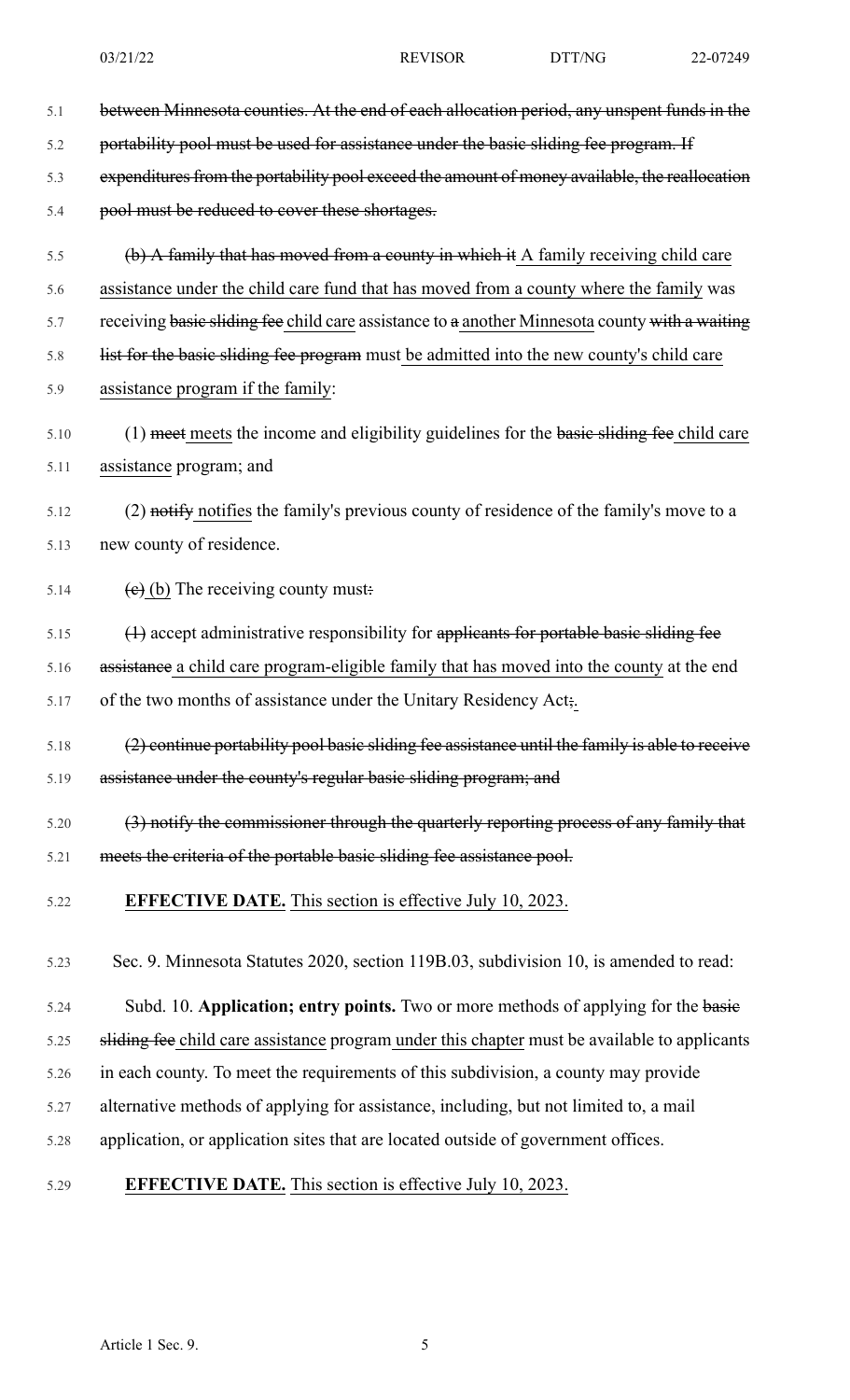6.1 Sec. 10. Minnesota Statutes 2020, section 119B.035, subdivision 1, is amended to read:

6.2 Subdivision 1. **Establishment.** A family in which a parent provides care for the family's 6.3 infant child may receive a subsidy in lieu of assistance if the family is eligible for or is 6.4 receiving assistance under the basic sliding fee child care assistance program. An eligible 6.5 family must meet the eligibility factors under section 119B.09, except as provided in 6.6 subdivision 4, and the requirements of thissection. Subject to federal match and maintenance 6.7 of effort requirements for the child care and development fund, and up to available 6.8 appropriations, the commissioner shall provide assistance under the at-home infant child 6.9 care program and for administrative costs associated with the program. At the end of a fiscal 6.10 year, the commissioner may carry forward any unspent funds under this section to the next 6.11 fiscal year within the same biennium for assistance under the basic sliding fee child care 6.12 assistance program.

#### 6.13 **EFFECTIVE DATE.** This section is effective July 10, 2023.

6.14 Sec. 11. Minnesota Statutes 2020, section 119B.035, subdivision 2, is amended to read:

6.15 Subd. 2. **Eligible families.** A family with an infant under the age of one year is eligible 6.16 for assistance if:

6.17 (1) the family is not receiving MFIP, other cash assistance, or other child care assistance;

6.18 (2) the family has not previously received a lifelong total of 12 months of assistance 6.19 under this section; and

6.20 (3) the family is participating in the basic sliding fee child care assistance program or 6.21 provides verification of participating in an authorized activity at the time of application and 6.22 meets the program requirements.

6.23 **EFFECTIVE DATE.** This section is effective July 10, 2023.

6.24 Sec. 12. Minnesota Statutes 2020, section 119B.035, subdivision 4, is amended to read:

6.25 Subd. 4. **Assistance.** (a) A family islimited to a lifetime total of 12 months of assistance 6.26 under subdivision 2. The maximum rate of assistance is equal to 68 percent of the rate 6.27 established under section 119B.13 for care of infants in licensed family child care in the 6.28 applicant's county of residence.

6.29 (b) A participating family must report income and other family changes as specified in 6.30 sections 256P.06 and 256P.07, and the county's plan under section 119B.08, subdivision 3.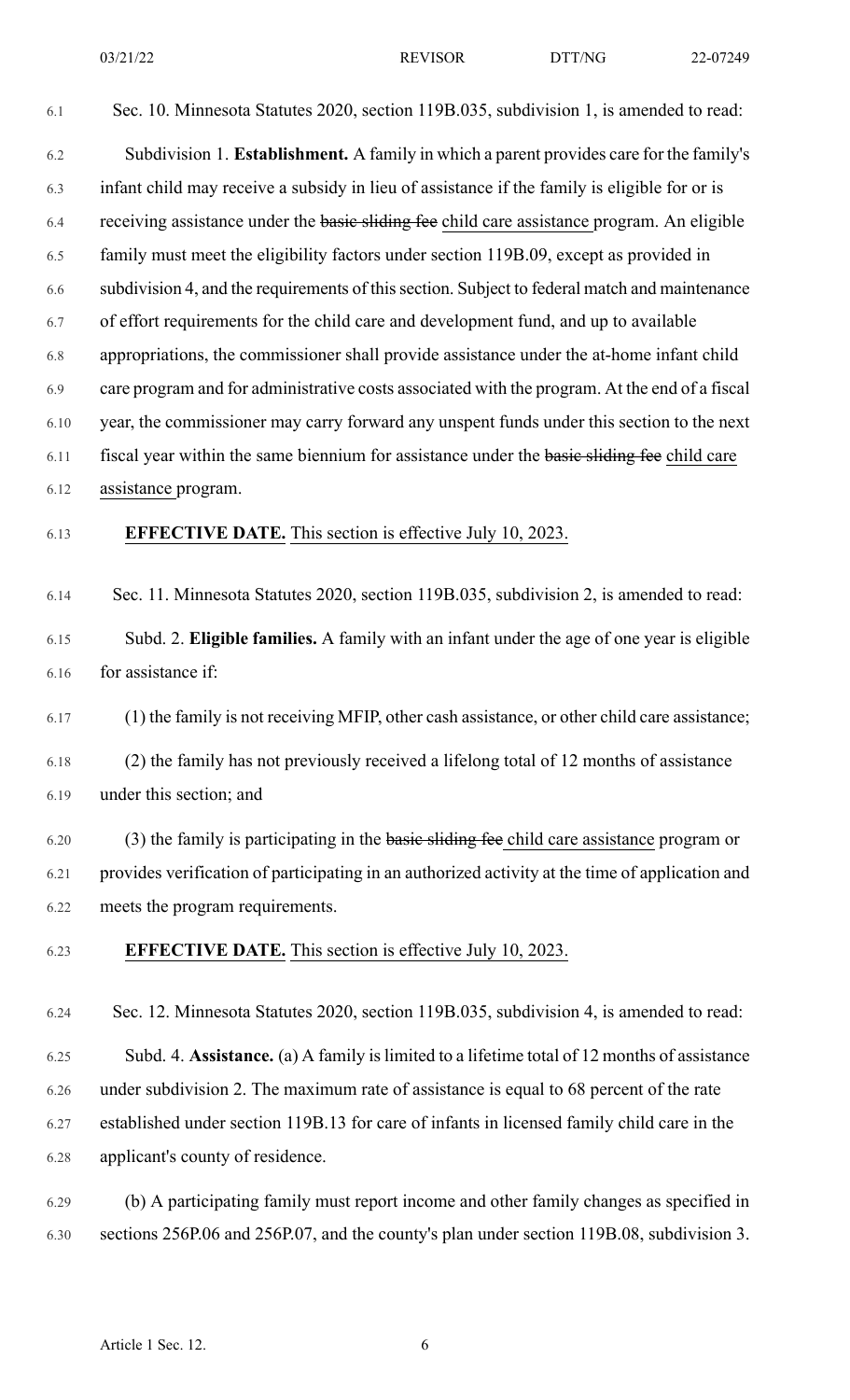- 7.1 (c) Persons who are admitted to the at-home infant child care program retain their position 7.2 in any basic sliding fee program. Persons leaving the at-home infant child care program 7.3 reenter the basic sliding fee program at the position they would have occupied. 7.4  $(d)$  (c) Assistance under this section does not establish an employer-employee relationship
- 7.5 between any member of the assisted family and the county or state.
- 7.6 **EFFECTIVE DATE.** This section is effective July 10, 2023.

7.7 Sec. 13. Minnesota Statutes 2020, section 119B.035, subdivision 5, is amended to read:

7.8 Subd. 5. **Implementation.** The commissioner shall implement the at-home infant child 7.9 care program under this section through counties that administer the basic sliding fee child 7.10 care assistance program under section 119B.03 this chapter. The commissioner must develop 7.11 and distribute consumer information on the at-home infant child care program to assist 7.12 parents of infants or expectant parents in making informed child care decisions.

- 7.13 **EFFECTIVE DATE.** This section is effective July 10, 2023.
- 7.14 Sec. 14. Minnesota Statutes 2020, section 119B.08, subdivision 3, is amended to read:

7.15 Subd. 3. **Child care fund plan.** The county and designated administering agency shall 7.16 submit a biennial child care fund plan to the commissioner. The commissionershall establish 7.17 the dates by which the county must submit the plans. The plan shall include:

7.18 (1) a description of strategies to coordinate and maximize public and private community 7.19 resources, including school districts, health care facilities, government agencies, 7.20 neighborhood organizations, and other resources knowledgeable in early childhood 7.21 development, in particular to coordinate child care assistance with existing community-based 7.22 programs and service providers including child care resource and referral programs, early 7.23 childhood family education, school readiness, Head Start, local interagency early intervention 7.24 committees, special education services, early childhood screening, and other early childhood 7.25 care and education services and programs to the extent possible, to foster collaboration 7.26 among agencies and other community-based programsthat provide flexible, family-focused 7.27 services to families with young children and to facilitate transition into kindergarten. The 7.28 county must describe a method by which to share information, responsibility, and 7.29 accountability among service and program providers;

7.30 (2) a description of procedures and methods to be used to make copies of the proposed 7.31 state plan reasonably available to the public, including members of the public particularly 7.32 interested in child care policies such as parents, child care providers, culturally specific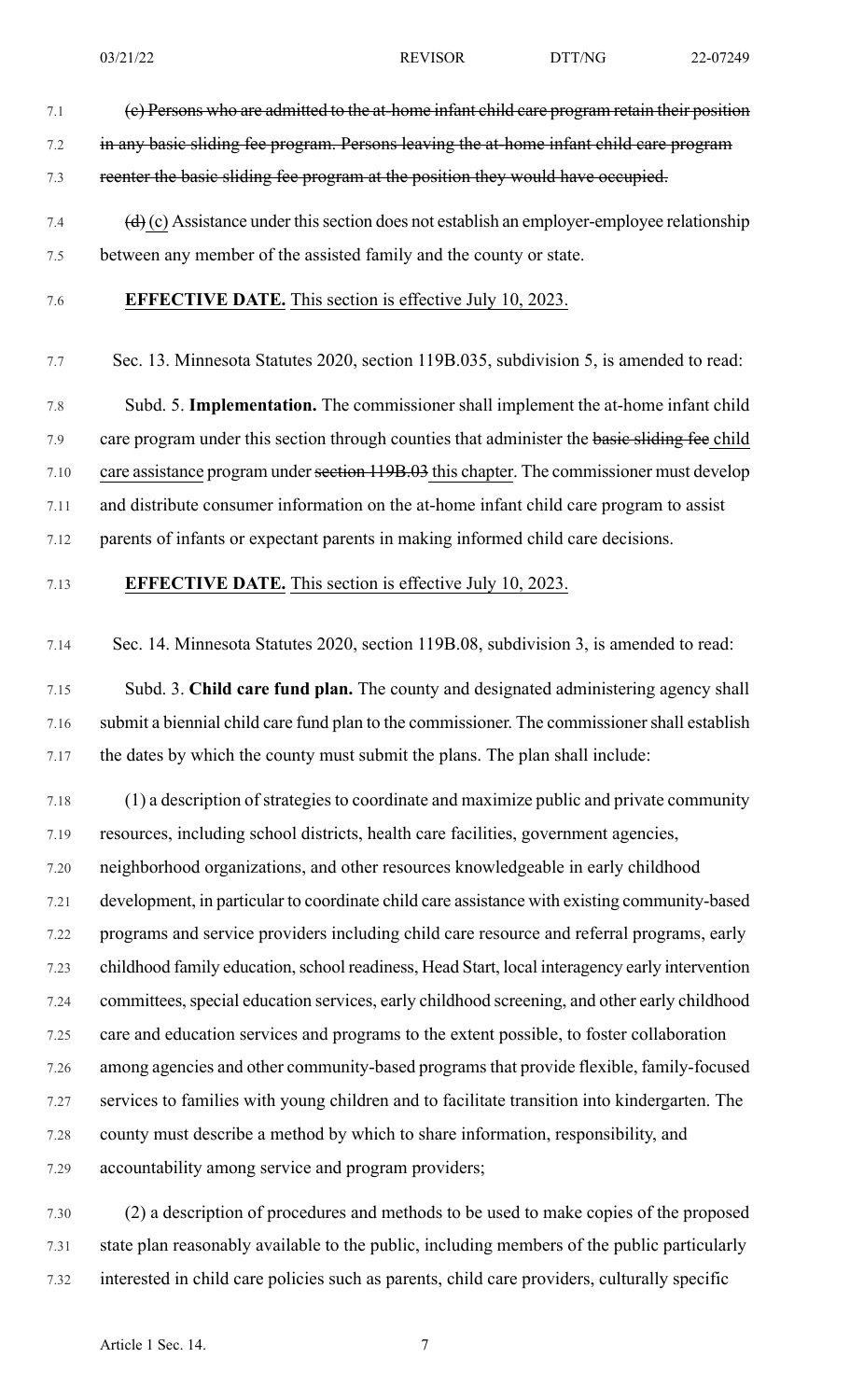8.1 service organizations, child care resource and referral programs, interagency early

8.2 intervention committees, potential collaborative partners and agencies involved in the

8.3 provision of care and education to young children, and allowing sufficient time for public

8.4 review and comment; and

8.5 (3) information as requested by the department to ensure compliance with the child care 8.6 fund statutes and rules promulgated by the commissioner.

8.7 The commissioner shall notify counties within 90 days of the date the plan is submitted 8.8 whether the plan is approved or the corrections or information needed to approve the plan. 8.9 The commissioner shall withhold a county's allocation until it has an approved plan. Plans 8.10 not approved by the end of the second quarter after the plan is due may result in a 25 percent 8.11 reduction in allocation. Plans not approved by the end of the third quarter after the plan is 8.12 due may result in a 100 percent reduction in the allocation to the county payments to a 8.13 county until it has an approved plan. Counties are to maintain services despite any reduction 8.14 in their allocation withholding of payments due to plans not being approved.

#### 8.15 **EFFECTIVE DATE.** This section is effective July 10, 2023.

8.16 Sec. 15. Minnesota Statutes 2020, section 119B.11, subdivision 1, is amended to read:

8.17 Subdivision 1. **County contributions required.** (a) In addition to payments from basic 8.18 sliding fee child care assistance program participants, each county shall contribute from 8.19 county tax or other sources a fixed local match equal to its calendar year 1996 required 8.20 county contribution reduced by the administrative funding loss that would have occurred 8.21 in state fiscal year 1996 under section 119B.15. The commissioner shall recover funds from 8.22 the county as necessary to bring county expenditures into compliance with this subdivision. 8.23 The commissioner may accept county contributions, including contributions above the fixed 8.24 local match, in order to make state payments.

8.25 (b) The commissioner may accept payments from counties to:

8.26 (1) fulfill the county contribution as required under subdivision 1;

8.27 (2) pay for services authorized under this chapter beyond those paid for with federal or 8.28 state funds or with the required county contributions; or

8.29 (3) pay for child care services in addition to those authorized under this chapter, as 8.30 authorized under other federal, state, or local statutes or regulations.

8.31 (c) The county payments must be deposited in an account in the special revenue fund. 8.32 Money in this account is appropriated to the commissioner for child care assistance under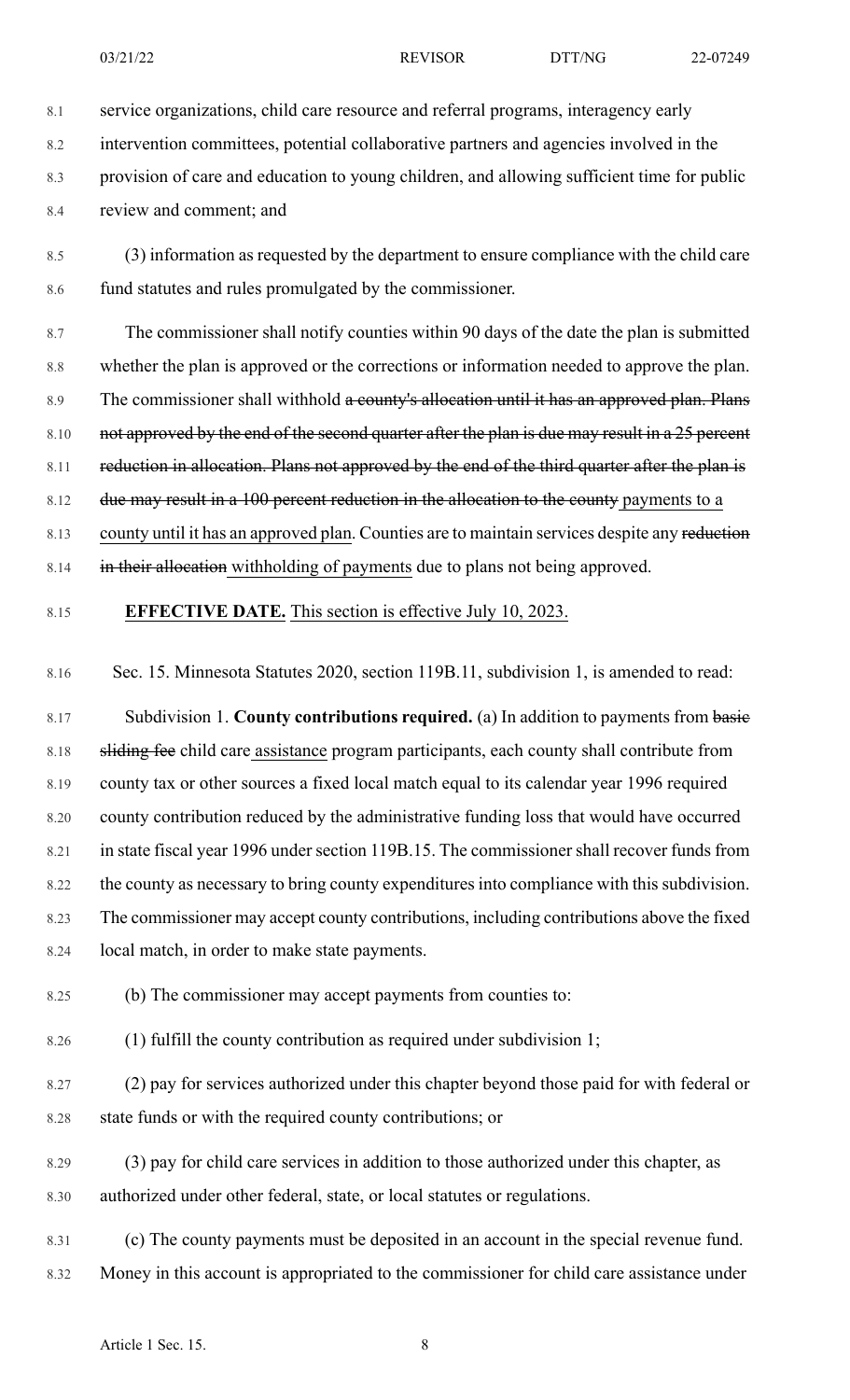| 9.1  | this chapter and other applicable statutes and regulations and is in addition to other state      |
|------|---------------------------------------------------------------------------------------------------|
| 9.2  | and federal appropriations.                                                                       |
| 9.3  | <b>EFFECTIVE DATE.</b> This section is effective July 10, 2023.                                   |
| 9.4  | Sec. 16. Minnesota Statutes 2021 Supplement, section 119B.13, subdivision 1, is amended           |
| 9.5  | to read:                                                                                          |
| 9.6  | Subdivision 1. Subsidy restrictions. (a) Beginning November 15, 2021 October 3, 2022,             |
| 9.7  | the maximum rate paid for child care assistance in any county or county price cluster under       |
| 9.8  | the child care fund shall be:                                                                     |
| 9.9  | (1) for all infants and toddlers, the greater of the 40th 75th percentile of the 2021 child       |
| 9.10 | care provider rate survey or and the rates in effect at the time of the update; and.              |
| 9.11 | $(2)$ for all preschool and school-age children, the greater of the 30th percentile of the        |
| 9.12 | 2021 child care provider rate survey or the rates in effect at the time of the update.            |
| 9.13 | (b) Beginning the first full service period on or after January 1, 2025, and every three          |
| 9.14 | years thereafter, the maximum rate paid for child care assistance in a county or county price     |
| 9.15 | cluster under the child care fund shall be:                                                       |
| 9.16 | $(1)$ for all infants and toddlers, the greater of the 40th 75th percentile of the 2024 most      |
| 9.17 | recent child care provider rate survey or and the rates in effect at the time of the update;      |
| 9.18 | and.                                                                                              |
| 9.19 | (2) for all preschool and school-age children, the greater of the 30th percentile of the          |
| 9.20 | 2024 child care provider rate survey or the rates in effect at the time of the update.            |
| 9.21 | The rates under paragraph (a) continue until the rates under this paragraph go into effect.       |
| 9.22 | (c) For a child care provider located within the boundaries of a city located in two or           |
| 9.23 | more of the counties of Benton, Sherburne, and Stearns, the maximum rate paid for child           |
| 9.24 | care assistance shall be equal to the maximum rate paid in the county with the highest            |
| 9.25 | maximum reimbursement rates or the provider's charge, whichever is less. The commissioner         |
| 9.26 | may: $(1)$ assign a county with no reported provider prices to a similar price cluster; and $(2)$ |
| 9.27 | consider county level access when determining final price clusters.                               |
| 9.28 | (d) A rate which includes a special needs rate paid under subdivision 3 may be in excess          |
| 9.29 | of the maximum rate allowed under this subdivision.                                               |
| 9.30 | (e) The department shall monitor the effect of this paragraph on provider rates. The              |
| 9.31 | county shall pay the provider's full charges for every child in care up to the maximum            |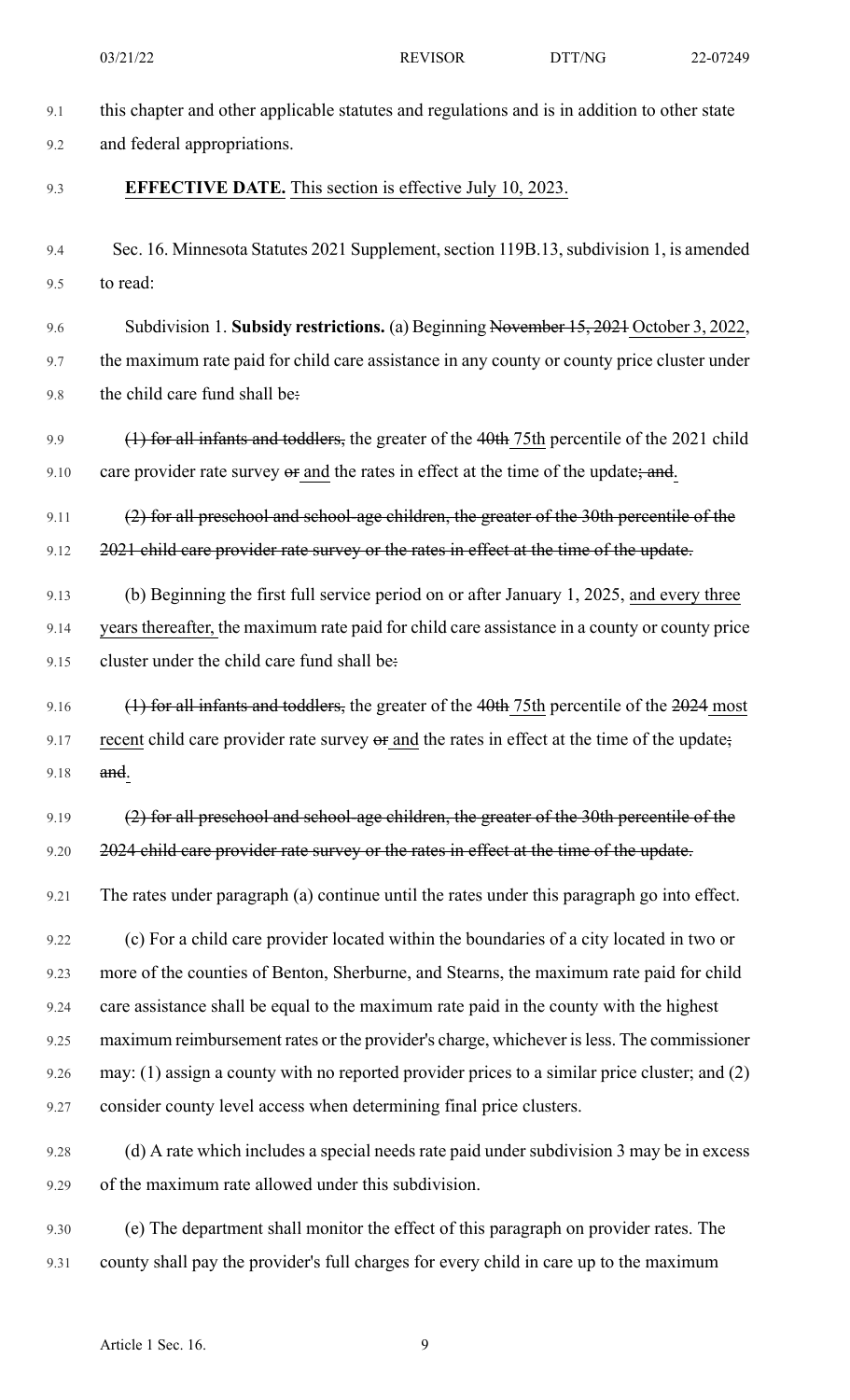10.1 established. The commissioner shall determine the maximum rate for each type of care on 10.2 an hourly, full-day, and weekly basis, including special needs and disability care.

10.3 (f) If a child uses one provider, the maximum payment for one day of care must not 10.4 exceed the daily rate. The maximum payment for one week of care must not exceed the 10.5 weekly rate.

10.6 (g) If a child uses two providers under section 119B.097, the maximum payment must 10.7 not exceed:

10.8 (1) the daily rate for one day of care;

10.9 (2) the weekly rate for one week of care by the child's primary provider; and

10.10 (3) two daily rates during two weeks of care by a child's secondary provider.

10.11 (h) Child care providers receiving reimbursement under this chapter must not be paid 10.12 activity fees or an additional amount above the maximum rates for care provided during 10.13 nonstandard hours for families receiving assistance.

10.14 (i) If the provider charge is greater than the maximum provider rate allowed, the parent 10.15 is responsible for payment of the difference in the rates in addition to any family co-payment 10.16 fee.

10.17 (j) Beginning October 3, 2022, the maximum registration fee paid for child care assistance 10.18 in any county or county price cluster under the child care fund shall be set as follows:  $(1)$ 10.19 beginning November 15, 2021, the greater of the 40th 75th percentile of the 2021 most 10.20 recent child care provider rate survey or and the registration fee in effect at the time of the 10.21 update; and (2) beginning the first full service period on or after January 1, 2025, the 10.22 maximum registration fee shall be the greater of the 40th percentile of the 2024 child care 10.23 provider rate survey or the registration fee in effect at the time of the update. The registration 10.24 fees under clause (1) continue until the registration fees under clause (2) go into effect.

10.25 (k) Maximum registration fees must be set for licensed family child care and for child 10.26 care centers. For a child care provider located in the boundaries of a city located in two or 10.27 more of the counties of Benton, Sherburne, and Stearns, the maximum registration fee paid 10.28 for child care assistance shall be equal to the maximum registration fee paid in the county 10.29 with the highest maximum registration fee or the provider's charge, whichever is less.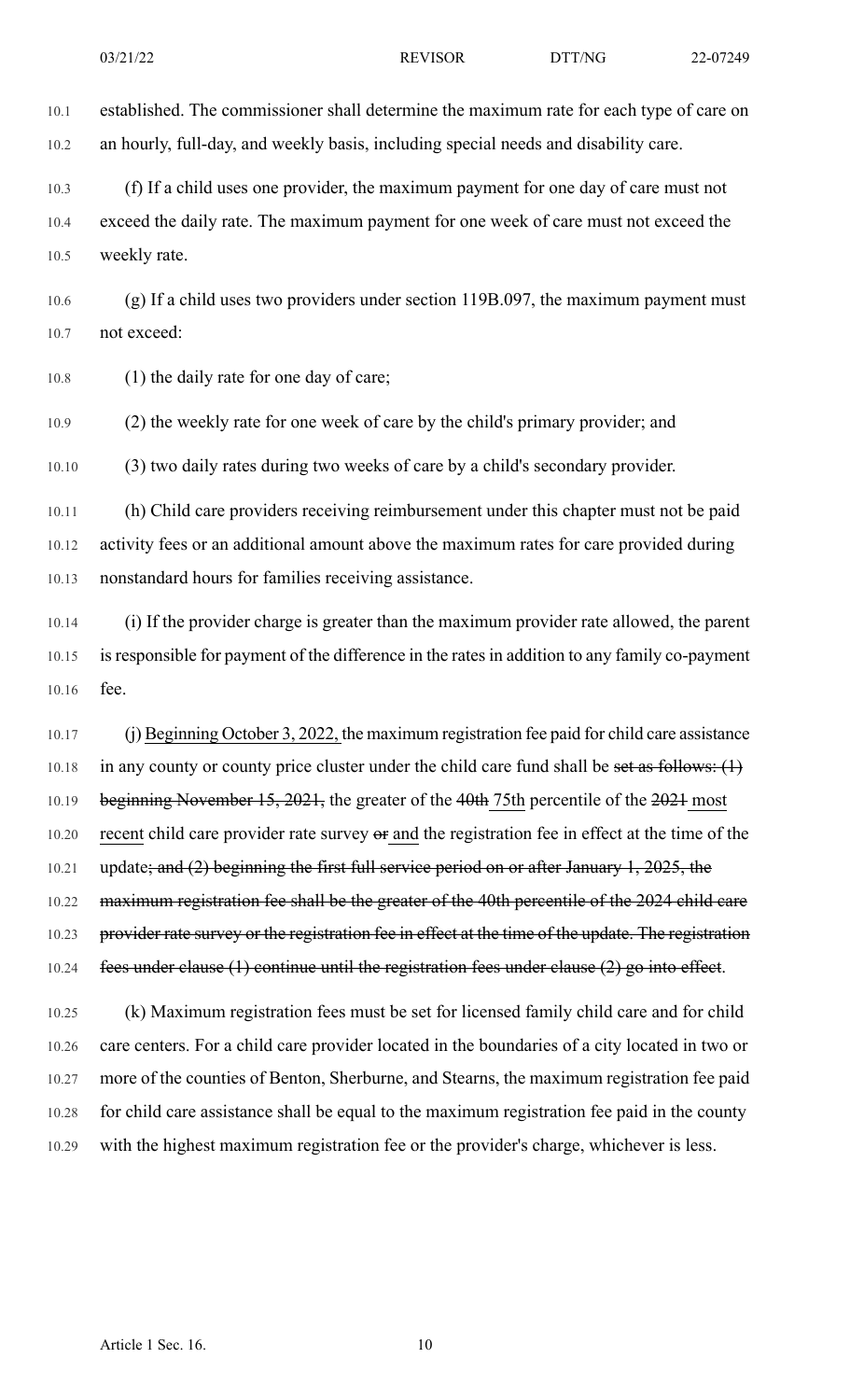03/21/22 REVISOR DTT/NG 22-07249

11.1 Sec. 17. Minnesota Statutes 2020, section 119B.15, is amended to read:

## 11.2 **119B.15 ADMINISTRATIVE EXPENSES.**

11.3 The commissioner shall use up to 1/21 of the state and federal funds available for the

#### 11.4 basic sliding fee program and 1/21 of the state and federal funds available for the MFIP

- 11.5 child care assistance program for payments to counties for administrative expenses. The
- 11.6 commissioner shall make monthly payments to each county based on direct service
- 11.7 expenditures. Payments may be withheld if monthly reports are incomplete or untimely.

#### 11.8 **EFFECTIVE DATE.** This section is effective July 10, 2023.

11.9 Sec. 18. Minnesota Statutes 2020, section 119B.19, subdivision 7, is amended to read:

11.10 Subd. 7. **Child care resource and referral programs.** Within each region, a child care 11.11 resource and referral program must:

- 11.12 (1) maintain one database of all existing child care resources and services and one 11.13 database of family referrals;
- 11.14 (2) provide a child care referral service for families;
- 11.15 (3) develop resources to meet the child care service needs of families;
- 11.16 (4) increase the capacity to provide culturally responsive child care services;
- 11.17 (5) coordinate professional development opportunities for child care and school-age 11.18 care providers;
- 11.19 (6) administer and award child care services grants;

11.20 (7) cooperate with the Minnesota Child Care Resource and Referral Network and its 11.21 member programs to develop effective child care services and child care resources; and

11.22 (8) assist in fostering coordination, collaboration, and planning among child care programs 11.23 and community programs such as school readiness, Head Start, early childhood family 11.24 education, local interagency early intervention committees, early childhood screening, 11.25 special education services, and other early childhood care and education services and 11.26 programs that provide flexible, family-focused services to families with young children to 11.27 the extent possible.;

- 11.28 (9) administer the child care one-stop regional assistance network to assist child care
- 11.29 providers and individuals interested in becoming child care providers with establishing and
- 11.30 sustaining a licensed family child care or group family child care program or a child care
- 11.31 center; and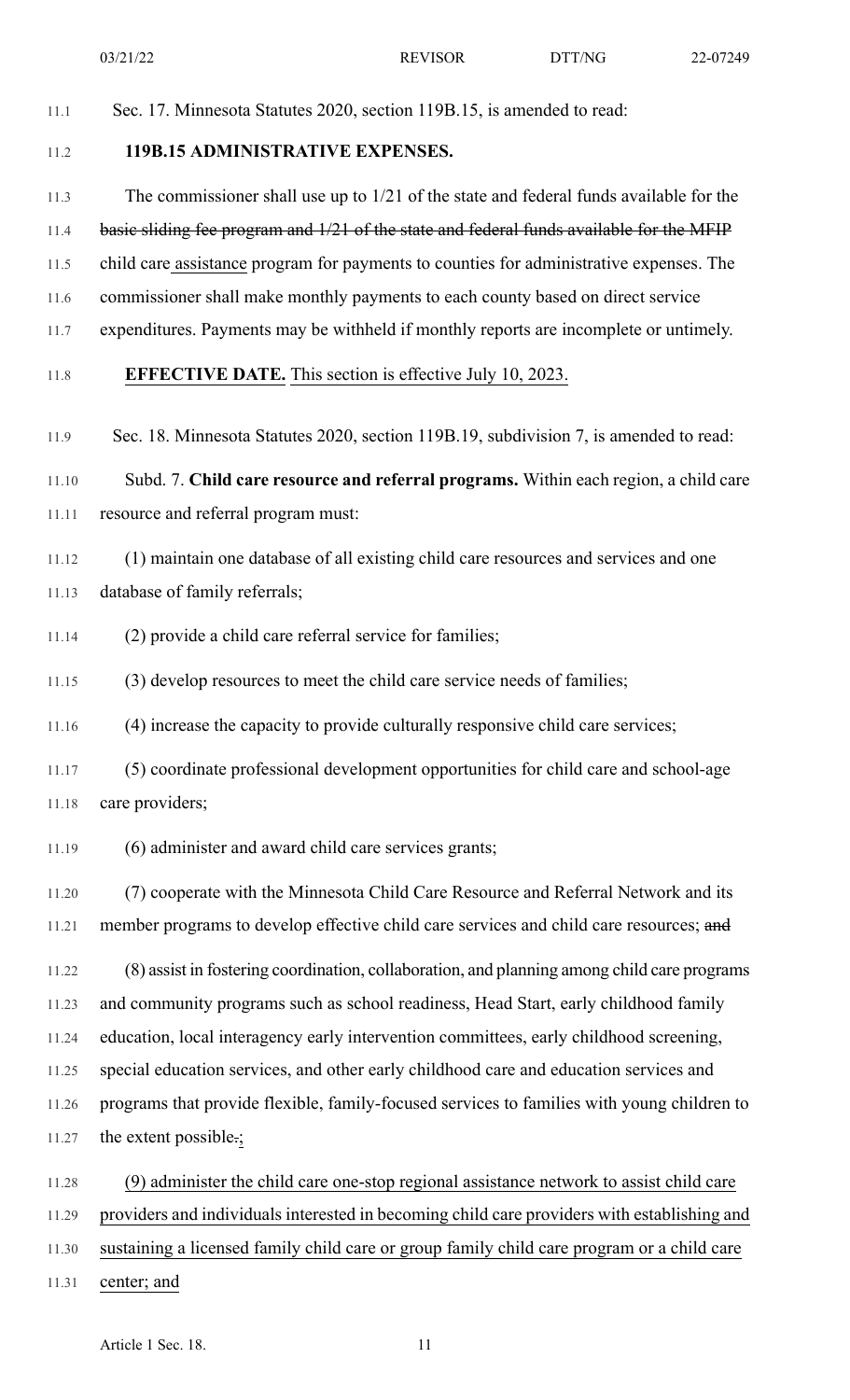12.1 (10) provide supports that enable economically challenged individuals to obtain the job

### 12.2 skills training, career counseling, and job placement assistance necessary to begin a career

### 12.3 path in child care.

12.4 Sec. 19. Minnesota Statutes 2020, section 119B.24, is amended to read:

### 12.5 **119B.24 DUTIES OF COMMISSIONER.**

12.6 In addition to the powers and duties already conferred by law, the commissioner of 12.7 human services shall:

12.8 (1) administer the child care fund<del>, including the basic sliding fee program</del> authorized 12.9 under sections 119B.011 to 119B.16;

12.10 (2) monitor the child care resource and referral programs established under section 12.11 119B.19; and

12.12 (3) encourage child care providers to participate in a nationally recognized accreditation

12.13 system for early childhood and school-age care programs. Subject to approval by the

12.14 commissioner, family child care providers and early childhood and school-age care programs

12.15 shall be reimbursed for one-half of the direct cost of accreditation fees, upon successful 12.16 completion of accreditation.

### 12.17 **EFFECTIVE DATE.** This section is effective July 10, 2023.

### 12.18 Sec. 20. **[119B.27] SHARED SERVICES GRANTS.**

12.19 The commissioner of human services shall establish a grant program to enable family

12.20 child care providers to implement shared services alliances.

12.21 **EFFECTIVE DATE.** This section is effective July 1, 2023.

# 12.22 Sec. 21. **[119B.28] CHILD CARE PROVIDER ACCESS TO TECHNOLOGY** 12.23 **GRANTS.**

12.24 The commissioner of human services shall distribute money provided by this section 12.25 through grants to one or more organizations to offer grants or other supports to child care 12.26 providers to improve their access to computers, the Internet, subscriptions to online child 12.27 care management applications, and other technologies intended to improve their business 12.28 practices. Up to ten percent of the grant funds may be used for administration of this program.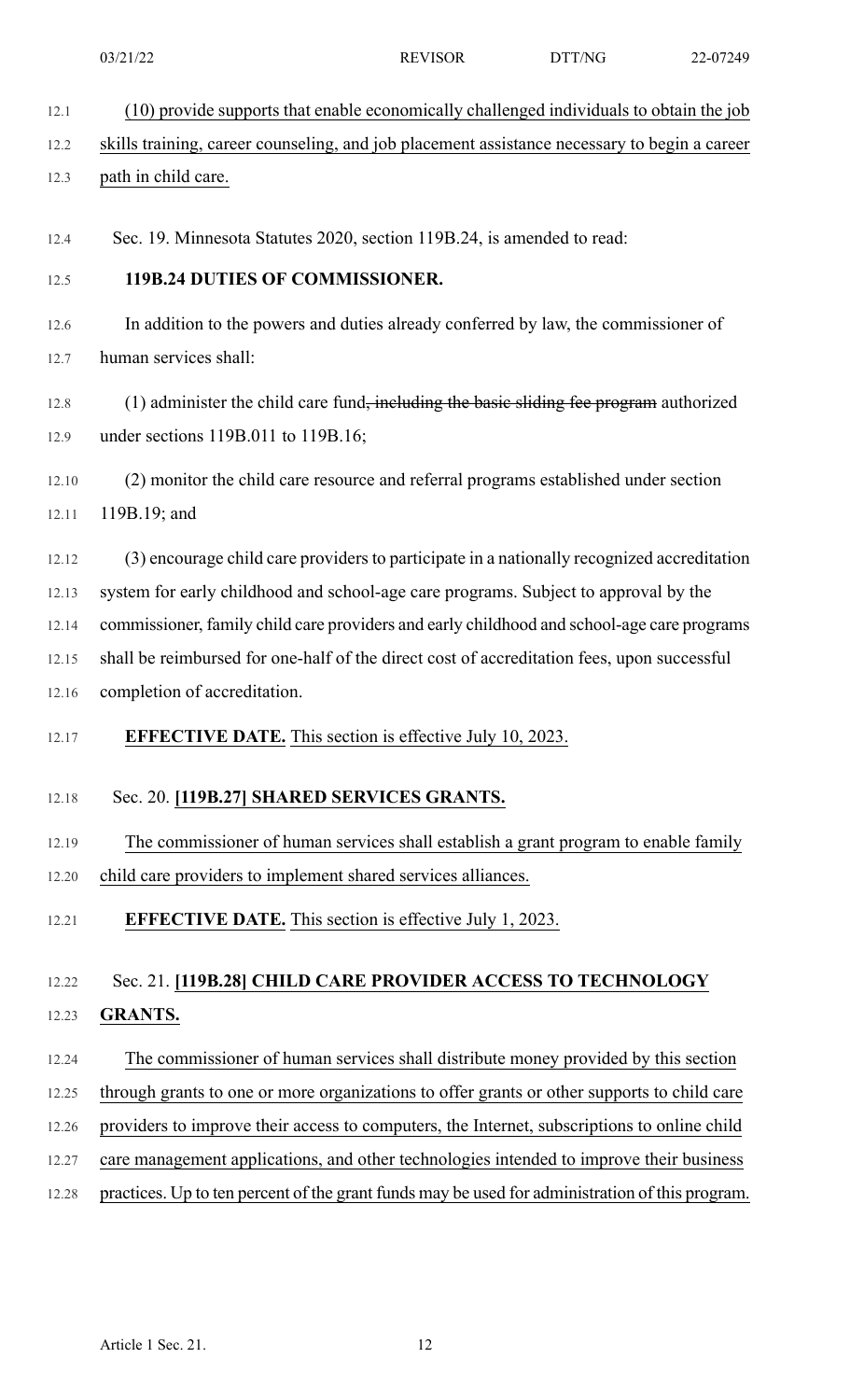13.1 Sec. 22. Minnesota Statutes 2020, section 256.017, subdivision 9, is amended to read:

13.2 Subd. 9. **Timing and disposition of penalty and case disallowance funds.** Quality 13.3 control case penalty and administrative penalty amounts shall be disallowed or withheld 13.4 from the next regular reimbursement made to the county agency forstate and federal benefit 13.5 reimbursements and federal administrative reimbursements for all programs covered in this 13.6 section, according to procedures established in statute, but shall not be imposed sooner than 13.7 30 calendar days from the date of written notice of such penalties. Except for penalties 13.8 with held under the child care assistance program, All penalties must be deposited in the 13.9 county incentive fund provided in section 256.018. Penalties withheld under the child care 13.10 assistance program shall be reallocated to counties using the allocation formula under section 13.11 119B.03, subdivision 5. All penalties must be imposed according to this provision until a 13.12 decision is made regarding the status of a written exception. Penalties must be returned to 13.13 county agencies when a review of a written exception results in a decision in their favor.

# 13.14 Sec. 23. **DIRECTION TO COMMISSIONER; ALLOCATING BASIC SLIDING** 13.15 **FEE FUNDS.**

# 13.16 Notwithstanding Minnesota Statutes, section 119B.03, subdivisions 6, 6a, and 6b, the 13.17 commissioner of human services must allocate additional basic sliding fee child care money 13.18 for calendar year 2024 to counties and Tribes to account for the change in the definition of 13.19 family in sections 1 to 3. In allocating the additional money, the commissionershall consider: 13.20 (1) the number of children in the county or Tribe who receive care from a relative 13.21 custodian who accepted a transfer of permanent legal and physical custody of a child under 13.22 section 260C.515, subdivision 4, or similar permanency disposition in Tribal code; successor 13.23 custodian or guardian as established according to section 256N.22, subdivision 10; or foster 13.24 parents in a family foster home under section 260C.007, subdivision 16b; and 13.25 (2) the average basic sliding fee cost of care in the county or Tribe.

### 13.26 Sec. 24. **DIRECTION TO COMMISSIONER OF MANAGEMENT AND BUDGET.**

- 13.27 The state obligation for the child care assistance program under Minnesota Statutes,
- 13.28 chapter 119B, must be included in the Department of Management and Budget February
- 13.29 and November forecast of state revenues and expenditures under Minnesota Statutes, section
- 13.30 16A.103, beginning with the February 2023 forecast.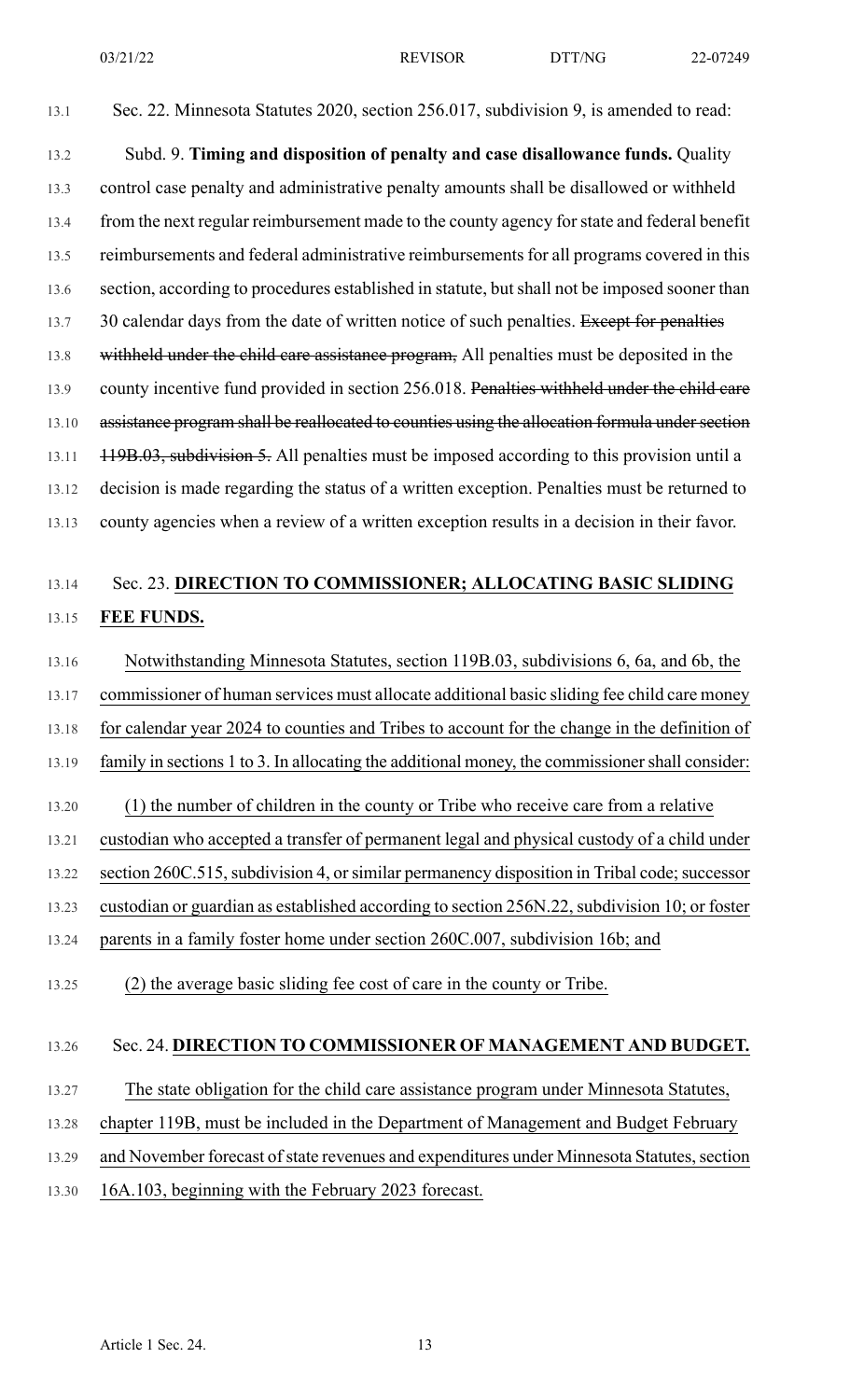#### 14.1 Sec. 25. **INCREASE FOR MAXIMUM RATES.**

#### 14.2 Notwithstanding Minnesota Statutes, section 119B.03, subdivisions 6, 6a, and 6b, the

14.3 commissioner of human services shall allocate the additional basic sliding fee child care

- 14.4 funds for calendar year 2023 to counties for updated maximum rates based on relative need
- 14.5 to cover maximum rate increases. In distributing the additional funds, the commissioner
- 14.6 shall consider the following factors by county:
- 14.7 (1) number of children covered by the county;
- 14.8 (2) provider types that care for covered children;
- 14.9 (3) age of covered children; and
- 14.10 (4) amount of the increase in maximum rates.

# 14.11 Sec. 26. **DIRECTION TO THE COMMISSIONER OF HUMAN SERVICES; CHILD** 14.12 **CARE AND DEVELOPMENT FUND ALLOCATION.**

- 14.13 The commissioner of human services shall allocate \$75,364,000 in fiscal year 2023 from
- 14.14 the child care and development fund for rate and registration fee increases under Minnesota
- 14.15 Statutes, section 119B.13, subdivision 1, paragraphs (a) and (j). This is a onetime allocation.

### 14.16 Sec. 27. **REPEALER.**

# 14.17 (a) Minnesota Statutes 2020, section 119B.03, subdivisions 1, 2, 4, 5, 6a, 6b, and 8, are 14.18 repealed.

- 14.19 (b) Minnesota Statutes 2021 Supplement, section 119B.03, subdivisions 4a and 6, are 14.20 repealed.
- 14.21 **EFFECTIVE DATE.** This section is effective July 10, 2023.

### 14.22 **ARTICLE 2**

### 14.23 **FORECAST ADJUSTMENTS**

- 14.24 Section 1. **HUMAN SERVICES APPROPRIATION.**
- 14.25 The dollar amounts shown in the columns marked "Appropriations" are added to or, if
- 14.26 shown in parentheses, are subtracted from the appropriations in Laws 2021, First Special
- 14.27 Session chapter 7, article 16, from the general fund or any fund named to the Department
- 14.28 of Human Services for the purposes specified in this article, to be available for the fiscal
- 14.29 year indicated for each purpose. The figures "2022" and "2023" used in this article mean
- 14.30 that the appropriations listed under them are available for the fiscal years ending June 30,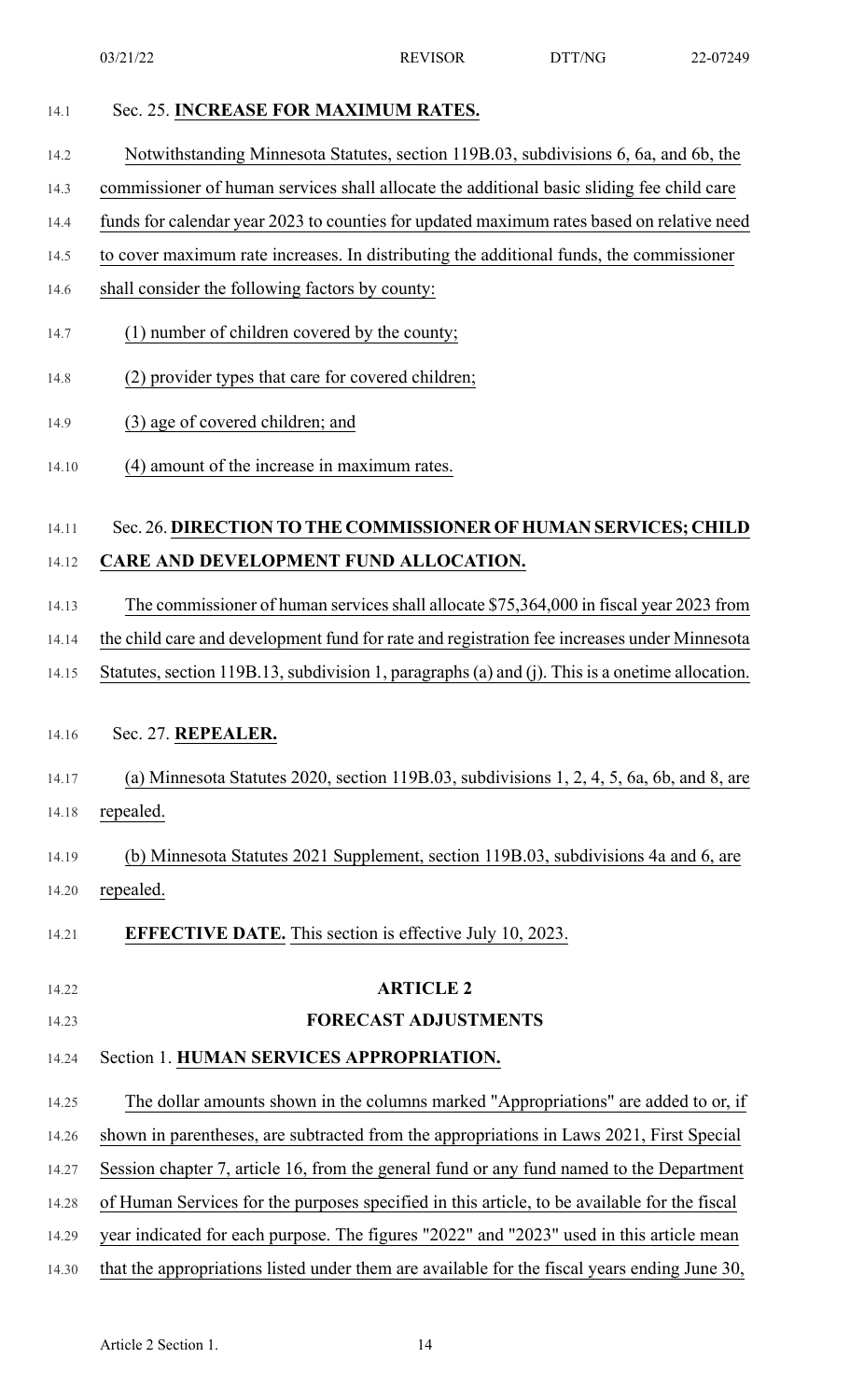| 15.1           | 2022, or June 30, 2023, respectively. "The first year" is fiscal year 2022. "The second year" |              |                               |                |
|----------------|-----------------------------------------------------------------------------------------------|--------------|-------------------------------|----------------|
| 15.2           | is fiscal year 2023. "The biennium" is fiscal years 2022 and 2023.                            |              |                               |                |
| 15.3           |                                                                                               |              | <b>APPROPRIATIONS</b>         |                |
| 15.4           |                                                                                               |              | <b>Available for the Year</b> |                |
| 15.5           |                                                                                               |              | <b>Ending June 30</b>         |                |
| 15.6           |                                                                                               |              | 2022                          | 2023           |
| 15.7<br>15.8   | Sec. 2. COMMISSIONER OF HUMAN<br><b>SERVICES</b>                                              |              |                               |                |
| 15.9           | Subdivision 1. Total Appropriation                                                            | \$           | $(585,901,000)$ \$            | 182,791,000    |
| 15.10          | Appropriations by Fund                                                                        |              |                               |                |
| 15.11          | General Fund<br>(406, 629, 000)                                                               | 185,395,000  |                               |                |
| 15.12<br>15.13 | <b>Health Care Access</b><br>(86, 146, 000)<br>Fund                                           | (11,799,000) |                               |                |
| 15.14          | Federal TANF<br>(93, 126, 000)                                                                | 9,195,000    |                               |                |
| 15.15          | Subd. 2. Forecasted Programs                                                                  |              |                               |                |
| 15.16          | $(a)$ MFIP/DWP                                                                                |              |                               |                |
| 15.17          | Appropriations by Fund                                                                        |              |                               |                |
| 15.18          | General Fund<br>72,106,000                                                                    | (14,397,000) |                               |                |
| 15.19          | Federal TANF<br>(93, 126, 000)                                                                | 9,195,000    |                               |                |
| 15.20          | (b) MFIP Child Care Assistance                                                                |              | (103, 347, 000)               | (73, 738, 000) |
| 15.21          | (c) General Assistance                                                                        |              | (4,175,000)                   | (1,488,000)    |
| 15.22          | (d) Minnesota Supplemental Aid                                                                |              | 318,000                       | 1,613,000      |
| 15.23          | (e) Housing Support                                                                           |              | (1,994,000)                   | 9,257,000      |
| 15.24          | (f) Northstar Care for Children                                                               |              | (9,613,000)                   | (4,865,000)    |
| 15.25          | (g) MinnesotaCare                                                                             |              | (86, 146, 000)                | (11,799,000)   |
| 15.26          | These appropriations are from the health care                                                 |              |                               |                |
| 15.27          | access fund.                                                                                  |              |                               |                |
| 15.28          | (h) Medical Assistance                                                                        |              |                               |                |
| 15.29          | Appropriations by Fund                                                                        |              |                               |                |
| 15.30          | General Fund<br>(348, 364, 000)                                                               | 292,880,000  |                               |                |
| 15.31<br>15.32 | <b>Health Care Access</b><br>Fund<br>$-0-$                                                    | $-0-$        |                               |                |
| 15.33          | (i) Alternative Care Program                                                                  |              | $-0-$                         | <u>-0-</u>     |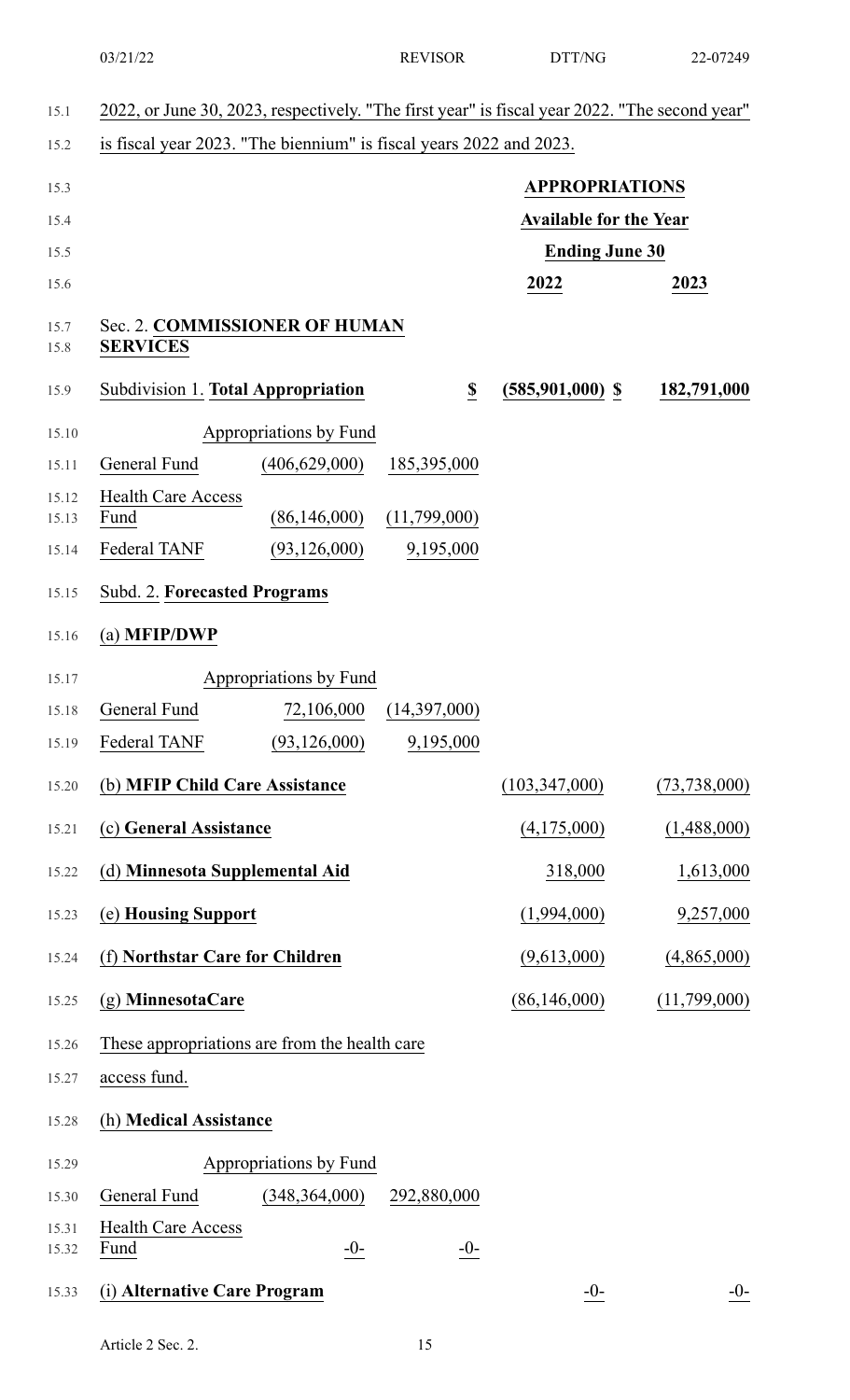|                | 03/21/22                                                                                          | <b>REVISOR</b>          | DTT/NG                        | 22-07249     |
|----------------|---------------------------------------------------------------------------------------------------|-------------------------|-------------------------------|--------------|
| 16.1           | (j) Behavioral Health Fund                                                                        |                         | (11,560,000)                  | (23,867,000) |
| 16.2           | Subd. 3. Technical Activities                                                                     |                         | $-0-$                         | -0-          |
| 16.3           | These appropriations are from the federal                                                         |                         |                               |              |
| 16.4           | TANF fund.                                                                                        |                         |                               |              |
| 16.5           | <b>EFFECTIVE DATE.</b> This section is effective the day following final enactment.               |                         |                               |              |
| 16.6           |                                                                                                   | <b>ARTICLE 3</b>        |                               |              |
| 16.7           |                                                                                                   | <b>APPROPRIATIONS</b>   |                               |              |
| 16.8           | Section 1. HEALTH AND HUMAN SERVICES APPROPRIATIONS.                                              |                         |                               |              |
| 16.9           | The sums shown in the columns marked "Appropriations" are added to or, if shown in                |                         |                               |              |
| 16.10          | parentheses, subtracted from the appropriations in Laws 2021, First Special Session chapter       |                         |                               |              |
| 16.11          | 7, article 16, to the agencies and for the purposes specified in this article. The appropriations |                         |                               |              |
| 16.12          | are from the general fund or other named fund and are available for the fiscal years indicated    |                         |                               |              |
| 16.13          | for each purpose. The figures "2022" and "2023" used in this article mean that the addition       |                         |                               |              |
| 16.14          | to or subtraction from the appropriation listed under them is available for the fiscal year       |                         |                               |              |
| 16.15          | ending June 30, 2022, or June 30, 2023, respectively. Base adjustments mean the addition          |                         |                               |              |
| 16.16          | to or subtraction from the base level adjustment set in Laws 2021, First Special Session          |                         |                               |              |
| 16.17          | chapter 7, article 16. Supplemental appropriations and reductions to appropriations for the       |                         |                               |              |
| 16.18          | fiscal year ending June 30, 2022, are effective the day following final enactment unless a        |                         |                               |              |
| 16.19          | different effective date is explicit.                                                             |                         |                               |              |
| 16.20          |                                                                                                   |                         | <b>APPROPRIATIONS</b>         |              |
| 16.21          |                                                                                                   |                         | <b>Available for the Year</b> |              |
| 16.22          |                                                                                                   |                         | <b>Ending June 30</b>         |              |
| 16.23          |                                                                                                   |                         | 2022                          | 2023         |
| 16.24<br>16.25 | Sec. 2. COMMISSIONER OF HUMAN<br><b>SERVICES</b>                                                  |                         |                               |              |
| 16.26          | Subdivision 1. Total Appropriation                                                                | $\overline{\mathbb{S}}$ | 22,339,000 \$                 | 481,929,000  |
| 16.27          | Appropriations by Fund                                                                            |                         |                               |              |
| 16.28          | 2022                                                                                              | 2023                    |                               |              |
| 16.29          | General<br>20,403,000                                                                             | 419,583,000             |                               |              |
| 16.30          | <b>Health Care Access</b><br>1,963,000                                                            | 61,788,000              |                               |              |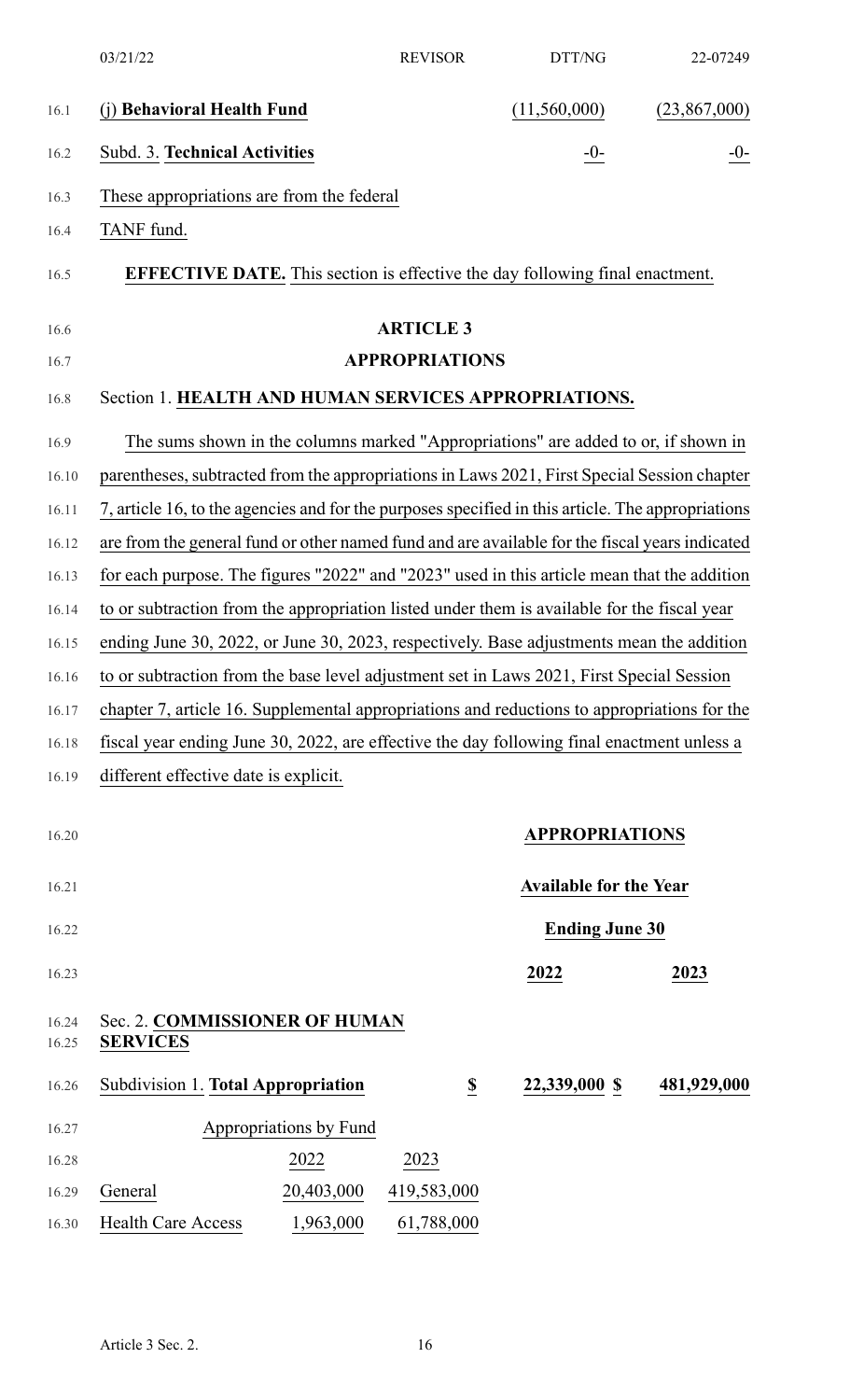|       | 03/21/22                                           |         | <b>REVISOR</b> | DTT/NG | 22-07249  |
|-------|----------------------------------------------------|---------|----------------|--------|-----------|
| 17.1  | Federal TANF                                       | $-0-$   | 7,000          |        |           |
| 17.2  | Opiate Epidemic                                    |         |                |        |           |
| 17.3  | Response                                           | $-0-$   | 551,000        |        |           |
| 17.4  | Subd. 2. Central Office; Operations                |         |                |        |           |
| 17.5  | Appropriations by Fund                             |         |                |        |           |
| 17.6  | General                                            | 403,000 | 95,527,000     |        |           |
| 17.7  | <b>Health Care Access</b>                          | $-0-$   | 27,816,000     |        |           |
| 17.8  | (a) Background Studies. $(1)$ \$1,779,000 in       |         |                |        |           |
| 17.9  | fiscal year 2023 is to provide a credit to         |         |                |        |           |
| 17.10 | providers who paid for emergency background        |         |                |        |           |
| 17.11 | studies in NETStudy 2.0. This is a onetime         |         |                |        |           |
| 17.12 | appropriation.                                     |         |                |        |           |
| 17.13 | $(2)$ \$1,851,000 in fiscal year 2023 is to fund   |         |                |        |           |
| 17.14 | the costs of reprocessing emergency studies        |         |                |        |           |
| 17.15 | conducted under interagency agreements. This       |         |                |        |           |
| 17.16 | is a onetime appropriation.                        |         |                |        |           |
| 17.17 | (b) Supporting Drug Pricing Litigation             |         |                |        |           |
| 17.18 | Costs. \$228,000 in fiscal year 2022 is for costs  |         |                |        |           |
| 17.19 | to comply with litigation requirements related     |         |                |        |           |
| 17.20 | to pharmaceutical drug price litigation. This      |         |                |        |           |
| 17.21 | is a onetime appropriation.                        |         |                |        |           |
| 17.22 | (c) <b>Base Level Adjustment.</b> The general fund |         |                |        |           |
| 17.23 | base is increased \$12,829,000 in fiscal year      |         |                |        |           |
| 17.24 | 2024 and \$10,227,000 in fiscal year 2025. The     |         |                |        |           |
| 17.25 | health care access fund base is increased          |         |                |        |           |
| 17.26 | \$17,810,000 in fiscal year 2024 and               |         |                |        |           |
| 17.27 | \$17,810,000 in fiscal year 2025.                  |         |                |        |           |
| 17.28 | Subd. 3. Central Office; Children and Families     |         |                | $-0-$  | 5,621,000 |
| 17.29 | <b>Base Level Adjustment.</b> The general fund     |         |                |        |           |
| 17.30 | base is increased \$6,965,000 in fiscal year       |         |                |        |           |
| 17.31 | 2024 and \$6,680,000 in fiscal year 2025.          |         |                |        |           |
| 17.32 | Subd. 4. Central Office; Health Care               |         |                |        |           |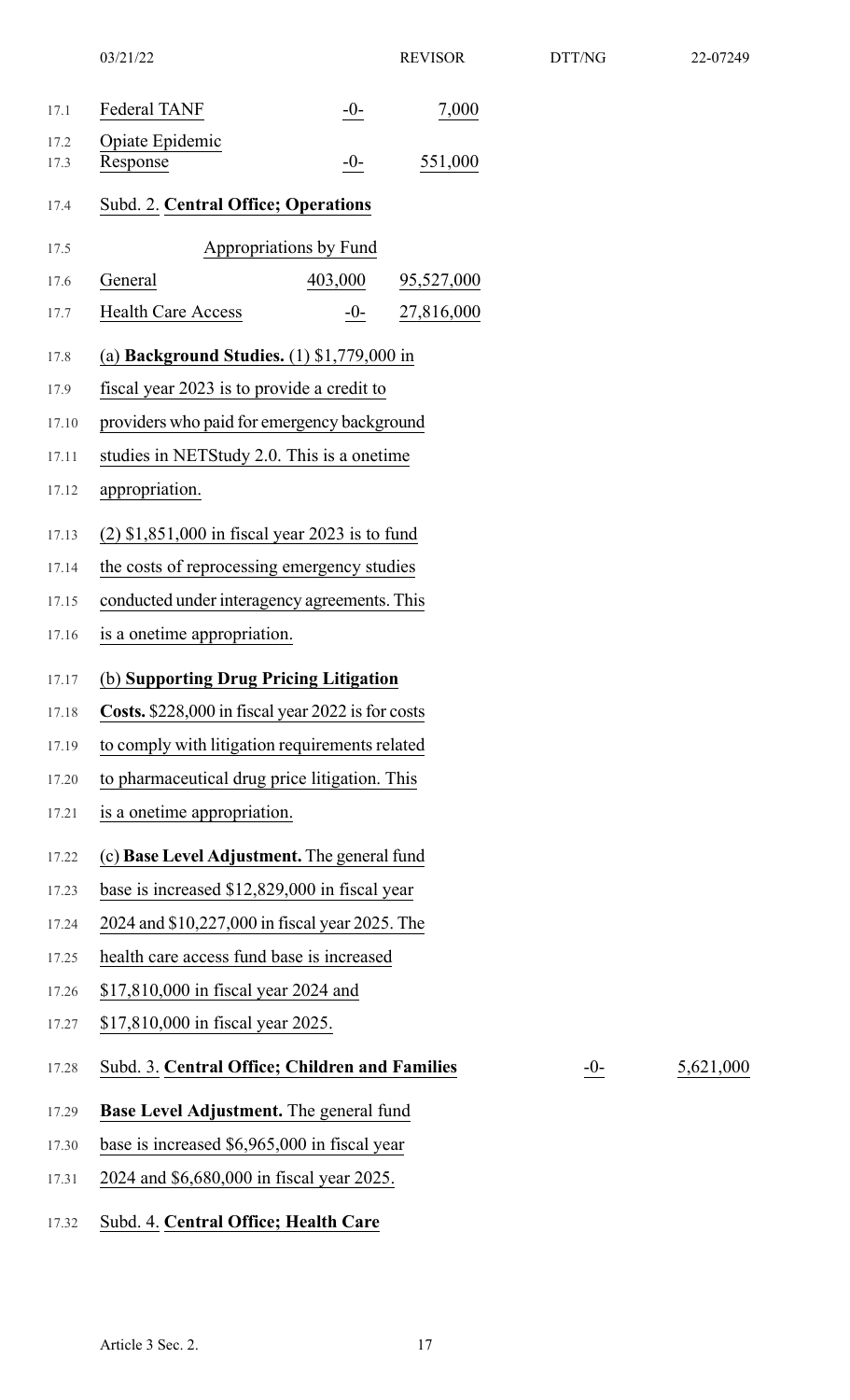| 18.1  | Appropriations by Fund                               |       |           |
|-------|------------------------------------------------------|-------|-----------|
| 18.2  | General                                              | $-0-$ | 2,436,000 |
| 18.3  | <b>Health Care Access</b>                            | $-0-$ | 4,298,000 |
| 18.4  | (a) Interactive Voice Response and                   |       |           |
| 18.5  | <b>Improving Access for Applications and</b>         |       |           |
| 18.6  | <b>Forms.</b> \$1,350,000 in fiscal year 2023 is for |       |           |
| 18.7  | the improvement of accessibility to Minnesota        |       |           |
| 18.8  | health care programs applications, forms, and        |       |           |
| 18.9  | other consumer support resources and services        |       |           |
| 18.10 | to enrollees with limited English proficiency.       |       |           |
| 18.11 | This is a onetime appropriation.                     |       |           |
| 18.12 | (b) Community-Driven Improvements.                   |       |           |
| 18.13 | \$680,000 in fiscal year 2023 is for Minnesota       |       |           |
| 18.14 | health care program enrollee engagement              |       |           |
| 18.15 | activities.                                          |       |           |
| 18.16 | (c) Responding to COVID-19 in Minnesota              |       |           |
| 18.17 | Health Care Programs. \$1,000,000 in fiscal          |       |           |
| 18.18 | year 2023 is for contract assistance relating to     |       |           |
| 18.19 | the resumption of eligibility and                    |       |           |
| 18.20 | redetermination processes in Minnesota health        |       |           |
| 18.21 | care programs after the expiration of the            |       |           |
| 18.22 | federal public health emergency. Contracts           |       |           |
| 18.23 | entered into under this section are for              |       |           |
| 18.24 | emergency acquisition and are not subject to         |       |           |
| 18.25 | solicitation requirements under Minnesota            |       |           |
| 18.26 | Statutes, section 16C.10, subdivision 2. This        |       |           |
| 18.27 | is a onetime appropriation. Money is available       |       |           |
| 18.28 | until spent.                                         |       |           |
| 18.29 | (d) Base Level Adjustment. The general fund          |       |           |
| 18.30 | base is increased \$1,666,000 in fiscal year         |       |           |
| 18.31 | 2024 and \$1,651,000 in fiscal year 2025. The        |       |           |
| 18.32 | health care access fund base is increased            |       |           |
| 18.33 | \$4,087,000 in fiscal year 2024 and \$6,300,000      |       |           |
| 18.34 | in fiscal year 2025.                                 |       |           |
|       |                                                      |       |           |

# 18.35 Subd. 5. **Central Office; Community Supports**

Article 3 Sec. 2. 18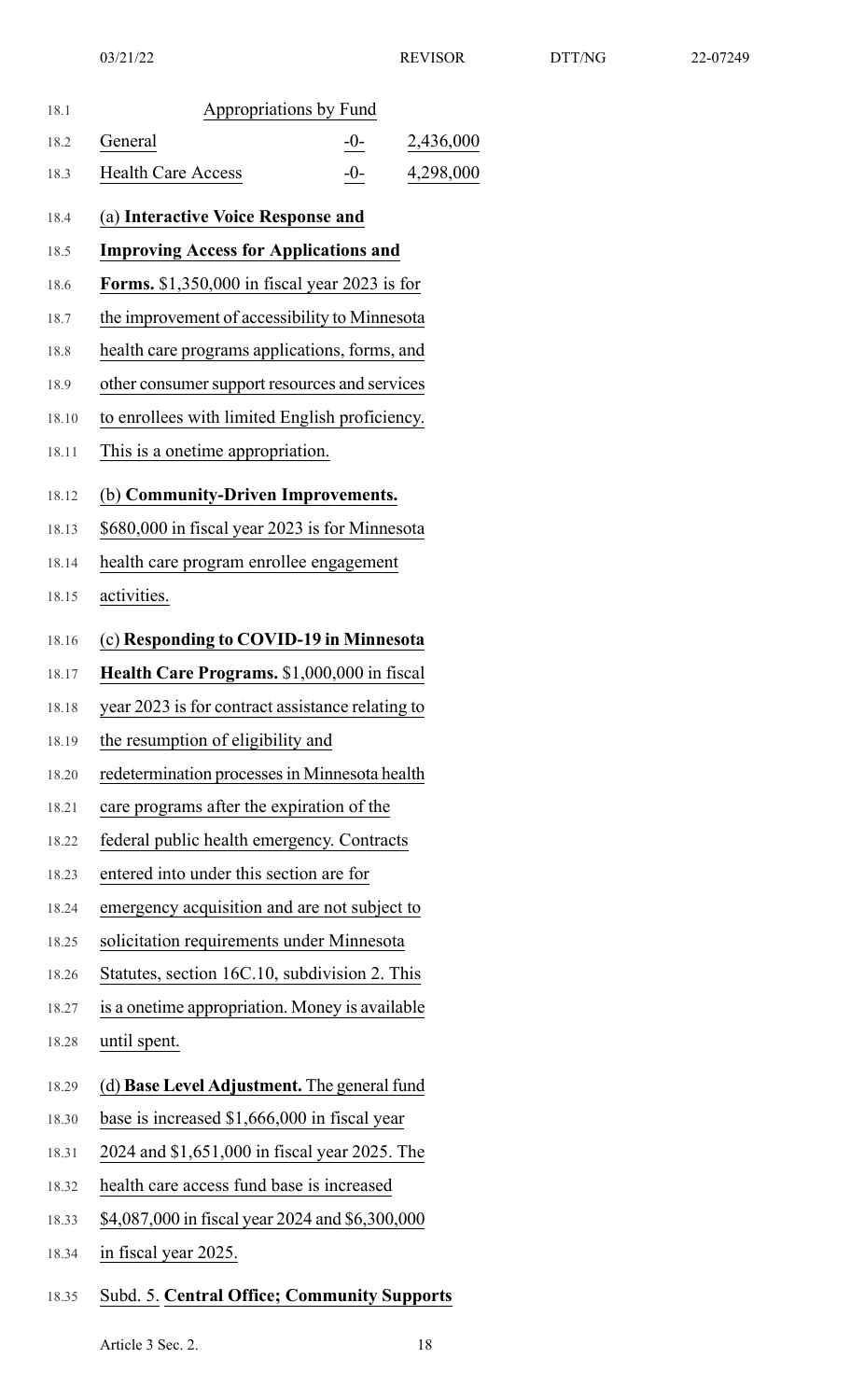| 19.1           | Appropriations by Fund                                             |        |            |       |            |
|----------------|--------------------------------------------------------------------|--------|------------|-------|------------|
| 19.2           | General                                                            | $-0-$  | 7,119,000  |       |            |
| 19.3<br>19.4   | Opioid Epidemic<br>Response                                        | $-0-$  | 551,000    |       |            |
| 19.5           | <b>SEIU Healthcare Arbitration Award.</b>                          |        |            |       |            |
| 19.6           | \$5,444 in fiscal year 2023 is for arbitration                     |        |            |       |            |
| 19.7           | awards resulting from a SEIU grievance. This                       |        |            |       |            |
| 19.8           | is a onetime appropriation.                                        |        |            |       |            |
| 19.9           | <b>Base Level Adjustment.</b> The general fund                     |        |            |       |            |
| 19.10          | base is increased \$9,460,000 in fiscal year                       |        |            |       |            |
| 19.11          | 2024 and \$10,602,000 in fiscal year 2025.                         |        |            |       |            |
| 19.12          | Subd. 6. Forecasted Programs; MFIP/DWP                             |        |            |       |            |
| 19.13          | Appropriations by Fund                                             |        |            |       |            |
| 19.14          | General                                                            | $-0$ - | 5,000      |       |            |
| 19.15          | Federal TANF                                                       | $-0-$  | 7,000      |       |            |
| 19.16<br>19.17 | Subd. 7. Forecasted Programs; MFIP Child Care<br><b>Assistance</b> |        |            | $-0-$ | 1,000      |
| 19.18<br>19.19 | Subd. 8. Forecasted Programs; Minnesota<br><b>Supplemental Aid</b> |        |            | $-0-$ | 1,000      |
| 19.20<br>19.21 | Subd. 9. Forecasted Programs; Housing<br><b>Supports</b>           |        |            | $-0-$ | 1,000      |
| 19.22          | Subd. 10. Forecasted Programs; MinnesotaCare                       |        |            | $-0-$ | 15,257,000 |
| 19.23          | This appropriation is from the health care                         |        |            |       |            |
| 19.24          | access fund.                                                       |        |            |       |            |
| 19.25<br>19.26 | Subd. 11. Forecasted Programs; Medical<br><b>Assistance</b>        |        |            |       |            |
| 19.27          | Appropriations by Fund                                             |        |            |       |            |
| 19.28          | General                                                            | $-0-$  | 7,571,000  |       |            |
| 19.29          | <b>Health Care Access</b>                                          | $-0-$  | 14,353,000 |       |            |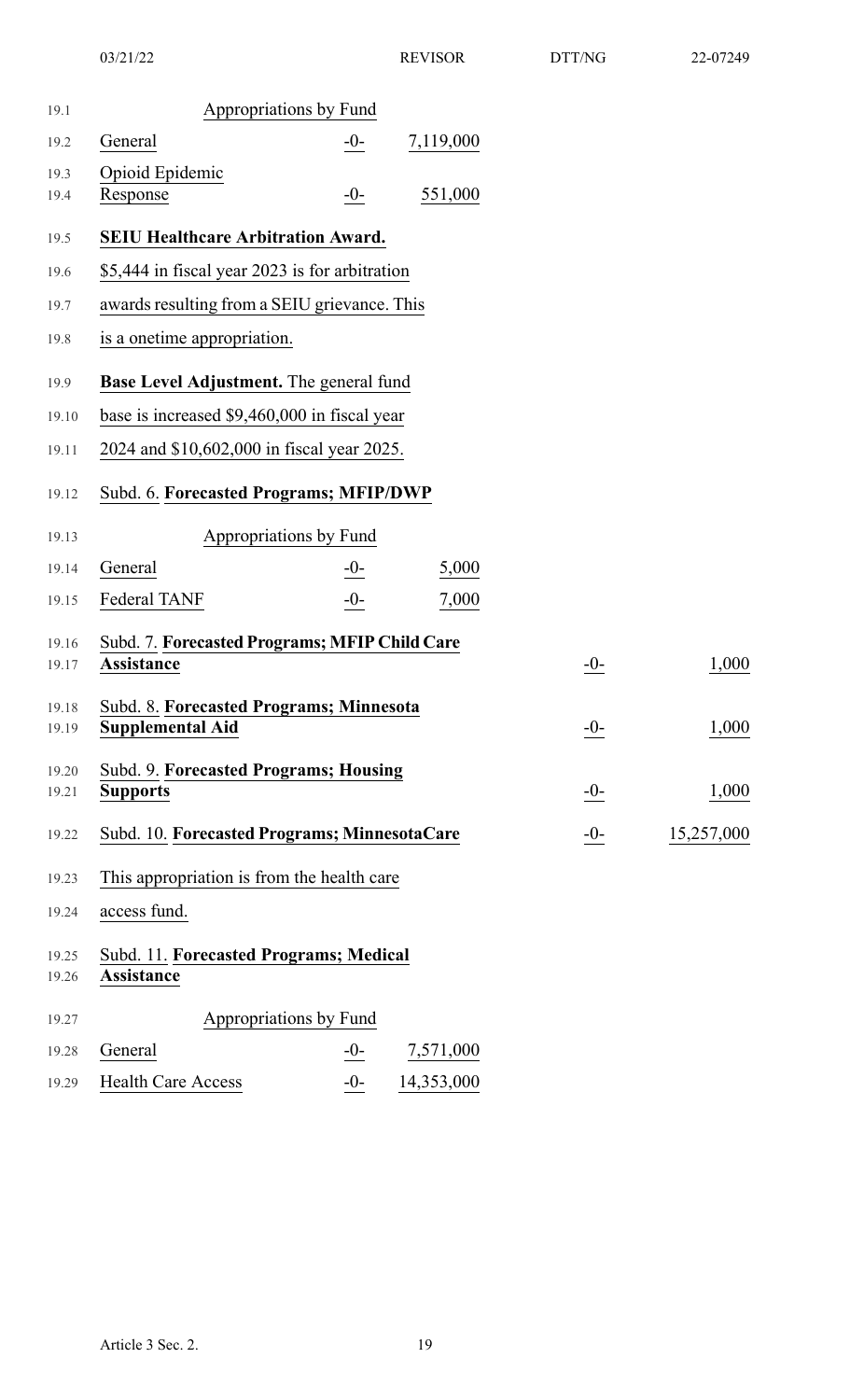|              | 03/21/22                                                          | <b>REVISOR</b> | DTT/NG | 22-07249   |
|--------------|-------------------------------------------------------------------|----------------|--------|------------|
| 20.1<br>20.2 | Subd. 12. Forecasted Programs; Alternative<br>Care                |                | $-0-$  | 161,000    |
|              | Subd. 13. Grant Programs; BSF Child Care                          |                |        |            |
| 20.3<br>20.4 | <b>Grants</b>                                                     |                | $-0-$  | (683,000)  |
| 20.5         | Base Level Adjustment. The general fund                           |                |        |            |
| 20.6         | base is increased \$240,477,000 in fiscal year                    |                |        |            |
| 20.7         | 2024 and \$546,025,000 in fiscal year 2025.                       |                |        |            |
| 20.8<br>20.9 | Subd. 14. Grant Programs; Child Care<br><b>Development Grants</b> |                | $-0-$  | 31,703,000 |
| 20.10        | (a) Child Care Provider Access to                                 |                |        |            |
| 20.11        | <b>Technology Grants.</b> \$300,000 in fiscal year                |                |        |            |
| 20.12        | 2023 is for child care provider access to                         |                |        |            |
| 20.13        | technology grants pursuant to Minnesota                           |                |        |            |
| 20.14        | Statutes, section 119B.28.                                        |                |        |            |
| 20.15        | (b) One-Stop Regional Assistance Network.                         |                |        |            |
| 20.16        | Beginning in fiscal year 2025, the base shall                     |                |        |            |
| 20.17        | include $$1,200,000$ from the general fund for                    |                |        |            |
| 20.18        | a grant to the statewide child care resource                      |                |        |            |
| 20.19        | and referral network to administer the child                      |                |        |            |
| 20.20        | care one-stop shop regional assistance network                    |                |        |            |
| 20.21        | in accordance with Minnesota Statutes, section                    |                |        |            |
| 20.22        | 119B.19, subdivision 7, clause (9).                               |                |        |            |
| 20.23        | (c) Child Care Workforce Development                              |                |        |            |
| 20.24        | Grants. Beginning in fiscal year 2025, the                        |                |        |            |
| 20.25        | base shall include $$1,300,000$ for a grant to                    |                |        |            |
| 20.26        | the statewide child care resource and referral                    |                |        |            |
| 20.27        | network to administer the child care workforce                    |                |        |            |
| 20.28        | development grants in accordance with                             |                |        |            |
| 20.29        | Minnesota Statutes, section 119B.19,                              |                |        |            |
| 20.30        | subdivision 7, clause (10).                                       |                |        |            |
| 20.31        | (d) Shared Services Innovation Grants. The                        |                |        |            |
| 20.32        | base shall include \$500,000 in fiscal year 2024                  |                |        |            |
| 20.33        | and \$500,000 in fiscal year 2025 for shared                      |                |        |            |
| 20.34        | services innovation grants pursuant to                            |                |        |            |
| 20.35        | Minnesota Statutes, section 119B.27.                              |                |        |            |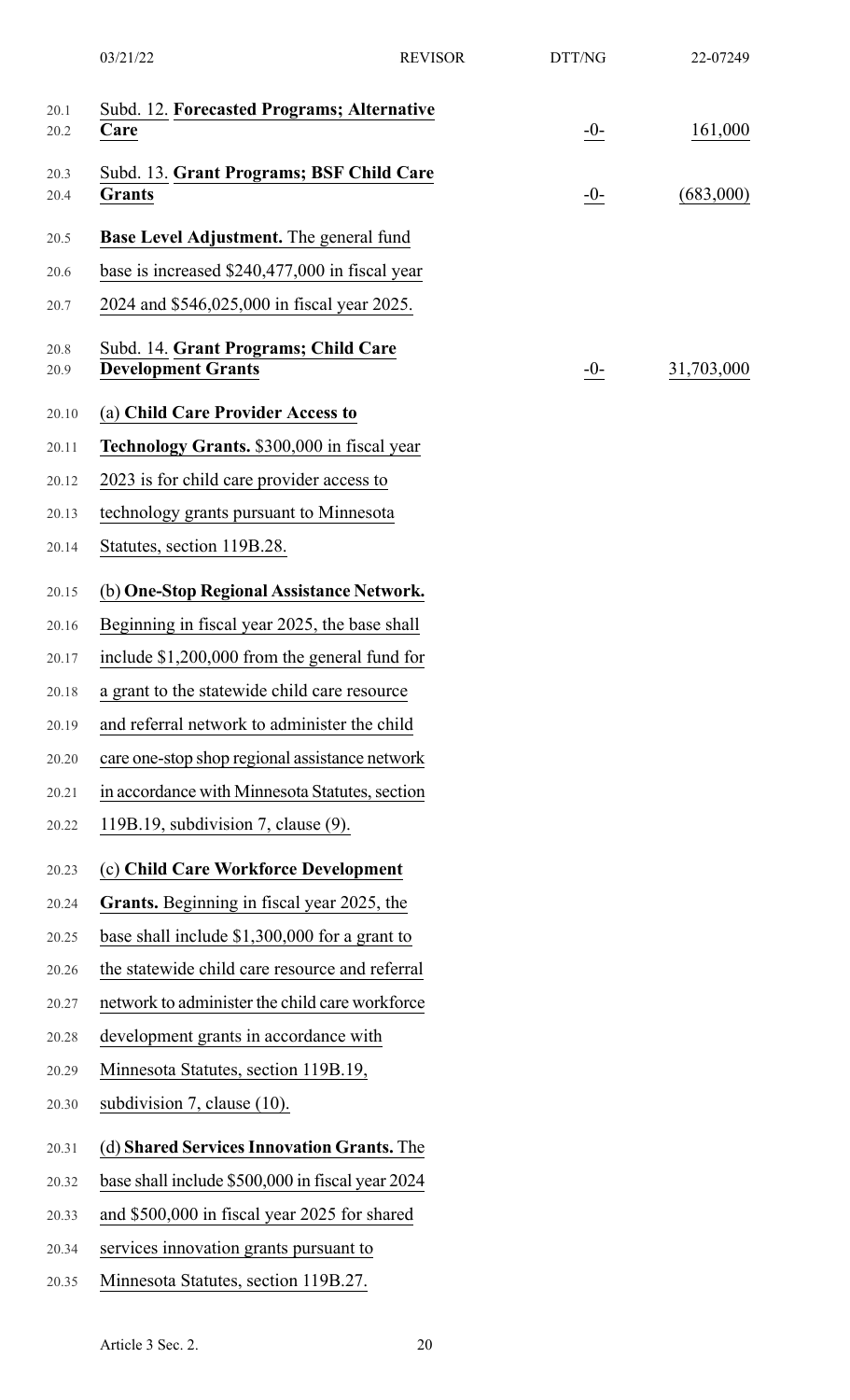| 21.1           | (e) Stabilization Grants for Child Care                        |
|----------------|----------------------------------------------------------------|
| 21.2           | <b>Providers Experiencing Financial Hardship.</b>              |
| 21.3           | \$31,406,000 in fiscal year 2023 is for child                  |
| 21.4           | care stabilization grants for child care                       |
| 21.5           | programs in extreme financial hardship. This                   |
| 21.6           | is a onetime appropriation. Money not                          |
| 21.7           | distributed in fiscal year 2023 or 2024 shall                  |
| 21.8           | be available until June 30, 2025. Use of grant                 |
| 21.9           | money must be made in accordance with                          |
| 21.10          | eligibility and compliance requirements                        |
| 21.11          | established by the commissioner.                               |
| 21.12          | (f) Base Level Adjustment. The general fund                    |
| 21.13          | base is increased \$66,824,000 in fiscal year                  |
| 21.14          | 2024 and \$3,300,000 in fiscal year 2025.                      |
| 21.15<br>21.16 | Subd. 15. Grant Programs; Children's Services<br><b>Grants</b> |
| 21.17          | (a) American Indian Child Welfare                              |
| 21.18          | <b>Initiative; Mille Lacs Band of Ojibwe</b>                   |
| 21.19          | <b>Planning.</b> $$1,263,000$ in fiscal year 2023 is           |
| 21.20          | to support activities necessary for the Mille                  |
| 21.21          | Lacs Band of Ojibwe to join the American                       |
| 21.22          | Indian child welfare initiative.                               |
| 21.23          | (b) Expand Parent Support Outreach                             |
| 21.24          | <b>Program.</b> The base shall include \$7,000,000             |
| 21.25          | in fiscal year 2024 and \$7,000,000 in fiscal                  |
| 21.26          | year 2025 to expand the parent support                         |
| 21.27          | outreach program to community-based                            |
| 21.28          | agencies, public health agencies, and schools                  |
| 21.29          | to prevent reporting of and entry into the child               |
| 21.30          | welfare system.                                                |
| 21.31          | (c) Thriving Families Safer Children. The                      |
| 21.32          | base shall include \$30,000 in fiscal year 2024                |
| 21.33          | to plan for an education attendance support                    |
| 21.34          | diversionary program to prevent entry into the                 |
| 21.35          | child welfare system. The commissioner shall                   |

 $-0$ - $\frac{3,882,000}{ }$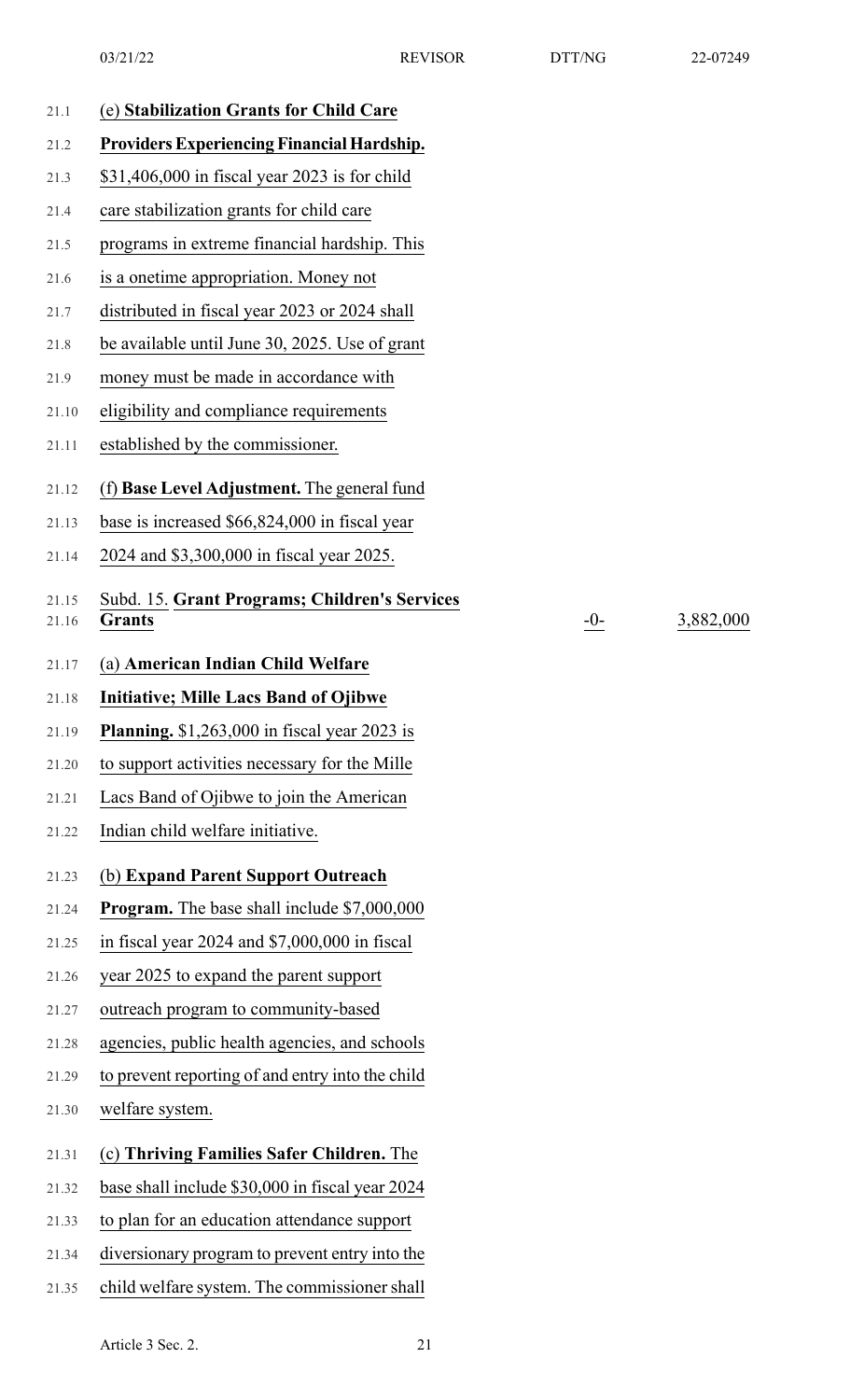| 22.1  | report back to the legislative committees that      |
|-------|-----------------------------------------------------|
| 22.2  | oversee child welfare by January 1, 2025, on        |
| 22.3  | the plan for this program. This is a onetime        |
| 22.4  | appropriation.                                      |
| 22.5  | (d) Family Group Decision Making. The               |
| 22.6  | base shall include \$5,000,000 in fiscal year       |
| 22.7  | 2024 and \$5,000,000 in fiscal year 2025 to         |
| 22.8  | expand the use of family group decision             |
| 22.9  | making to provide opportunity for family            |
| 22.10 | voices concerning critical decisions in child       |
| 22.11 | safety and prevent entry into the child welfare     |
| 22.12 | system.                                             |
| 22.13 | (e) Child Welfare Promising Practices. The          |
| 22.14 | base shall include \$5,000,000 in fiscal year       |
| 22.15 | 2024 and \$5,000,000 in fiscal year 2025 to         |
| 22.16 | develop promising practices for prevention of       |
| 22.17 | out-of-home placement of children and youth.        |
|       |                                                     |
| 22.18 | (f) Family Assessment Response. The base            |
| 22.19 | shall include \$23,550,000 in fiscal year 2024      |
| 22.20 | and \$23,550,000 in fiscal year 2025 to support     |
| 22.21 | counties and Tribes that are members of the         |
| 22.22 | American Indian child welfare initiative in         |
| 22.23 | providing case management services and              |
| 22.24 | support for families being served under family      |
| 22.25 | assessment response, and prevent entry into         |
| 22.26 | the child welfare system.                           |
| 22.27 | (g) Extend Support for Youth Leaving                |
| 22.28 | Foster Care. \$600,000 in fiscal year 2023 is       |
| 22.29 | to extend financial supports for young adults       |
| 22.30 | aging out of foster care to age 22.                 |
| 22.31 | (h) Grants to Counties for Child Protection         |
| 22.32 | <b>Staff.</b> \$1,000,000 in fiscal year 2023 is to |
| 22.33 | provide grants to counties and American             |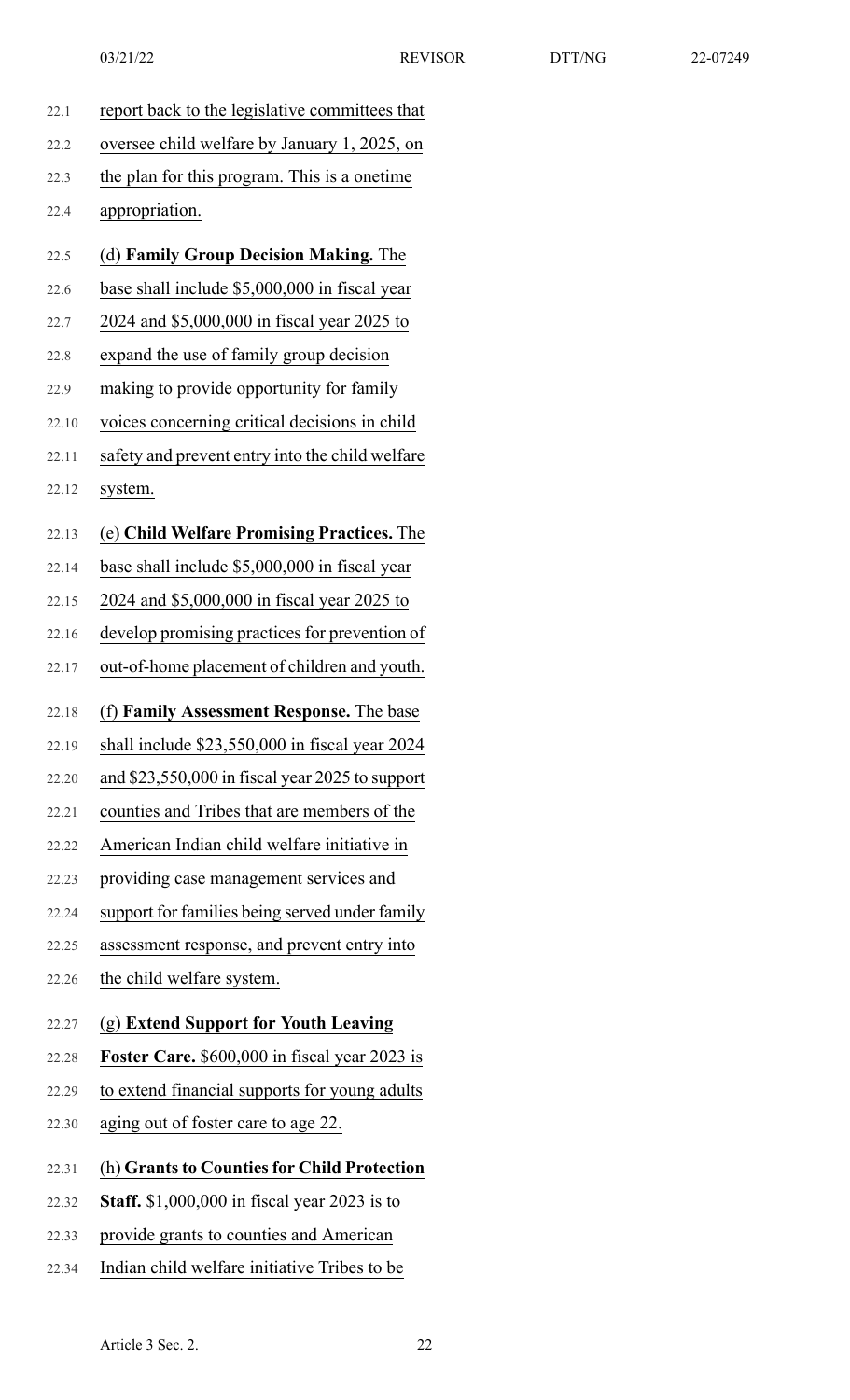| 23.1           | used to reduce extended foster care caseload        |
|----------------|-----------------------------------------------------|
| 23.2           | sizes to ten cases per worker.                      |
| 23.3           | (i) Statewide Pool of Qualified Individuals.        |
| 23.4           | $$1,177,400$ in fiscal year 2023 is for grants to   |
| 23.5           | one or more grantees to establish and manage        |
| 23.6           | a pool of state-funded qualified individuals to     |
| 23.7           | assess potential out-of-home placement of a         |
| 23.8           | child in a qualified residential treatment          |
| 23.9           | program. Up to \$200,000 of the grants each         |
| 23.10          | fiscal year is available for grantee contracts to   |
| 23.11          | manage the state-funded pool of qualified           |
| 23.12          | individuals. This amount shall also pay for         |
| 23.13          | qualified individual training, certification, and   |
| 23.14          | background studies. Remaining grant money           |
| 23.15          | shall be used until expended to provide             |
| 23.16          | qualified individual services to counties and       |
| 23.17          | Tribes that have joined the American Indian         |
| 23.18          | child welfare initiative pursuant to Minnesota      |
| 23.19          | Statutes, section 256.01, subdivision 14b, to       |
| 23.20          | provide qualified residential treatment             |
| 23.21          | program assessments at no cost to the county        |
| 23.22          | or Tribal agency.                                   |
| 23.23          | (j) Base Level Adjustment. The general fund         |
| 23.24          | base is increased \$47,440,000 in fiscal year       |
| 23.25          | 2024 and \$44,769,000 in fiscal year 2025.          |
| 23.26<br>23.27 | Subd. 16. Grant Program; Refugee Services<br>Grants |
| 23.28          | (a) Refugee and Immigrant Services.                 |
| 23.29          | \$5,111,000 in fiscal year 2023 is to extend the    |
| 23.30          | refugee and immigrant COVID-19 care line            |
| 23.31          | and expand eligibility for self-sufficiency and     |
| 23.32          | community integration services provided by          |
| 23.33          | community-based nonprofit resettlement              |

23.34 agencies to immigrants in Minnesota.

 $-0$ - $\frac{5,111,000}{ }$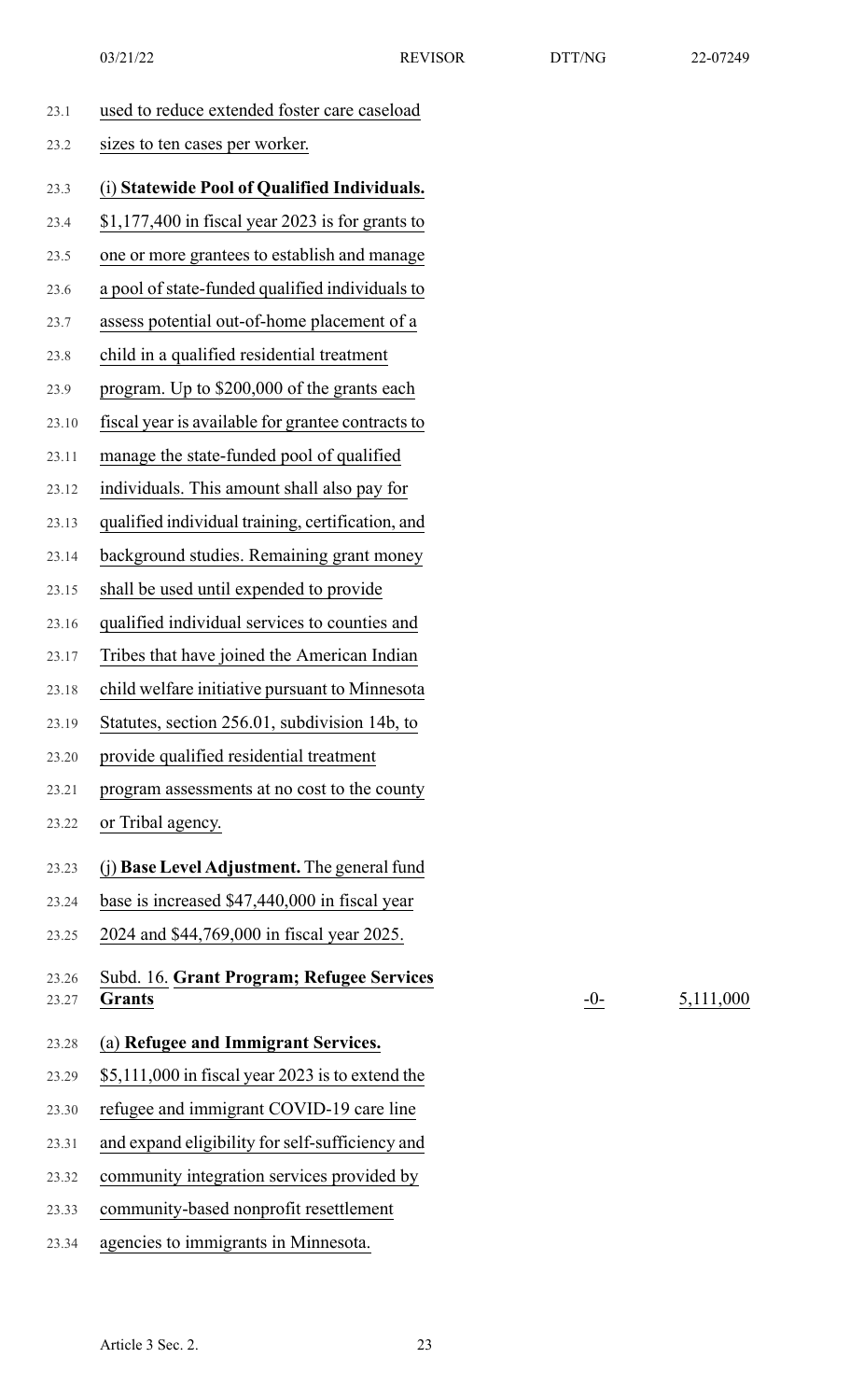|               | 03/21/22                                                                  | <b>REVISOR</b> | DTT/NG | 22-07249   |
|---------------|---------------------------------------------------------------------------|----------------|--------|------------|
| 24.1          | (b) <b>Base Level Adjustment.</b> The general fund                        |                |        |            |
| 24.2          | base is $$5,111,000$ in fiscal year 2024 and $$0$                         |                |        |            |
| 24.3          | in fiscal year 2025.                                                      |                |        |            |
| 24.4<br>24.5  | Subd. 17. Grant Programs; Children and<br><b>Community Service Grants</b> |                | $-0-$  | $-0-$      |
| 24.6          | <b>Base Level Adjustment.</b> The Opiate                                  |                |        |            |
| 24.7          | Epidemic Response Base is increased                                       |                |        |            |
| 24.8          | \$100,000 in fiscal year 2025.                                            |                |        |            |
| 24.9<br>24.10 | Subd. 18. Grant Programs; Children and<br><b>Economic Support Grants</b>  |                | $-0-$  | 89,099,000 |
| 24.11         | (a) Family and Community Resource Hubs.                                   |                |        |            |
| 24.12         | $$2,550,000$ in fiscal year 2023 is to implement                          |                |        |            |
| 24.13         | a sustainable family and community resource                               |                |        |            |
| 24.14         | hub model through the community action                                    |                |        |            |
| 24.15         | agencies under Minnesota Statutes, section                                |                |        |            |
| 24.16         | 256E.31, and federally recognized Tribes. The                             |                |        |            |
| 24.17         | community resource hubs must offer                                        |                |        |            |
| 24.18         | navigation to several supports and services,                              |                |        |            |
| 24.19         | including but not limited to basic needs and                              |                |        |            |
| 24.20         | economic assistance, disability services,                                 |                |        |            |
| 24.21         | healthy development and screening,                                        |                |        |            |
| 24.22         | developmental and behavioral concerns,                                    |                |        |            |
| 24.23         | family well-being and mental health, early                                |                |        |            |
| 24.24         | learning and child care, dental care, legal                               |                |        |            |
| 24.25         | services, and culturally specific services for                            |                |        |            |
| 24.26         | American Indian families.                                                 |                |        |            |
| 24.27         | (b) Tribal Food Sovereignty Infrastructure                                |                |        |            |
| 24.28         | Grants. \$4,000,000 in fiscal year 2023 is for                            |                |        |            |
| 24.29         | capital and infrastructure development to                                 |                |        |            |
| 24.30         | support food system changes and provide                                   |                |        |            |
| 24.31         | equitable access to existing and new methods                              |                |        |            |
| 24.32         | of food support for American Indian                                       |                |        |            |
| 24.33         | communities, including federally recognized                               |                |        |            |
| 24.34         | Tribes and American Indian nonprofit                                      |                |        |            |
|               |                                                                           |                |        |            |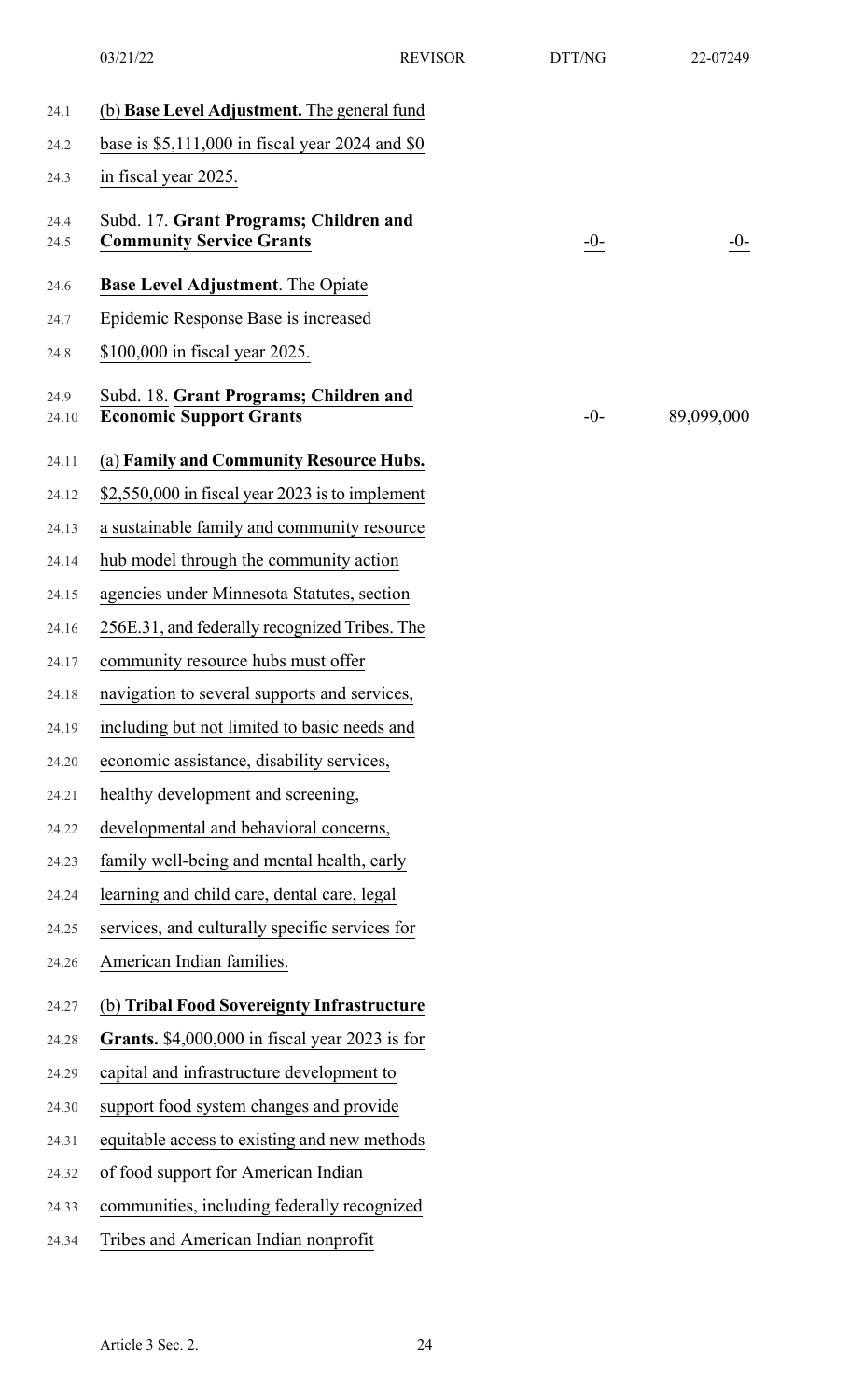|       | 03/21/22                                        | <b>REVISOR</b> | DTT/NG | 22-07249 |
|-------|-------------------------------------------------|----------------|--------|----------|
| 25.1  | organizations. This is a onetime appropriation  |                |        |          |
| 25.2  | and is available until June 30, 2025.           |                |        |          |
| 25.3  | (c) Tribal Food Security. \$2,836,000 in fiscal |                |        |          |
| 25.4  | year 2023 is to promote food security for       |                |        |          |
| 25.5  | American Indian communities, including          |                |        |          |
| 25.6  | federally recognized Tribes and American        |                |        |          |
| 25.7  | Indian nonprofit organizations. This includes   |                |        |          |
| 25.8  | hiring staff, providing culturally relevant     |                |        |          |
| 25.9  | training for building food access, purchasing   |                |        |          |
| 25.10 | technical assistance materials and supplies,    |                |        |          |
| 25.11 | and planning for sustainable food systems.      |                |        |          |
| 25.12 | (d) Capital for Emergency Food                  |                |        |          |
| 25.13 | Distribution Facilities. \$14,931,000 in fiscal |                |        |          |
| 25.14 | year 2023 is for improving and expanding the    |                |        |          |
| 25.15 | infrastructure of food shelf facilities across  |                |        |          |
| 25.16 | the state, including adding freezer or cooler   |                |        |          |
| 25.17 | space and dry storage space, improving the      |                |        |          |
| 25.18 | safety and sanitation of existing food shelves, |                |        |          |
| 25.19 | and addressing deferred maintenance or other    |                |        |          |
| 25.20 | facility needs of existing food shelves. Grant  |                |        |          |
| 25.21 | money shall be made available to nonprofit      |                |        |          |
| 25.22 | organizations, federally recognized Tribes,     |                |        |          |
| 25.23 | and local units of government. This is a        |                |        |          |
| 25.24 | onetime appropriation and is available until    |                |        |          |
| 25.25 | June 30, 2025.                                  |                |        |          |
| 25.26 | (e) Food Support Grants. \$5,000,000 in         |                |        |          |
| 25.27 | fiscal year 2023 is to provide additional       |                |        |          |
| 25.28 | resources to a diverse food support network     |                |        |          |
| 25.29 | that includes food shelves, food banks, and     |                |        |          |
| 25.30 | meal and food outreach programs. Grant          |                |        |          |

- 25.31 money shall be made available to nonprofit
- 25.32 organizations, federally recognized Tribes,
- 25.33 and local units of government.
- 25.34 (f) **Emergency Services Grants.** \$54,782,000
- 25.35 in fiscal year 2023 is for emergency services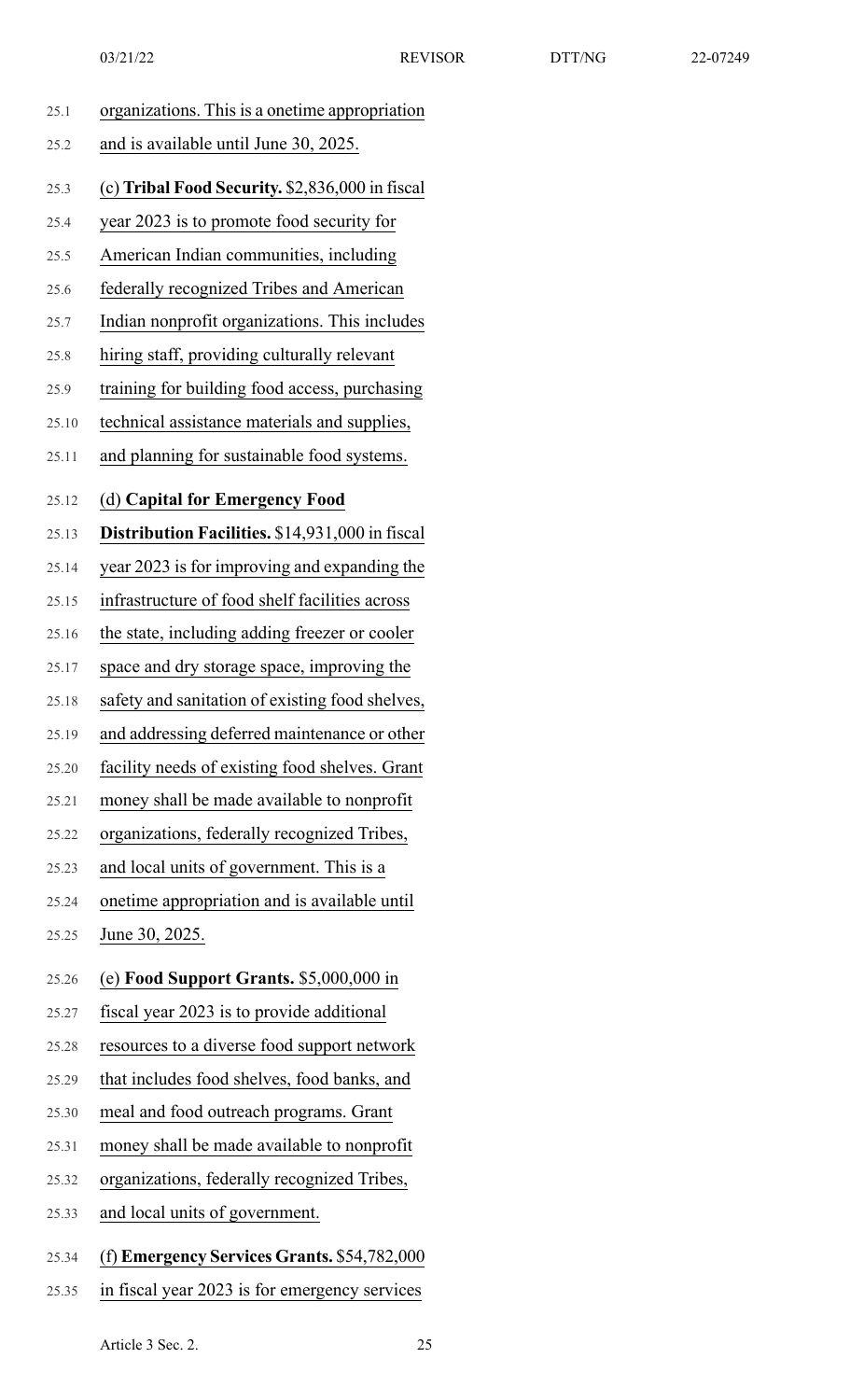| 26.1  | grants under Minnesota Statutes, section         |  |  |
|-------|--------------------------------------------------|--|--|
| 26.2  | 256E.36. This is a onetime appropriation and     |  |  |
| 26.3  | is available until June 30, 2024. Beginning in   |  |  |
| 26.4  | fiscal year 2024, the base for emergency         |  |  |
| 26.5  | services grants under Minnesota Statutes,        |  |  |
| 26.6  | section 256E.36, shall be increased by           |  |  |
| 26.7  | \$29,751,000.                                    |  |  |
| 26.8  | (g) Base Level Adjustment. The general fund      |  |  |
| 26.9  | base is increased \$60,429,000 in fiscal year    |  |  |
| 26.10 | 2024 and \$64,079,000 in fiscal year 2025.       |  |  |
| 26.11 | <b>Appropriations by Fund</b>                    |  |  |
| 26.12 | 2022<br>2023                                     |  |  |
| 26.13 | General Fund<br>$-0-$<br>4,500,000               |  |  |
| 26.14 | <b>Health Care Access</b><br>1,936,000<br>64,000 |  |  |
| 26.15 | Subd. 19. Grant Programs; Health Care Grants     |  |  |
| 26.16 | (a) Grant Funding to Support Urban               |  |  |
| 26.17 | <b>American Indians in Minnesota Health</b>      |  |  |
| 26.18 | Care Programs. \$2,500,000 in fiscal year        |  |  |
| 26.19 | 2023 is for funding to the Indian Health Board   |  |  |
| 26.20 | of Minneapolis to support continued access to    |  |  |
| 26.21 | health care coverage through Minnesota health    |  |  |
| 26.22 | care programs, improve access to quality care,   |  |  |
| 26.23 | and increase vaccination rates among urban       |  |  |
| 26.24 | American Indians.                                |  |  |
| 26.25 | (b) Grants for Navigator Organizations. (1)      |  |  |
| 26.26 | $$1,936,000$ in fiscal year 2023 is from the     |  |  |
| 26.27 | health care access fund for grants to            |  |  |
| 26.28 | organizations with a MNsure grant services       |  |  |
| 26.29 | navigator assister contract in good standing     |  |  |
| 26.30 | as of June 30, 2022. The grants to each          |  |  |
| 26.31 | organization must be in proportion to the        |  |  |
| 26.32 | number of medical assistance and                 |  |  |
| 26.33 | MinnesotaCare enrollees each organization        |  |  |
| 26.34 | assisted that resulted in a successful           |  |  |
| 26.35 | enrollment in the second quarter of fiscal year  |  |  |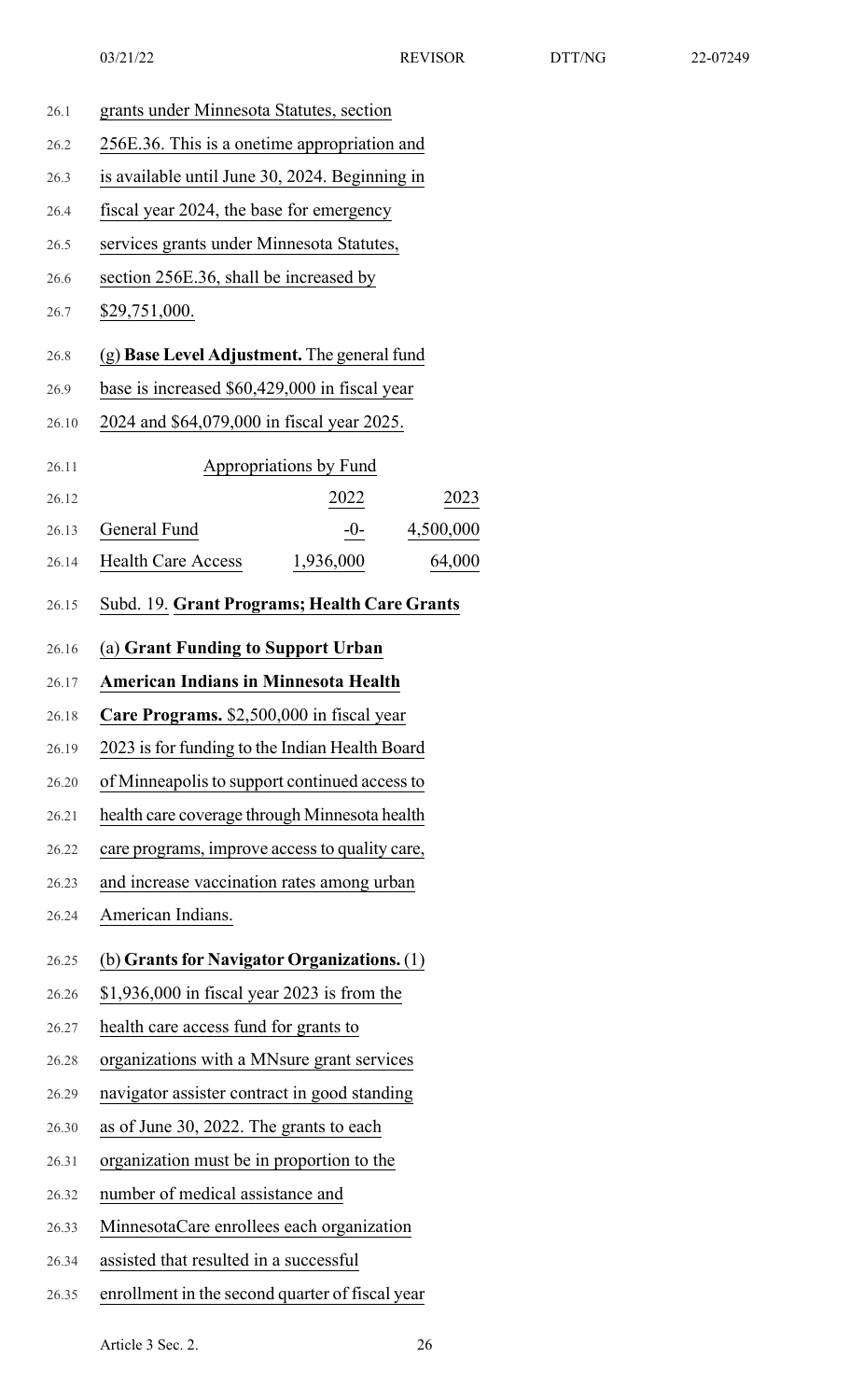| 27.1  | 2020, as determined by MNsure's navigator             |
|-------|-------------------------------------------------------|
| 27.2  | payment process. This is a onetime                    |
| 27.3  | appropriation. Money from this appropriation          |
| 27.4  | is available until spent. $(2)$ \$2,000,000 in fiscal |
| 27.5  | year 2023 is from the health care access fund         |
| 27.6  | for incentive payments as defined in                  |
| 27.7  | Minnesota Statutes, section 256.962,                  |
| 27.8  | subdivision 5. The general fund base for this         |
| 27.9  | appropriation is \$1,000,000 in fiscal year 2024      |
| 27.10 | and \$0 in fiscal year 2025. Money from this          |
| 27.11 | appropriation is available until spent.               |
| 27.12 | (c) Base level adjustment. The general fund           |
| 27.13 | base is increased \$3,750,000 in fiscal year          |
| 27.14 | 2024 and \$1,250,000 in fiscal year 2025. The         |
| 27.15 | health care access fund base is increased             |
| 27.16 | \$1,000,000 in fiscal year 2024, and \$0 in fiscal    |
| 27.17 | year 2025.                                            |
| 27.18 | (d) Health and Human Services Vaccination             |
| 27.19 | <b>Rates.</b> \$1,000,000 in fiscal year 2023 is for  |
| 27.20 | community outreach grants to increase                 |
| 27.21 | vaccination rates among enrollees in                  |
| 27.22 | Minnesota health care programs. This is a             |
| 27.23 | onetime appropriation.                                |
| 27.24 | Subd. 20. Grant Programs; Other Long-Term             |
| 27.25 | <b>Care Grants</b>                                    |
| 27.26 | <b>Workforce Incentive Fund Grant Program.</b>        |
| 27.27 | $$118,000,000$ in fiscal year 2023 is to assist       |
| 27.28 | disability, housing, substance use, and older         |
| 27.29 | adult service providers of public programs to         |
| 27.30 | pay for incentive benefits to current and new         |
| 27.31 | workers. This is a onetime appropriation and          |
| 27.32 | is available until June 30, 2025. Three percent       |
| 27.33 | of the total amount of the appropriation may          |

27.34 be used to administer the program, which

-0- 118,000,000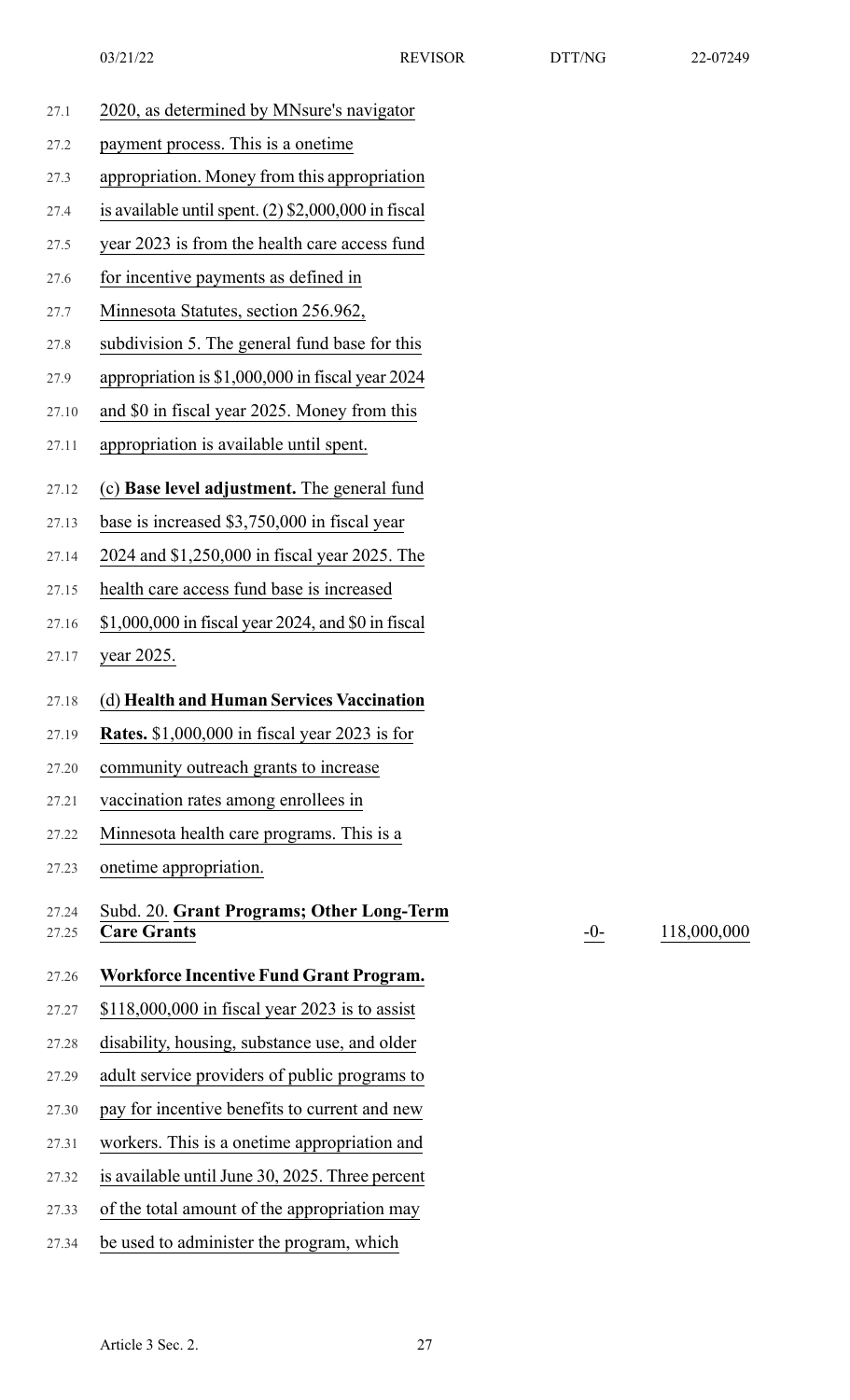|                | 03/21/22                                                          | <b>REVISOR</b> | DTT/NG | 22-07249  |
|----------------|-------------------------------------------------------------------|----------------|--------|-----------|
| 28.1           | could include contracting with a third-party                      |                |        |           |
| 28.2           | administrator.                                                    |                |        |           |
| 28.3           | Subd. 21. Grant Programs; Disabilities Grants                     |                | $-0-$  | 8,200,000 |
| 28.4           | (a) Electronic Visit Verification (EVV)                           |                |        |           |
| 28.5           | <b>Stipends.</b> $$6,440,000$ in fiscal year 2023 is              |                |        |           |
| 28.6           | for one time stipends of \$200 to bargaining                      |                |        |           |
| 28.7           | members to offset the potential costs related                     |                |        |           |
| 28.8           | to people using individual devices to access                      |                |        |           |
| 28.9           | EVV. $$5,600,000$ of the appropriation is for                     |                |        |           |
| 28.10          | stipends and the remaining 15 percent is for                      |                |        |           |
| 28.11          | administration of these stipends. This is a                       |                |        |           |
| 28.12          | onetime appropriation.                                            |                |        |           |
| 28.13          | (b) Self-Directed Collective Bargaining                           |                |        |           |
| 28.14          | <b>Agreement; Temporary Rate Increase</b>                         |                |        |           |
| 28.15          | Memorandum of Understanding. \$1,610,000                          |                |        |           |
| 28.16          | in fiscal year 2023 is for onetime stipends for                   |                |        |           |
| 28.17          | individual providers covered by the SEIU                          |                |        |           |
| 28.18          | collective bargaining agreement based on the                      |                |        |           |
| 28.19          | memorandum of understanding related to the                        |                |        |           |
| 28.20          | temporary rate increase in effect between                         |                |        |           |
| 28.21          | December 1, 2020, and February 7, 2021.                           |                |        |           |
| 28.22          | \$1,400,000 of the appropriation is for stipends                  |                |        |           |
| 28.23          | and the remaining 15 percent is for                               |                |        |           |
| 28.24          | administration of the stipends. This is a                         |                |        |           |
| 28.25          | onetime appropriation.                                            |                |        |           |
| 28.26          | (c) Base Level Adjustment. The general fund                       |                |        |           |
| 28.27          | base is increased \$805,000 in fiscal year 2024                   |                |        |           |
| 28.28          | and \$2,420,000 in fiscal year 2025.                              |                |        |           |
| 28.29<br>28.30 | <b>Subd. 22. Grant Programs; Housing Support</b><br><b>Grants</b> |                | $-0-$  | 1,100,000 |
| 28.31          | (a) AmeriCorps Heading Home Corps.                                |                |        |           |
| 28.32          | $$1,100,000$ in fiscal year 2023 is for the                       |                |        |           |
| 28.33          | AmeriCorps Heading Home Corps program                             |                |        |           |
| 28.34          | to fund housing resource navigators supporting                    |                |        |           |
| 28.35          | individuals experiencing homelessness.                            |                |        |           |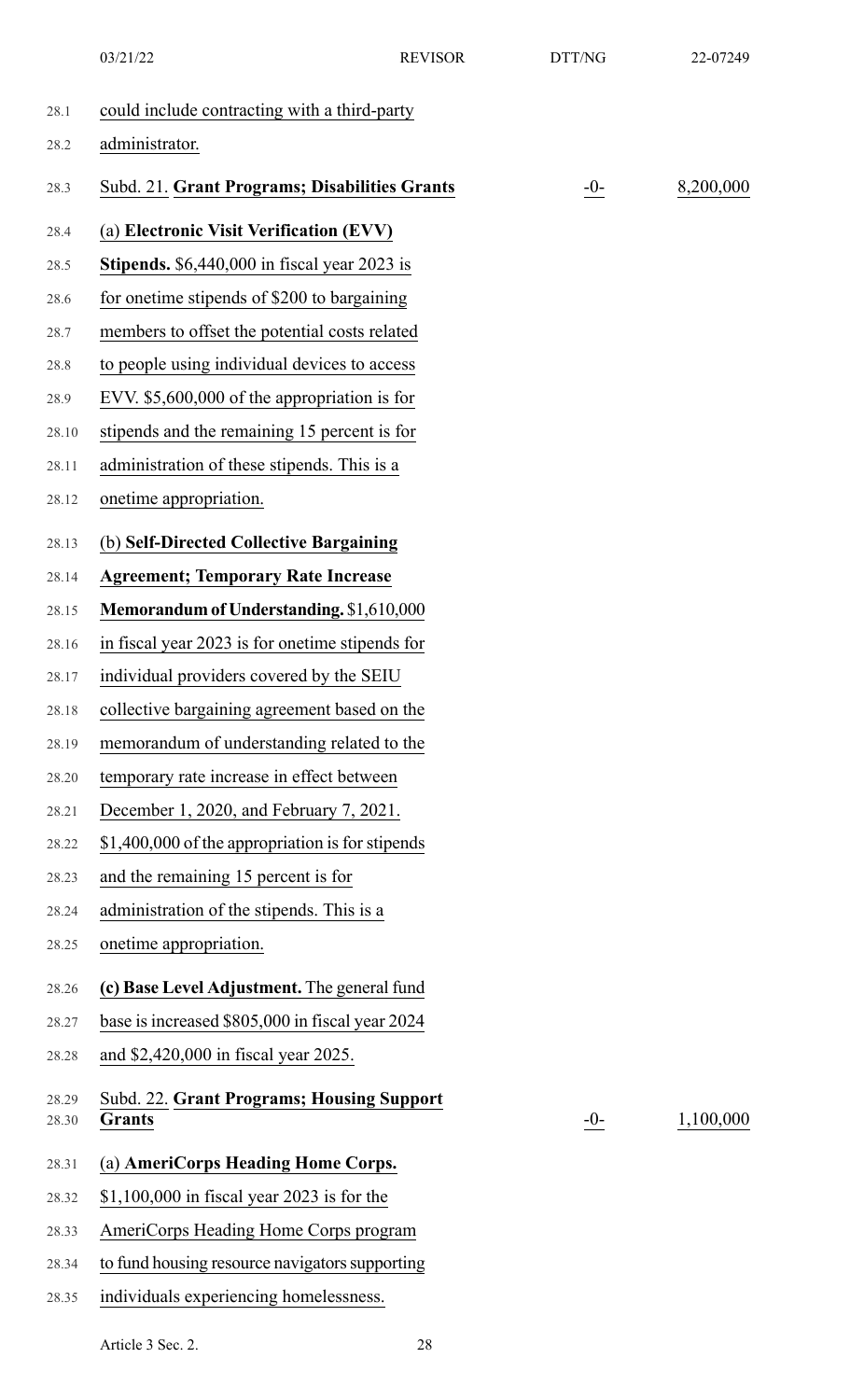03/21/22 REVISOR DTT/NG 22-07249

| 29.1         | (b) Base Level Adjustment. The general fund             |            |            |
|--------------|---------------------------------------------------------|------------|------------|
| 29.2         | base is increased \$1,100,000 in fiscal year            |            |            |
| 29.3         | 2024 and \$12,100,000 in fiscal year 2025.              |            |            |
| 29.4<br>29.5 | Subd. 23. Grant Programs; Adult Mental Health<br>Grants | 20,000,000 | 18,927,000 |
| 29.6         | (a) Inpatient Psychiatric and Psychiatric               |            |            |
| 29.7         | <b>Residential Treatment Facilities.</b>                |            |            |
| 29.8         | $$10,000,000$ in fiscal year 2023 is for                |            |            |
| 29.9         | competitive grants to hospitals or mental               |            |            |
| 29.10        | health providers to retain, build, or expand            |            |            |
| 29.11        | children's inpatient psychiatric beds for               |            |            |
| 29.12        | children in need of acute high-level psychiatric        |            |            |
| 29.13        | care or psychiatric residential treatment facility      |            |            |
| 29.14        | beds as described in Minnesota Statutes,                |            |            |
| 29.15        | section 256B.0941. In order to be eligible for          |            |            |
| 29.16        | a grant, a hospital or mental health provider           |            |            |
| 29.17        | must serve individuals covered by medical               |            |            |
| 29.18        | assistance under Minnesota Statutes, section            |            |            |
| 29.19        | 256B.0625.                                              |            |            |
| 29.20        | (b) Expanding Support for Psychiatric                   |            |            |
| 29.21        | <b>Residential Treatment Facilities. \$800,000</b>      |            |            |
| 29.22        | in fiscal year 2023 is for start-up grants to           |            |            |
| 29.23        | psychiatric residential treatment facilities as         |            |            |
| 29.24        | described in Minnesota Statutes, section                |            |            |
| 29.25        | 256B.0941. Grantees can use grant money for             |            |            |
| 29.26        | emergency workforce shortage uses.                      |            |            |
| 29.27        | Allowable grant uses related to emergency               |            |            |
| 29.28        | workforce shortages may include but are not             |            |            |
| 29.29        | limited to hiring and retention bonuses,                |            |            |
| 29.30        | recruitment of a culturally responsive                  |            |            |
| 29.31        | workforce, and allowing providers to increase           |            |            |
| 29.32        | the hourly rate in order to be competitive in           |            |            |
| 29.33        | the market.                                             |            |            |
| 29.34        | (c) Workforce Incentive Fund Grant                      |            |            |
|              | <b>Program.</b> \$20,000,000 in fiscal year 2022        |            |            |
| 29.35        |                                                         |            |            |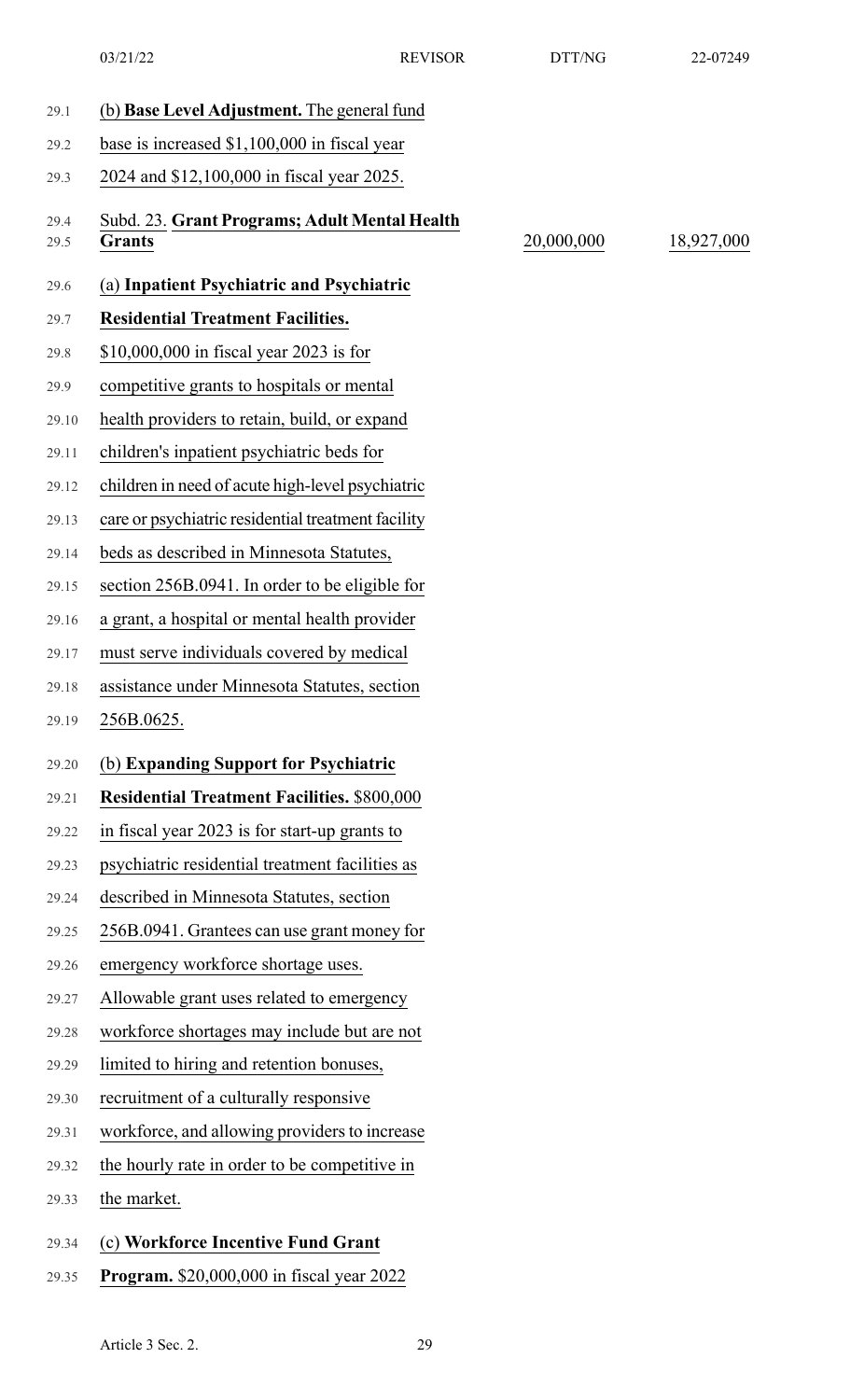| 30.1  | from the general fund is to provide mental       |
|-------|--------------------------------------------------|
| 30.2  | health public program providers the ability to   |
| 30.3  | pay for incentive benefits to current and new    |
| 30.4  | workers. This is a onetime appropriation and     |
| 30.5  | is available until June 30, 2025. Three percent  |
| 30.6  | of the total amount of the appropriation may     |
| 30.7  | be used to administer the program, which         |
| 30.8  | could include contracting with a third-party     |
| 30.9  | administrator.                                   |
| 30.10 | (d) Cultural and Ethnic Infrastructure           |
| 30.11 | Grant Funding. \$5,000,000 in fiscal year        |
| 30.12 | 2023 is for increasing cultural and ethnic       |
| 30.13 | infrastructure grant funding under Minnesota     |
| 30.14 | Statutes, section 245.4661, subdivision 6. This  |
| 30.15 | grant funding will be used to alleviate the      |
| 30.16 | workforce shortage and will be used to recruit   |
| 30.17 | more providers who are Black, Indigenous,        |
| 30.18 | and people of color for both mental health and   |
| 30.19 | substance use disorder organizations.            |
| 30.20 | (e) Mental Health Provider Grants to Rural       |
| 30.21 | and Underserved Communities. \$5,000,000         |
| 30.22 | in fiscal year 2023 is for a grant program to    |
| 30.23 | recruit mental health providers in rural areas   |
| 30.24 | and underserved communities. This money          |
| 30.25 | can be used for reimbursement of supervision     |
| 30.26 | costs of interns and clinical trainees,          |
| 30.27 | reimbursing staff for master's degree tuition    |
| 30.28 | costs in mental health fields, and licensing and |
| 30.29 | exam fees.                                       |
| 30.30 | (f) Culturally Specific Grants. \$2,000,000      |
| 30.31 | in fiscal year 2023 and \$2,000,000 in fiscal    |
| 30.32 | year 2024 are for grants for small to midsize    |
| 30.33 | nonprofit organizations who represent and        |

- 30.34 support American Indian, Indigenous, and
- 30.35 other communities disproportionately affected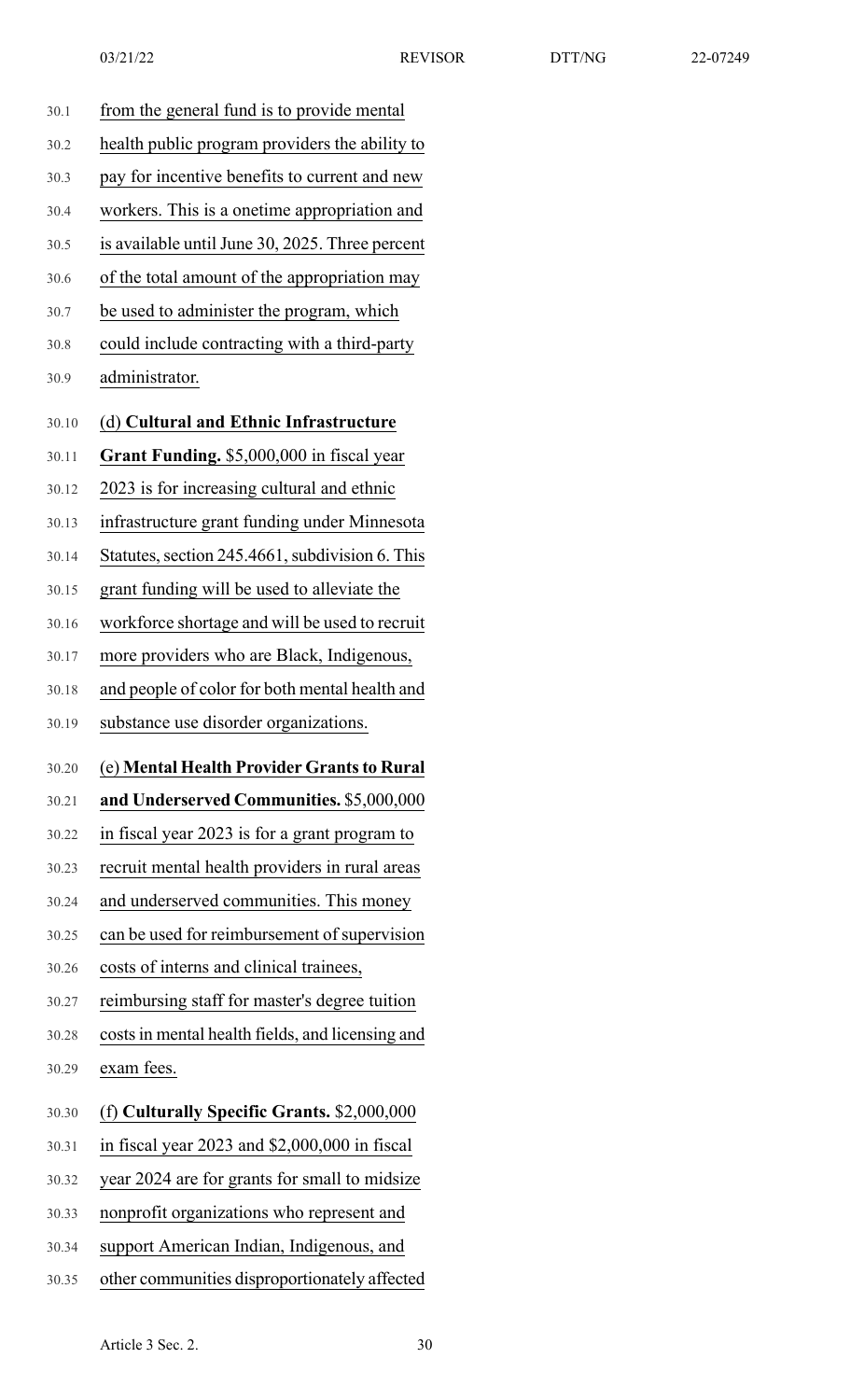| traditional healing practices and other<br>31.2<br>culturally congruent and relevant supports to<br>31.3<br>prevent and curb opiate use disorders through<br>31.4<br>housing, treatment, education, aftercare, and<br>31.5<br>other activities as determined by the<br>31.6<br>commissioner. This is a onetime appropriation.<br>31.7<br>(g) Base Level Adjustment. The general fund<br>31.8<br>base is increased \$23,791,000 in fiscal year<br>31.9<br>2024 and \$30,916,000 in fiscal year 2025. The<br>31.10<br>opiate epidemic response base is increased<br>31.11<br>\$2,000,000 in fiscal year 2025.<br>31.12<br>Subd. 24. Grant Programs; Child Mental Health<br>31.13<br>$-0-$<br><b>Grants</b><br>31.14<br><b>Base Level Adjustment.</b> The general fund<br>31.15<br>base is increased \$15,800,000 in fiscal year<br>31.16<br>2024 and \$800,000 in fiscal year 2025.<br>31.17<br>Subd. 25. Grant Programs; Chemical<br>31.18<br><b>Dependency Treatment Support Grants</b><br>$-0-$<br>31.19<br>(a) Emerging Mood Disorder Grant<br>31.20<br><b>Program.</b> \$1,000,000 in fiscal year 2023 is<br>31.21<br>for emerging mood disorder grants under<br>31.22<br>Minnesota Statutes, section 245.4904.<br>31.23<br>Grantees must use grant money as required in<br>31.24<br>Minnesota Statutes, section 245.4904,<br>31.25<br>subdivision 2.<br>31.26<br>(b) Substance Use Disorder Treatment and<br>31.27<br>Prevention Grants. The base shall include<br>31.28<br>\$4,000,000 in fiscal year 2024 and \$4,000,000<br>31.29<br>in fiscal year 2025 for substance use disorder<br>31.30<br>treatment and prevention grants recommended<br>31.31<br>by the substance use disorder advisory council.<br>31.32<br>(c) Traditional Healing Grants. The base<br>31.33<br>shall include \$2,000,000 in fiscal year 2025<br>31.34<br>31.35 | 31.1 | by the opiate crisis. These grants utilize      |            |
|-------------------------------------------------------------------------------------------------------------------------------------------------------------------------------------------------------------------------------------------------------------------------------------------------------------------------------------------------------------------------------------------------------------------------------------------------------------------------------------------------------------------------------------------------------------------------------------------------------------------------------------------------------------------------------------------------------------------------------------------------------------------------------------------------------------------------------------------------------------------------------------------------------------------------------------------------------------------------------------------------------------------------------------------------------------------------------------------------------------------------------------------------------------------------------------------------------------------------------------------------------------------------------------------------------------------------------------------------------------------------------------------------------------------------------------------------------------------------------------------------------------------------------------------------------------------------------------------------------------------------------------------------------------------------------------------------------------------------------------------------------------------------------------------------------------------------------------------------|------|-------------------------------------------------|------------|
|                                                                                                                                                                                                                                                                                                                                                                                                                                                                                                                                                                                                                                                                                                                                                                                                                                                                                                                                                                                                                                                                                                                                                                                                                                                                                                                                                                                                                                                                                                                                                                                                                                                                                                                                                                                                                                                 |      |                                                 |            |
|                                                                                                                                                                                                                                                                                                                                                                                                                                                                                                                                                                                                                                                                                                                                                                                                                                                                                                                                                                                                                                                                                                                                                                                                                                                                                                                                                                                                                                                                                                                                                                                                                                                                                                                                                                                                                                                 |      |                                                 |            |
|                                                                                                                                                                                                                                                                                                                                                                                                                                                                                                                                                                                                                                                                                                                                                                                                                                                                                                                                                                                                                                                                                                                                                                                                                                                                                                                                                                                                                                                                                                                                                                                                                                                                                                                                                                                                                                                 |      |                                                 |            |
|                                                                                                                                                                                                                                                                                                                                                                                                                                                                                                                                                                                                                                                                                                                                                                                                                                                                                                                                                                                                                                                                                                                                                                                                                                                                                                                                                                                                                                                                                                                                                                                                                                                                                                                                                                                                                                                 |      |                                                 |            |
|                                                                                                                                                                                                                                                                                                                                                                                                                                                                                                                                                                                                                                                                                                                                                                                                                                                                                                                                                                                                                                                                                                                                                                                                                                                                                                                                                                                                                                                                                                                                                                                                                                                                                                                                                                                                                                                 |      |                                                 |            |
|                                                                                                                                                                                                                                                                                                                                                                                                                                                                                                                                                                                                                                                                                                                                                                                                                                                                                                                                                                                                                                                                                                                                                                                                                                                                                                                                                                                                                                                                                                                                                                                                                                                                                                                                                                                                                                                 |      |                                                 |            |
|                                                                                                                                                                                                                                                                                                                                                                                                                                                                                                                                                                                                                                                                                                                                                                                                                                                                                                                                                                                                                                                                                                                                                                                                                                                                                                                                                                                                                                                                                                                                                                                                                                                                                                                                                                                                                                                 |      |                                                 |            |
|                                                                                                                                                                                                                                                                                                                                                                                                                                                                                                                                                                                                                                                                                                                                                                                                                                                                                                                                                                                                                                                                                                                                                                                                                                                                                                                                                                                                                                                                                                                                                                                                                                                                                                                                                                                                                                                 |      |                                                 |            |
|                                                                                                                                                                                                                                                                                                                                                                                                                                                                                                                                                                                                                                                                                                                                                                                                                                                                                                                                                                                                                                                                                                                                                                                                                                                                                                                                                                                                                                                                                                                                                                                                                                                                                                                                                                                                                                                 |      |                                                 |            |
|                                                                                                                                                                                                                                                                                                                                                                                                                                                                                                                                                                                                                                                                                                                                                                                                                                                                                                                                                                                                                                                                                                                                                                                                                                                                                                                                                                                                                                                                                                                                                                                                                                                                                                                                                                                                                                                 |      |                                                 |            |
|                                                                                                                                                                                                                                                                                                                                                                                                                                                                                                                                                                                                                                                                                                                                                                                                                                                                                                                                                                                                                                                                                                                                                                                                                                                                                                                                                                                                                                                                                                                                                                                                                                                                                                                                                                                                                                                 |      |                                                 |            |
|                                                                                                                                                                                                                                                                                                                                                                                                                                                                                                                                                                                                                                                                                                                                                                                                                                                                                                                                                                                                                                                                                                                                                                                                                                                                                                                                                                                                                                                                                                                                                                                                                                                                                                                                                                                                                                                 |      |                                                 |            |
|                                                                                                                                                                                                                                                                                                                                                                                                                                                                                                                                                                                                                                                                                                                                                                                                                                                                                                                                                                                                                                                                                                                                                                                                                                                                                                                                                                                                                                                                                                                                                                                                                                                                                                                                                                                                                                                 |      |                                                 | 10,800,000 |
|                                                                                                                                                                                                                                                                                                                                                                                                                                                                                                                                                                                                                                                                                                                                                                                                                                                                                                                                                                                                                                                                                                                                                                                                                                                                                                                                                                                                                                                                                                                                                                                                                                                                                                                                                                                                                                                 |      |                                                 |            |
|                                                                                                                                                                                                                                                                                                                                                                                                                                                                                                                                                                                                                                                                                                                                                                                                                                                                                                                                                                                                                                                                                                                                                                                                                                                                                                                                                                                                                                                                                                                                                                                                                                                                                                                                                                                                                                                 |      |                                                 |            |
|                                                                                                                                                                                                                                                                                                                                                                                                                                                                                                                                                                                                                                                                                                                                                                                                                                                                                                                                                                                                                                                                                                                                                                                                                                                                                                                                                                                                                                                                                                                                                                                                                                                                                                                                                                                                                                                 |      |                                                 |            |
|                                                                                                                                                                                                                                                                                                                                                                                                                                                                                                                                                                                                                                                                                                                                                                                                                                                                                                                                                                                                                                                                                                                                                                                                                                                                                                                                                                                                                                                                                                                                                                                                                                                                                                                                                                                                                                                 |      |                                                 | 4,000,000  |
|                                                                                                                                                                                                                                                                                                                                                                                                                                                                                                                                                                                                                                                                                                                                                                                                                                                                                                                                                                                                                                                                                                                                                                                                                                                                                                                                                                                                                                                                                                                                                                                                                                                                                                                                                                                                                                                 |      |                                                 |            |
|                                                                                                                                                                                                                                                                                                                                                                                                                                                                                                                                                                                                                                                                                                                                                                                                                                                                                                                                                                                                                                                                                                                                                                                                                                                                                                                                                                                                                                                                                                                                                                                                                                                                                                                                                                                                                                                 |      |                                                 |            |
|                                                                                                                                                                                                                                                                                                                                                                                                                                                                                                                                                                                                                                                                                                                                                                                                                                                                                                                                                                                                                                                                                                                                                                                                                                                                                                                                                                                                                                                                                                                                                                                                                                                                                                                                                                                                                                                 |      |                                                 |            |
|                                                                                                                                                                                                                                                                                                                                                                                                                                                                                                                                                                                                                                                                                                                                                                                                                                                                                                                                                                                                                                                                                                                                                                                                                                                                                                                                                                                                                                                                                                                                                                                                                                                                                                                                                                                                                                                 |      |                                                 |            |
|                                                                                                                                                                                                                                                                                                                                                                                                                                                                                                                                                                                                                                                                                                                                                                                                                                                                                                                                                                                                                                                                                                                                                                                                                                                                                                                                                                                                                                                                                                                                                                                                                                                                                                                                                                                                                                                 |      |                                                 |            |
|                                                                                                                                                                                                                                                                                                                                                                                                                                                                                                                                                                                                                                                                                                                                                                                                                                                                                                                                                                                                                                                                                                                                                                                                                                                                                                                                                                                                                                                                                                                                                                                                                                                                                                                                                                                                                                                 |      |                                                 |            |
|                                                                                                                                                                                                                                                                                                                                                                                                                                                                                                                                                                                                                                                                                                                                                                                                                                                                                                                                                                                                                                                                                                                                                                                                                                                                                                                                                                                                                                                                                                                                                                                                                                                                                                                                                                                                                                                 |      |                                                 |            |
|                                                                                                                                                                                                                                                                                                                                                                                                                                                                                                                                                                                                                                                                                                                                                                                                                                                                                                                                                                                                                                                                                                                                                                                                                                                                                                                                                                                                                                                                                                                                                                                                                                                                                                                                                                                                                                                 |      |                                                 |            |
|                                                                                                                                                                                                                                                                                                                                                                                                                                                                                                                                                                                                                                                                                                                                                                                                                                                                                                                                                                                                                                                                                                                                                                                                                                                                                                                                                                                                                                                                                                                                                                                                                                                                                                                                                                                                                                                 |      |                                                 |            |
|                                                                                                                                                                                                                                                                                                                                                                                                                                                                                                                                                                                                                                                                                                                                                                                                                                                                                                                                                                                                                                                                                                                                                                                                                                                                                                                                                                                                                                                                                                                                                                                                                                                                                                                                                                                                                                                 |      |                                                 |            |
|                                                                                                                                                                                                                                                                                                                                                                                                                                                                                                                                                                                                                                                                                                                                                                                                                                                                                                                                                                                                                                                                                                                                                                                                                                                                                                                                                                                                                                                                                                                                                                                                                                                                                                                                                                                                                                                 |      |                                                 |            |
|                                                                                                                                                                                                                                                                                                                                                                                                                                                                                                                                                                                                                                                                                                                                                                                                                                                                                                                                                                                                                                                                                                                                                                                                                                                                                                                                                                                                                                                                                                                                                                                                                                                                                                                                                                                                                                                 |      |                                                 |            |
|                                                                                                                                                                                                                                                                                                                                                                                                                                                                                                                                                                                                                                                                                                                                                                                                                                                                                                                                                                                                                                                                                                                                                                                                                                                                                                                                                                                                                                                                                                                                                                                                                                                                                                                                                                                                                                                 |      |                                                 |            |
|                                                                                                                                                                                                                                                                                                                                                                                                                                                                                                                                                                                                                                                                                                                                                                                                                                                                                                                                                                                                                                                                                                                                                                                                                                                                                                                                                                                                                                                                                                                                                                                                                                                                                                                                                                                                                                                 |      |                                                 |            |
|                                                                                                                                                                                                                                                                                                                                                                                                                                                                                                                                                                                                                                                                                                                                                                                                                                                                                                                                                                                                                                                                                                                                                                                                                                                                                                                                                                                                                                                                                                                                                                                                                                                                                                                                                                                                                                                 |      |                                                 |            |
|                                                                                                                                                                                                                                                                                                                                                                                                                                                                                                                                                                                                                                                                                                                                                                                                                                                                                                                                                                                                                                                                                                                                                                                                                                                                                                                                                                                                                                                                                                                                                                                                                                                                                                                                                                                                                                                 |      | to extend the traditional healing grant funding |            |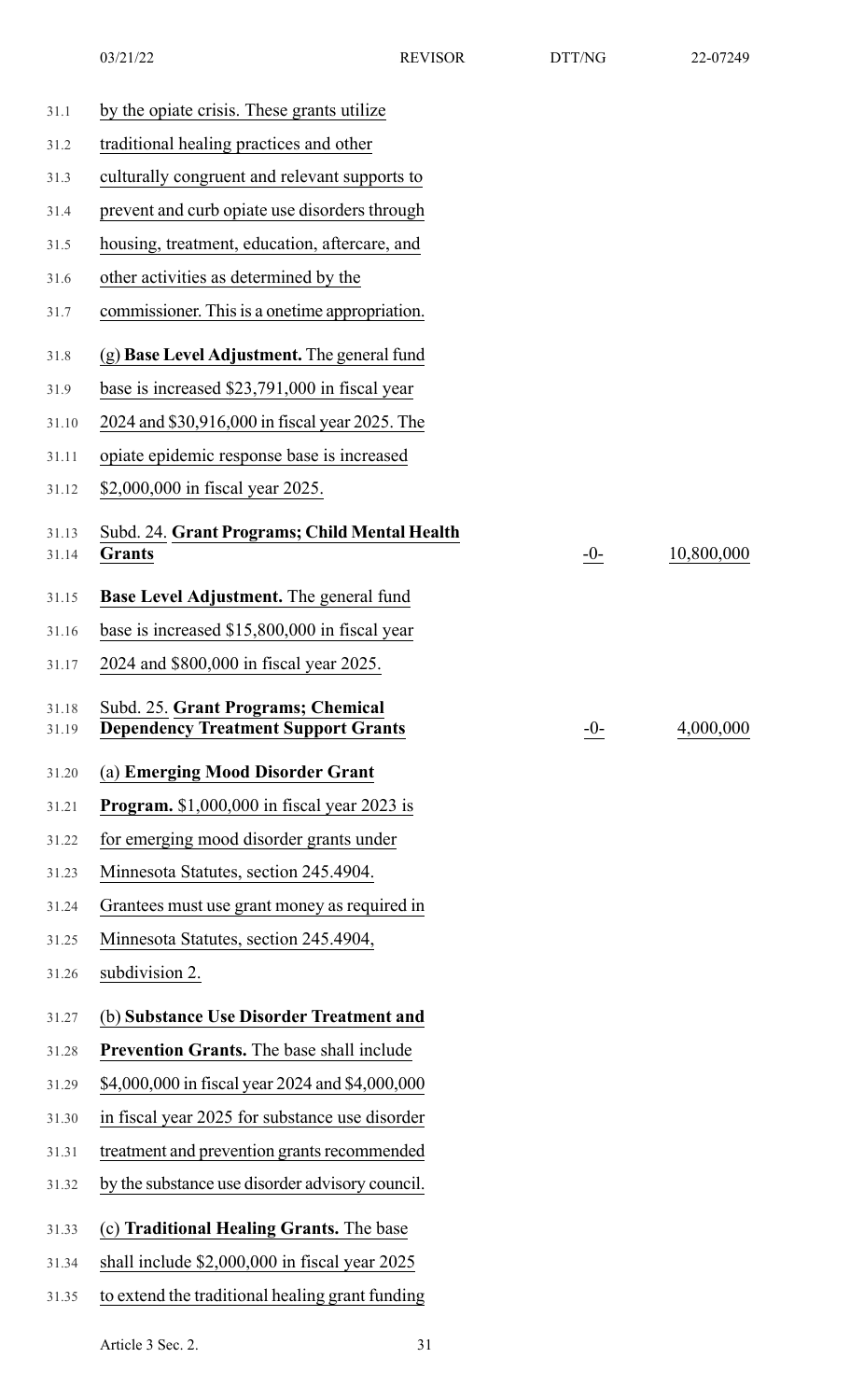| 32.1           | appropriated in Laws 2019, chapter 63, article             |                        |           |       |           |
|----------------|------------------------------------------------------------|------------------------|-----------|-------|-----------|
| 32.2           | 3, section 1, paragraph (h), from the opiate               |                        |           |       |           |
| 32.3           | epidemic response account to the                           |                        |           |       |           |
| 32.4           | commissioner of human services. This funding               |                        |           |       |           |
| 32.5           | is awarded to all Tribal nations and to five               |                        |           |       |           |
| 32.6           | urban Indian communities for traditional                   |                        |           |       |           |
| 32.7           | healing practices to American Indians and to               |                        |           |       |           |
| 32.8           | increase the capacity of culturally specific               |                        |           |       |           |
| 32.9           | providers in the behavioral health workforce.              |                        |           |       |           |
| 32.10          | (d) Base Level Adjustment. The general fund                |                        |           |       |           |
| 32.11          | base is increased \$4,000,000 in fiscal year               |                        |           |       |           |
| 32.12          | 2024 and \$2,000,000 in fiscal year 2025.                  |                        |           |       |           |
| 32.13<br>32.14 | Subd. 26. Direct Care and Treatment -<br><b>Operations</b> |                        |           | $-0-$ | 6,501,000 |
|                |                                                            |                        |           |       |           |
| 32.15          | Base Level Adjustment. The general fund                    |                        |           |       |           |
| 32.16          | base is increased \$5,267,000 in fiscal year               |                        |           |       |           |
| 32.17          | 2024 and \$0 in fiscal year 2025.                          |                        |           |       |           |
| 32.18          | Subd. 27. Technical Activities                             |                        |           | $-0-$ | $-0-$     |
| 32.19          | (a) Transfers; Child Care and Development                  |                        |           |       |           |
| 32.20          | <b>Fund.</b> For fiscal years 2024 and 2025, the base      |                        |           |       |           |
| 32.21          | shall include a transfer of \$23,500,000 in fiscal         |                        |           |       |           |
| 32.22          | year 2024 and \$23,500,000 in fiscal year 2025             |                        |           |       |           |
| 32.23          | from the TANF fund to the child care and                   |                        |           |       |           |
| 32.24          | development fund. These are onetime                        |                        |           |       |           |
| 32.25          | transfers.                                                 |                        |           |       |           |
| 32.26          | (b) Base Level Adjustment. The TANF base                   |                        |           |       |           |
| 32.27          | is increased $$23,500,000$ in fiscal year 2024,            |                        |           |       |           |
| 32.28          | \$23,500,000 in fiscal year 2025, and \$0 in               |                        |           |       |           |
| 32.29          | fiscal year 2026.                                          |                        |           |       |           |
| 32.30          | Sec. 3. BOARD OF DIRECTORS OF MNSURE                       |                        |           |       |           |
| 32.31          |                                                            | Appropriations by Fund |           |       |           |
| 32.32          |                                                            | 2022                   | 2023      |       |           |
| 32.33          | General                                                    | $-0-$                  | 7,775,000 |       |           |
| 32.34          | <b>Health Care Access</b>                                  | $-0-$                  | 3,500,000 |       |           |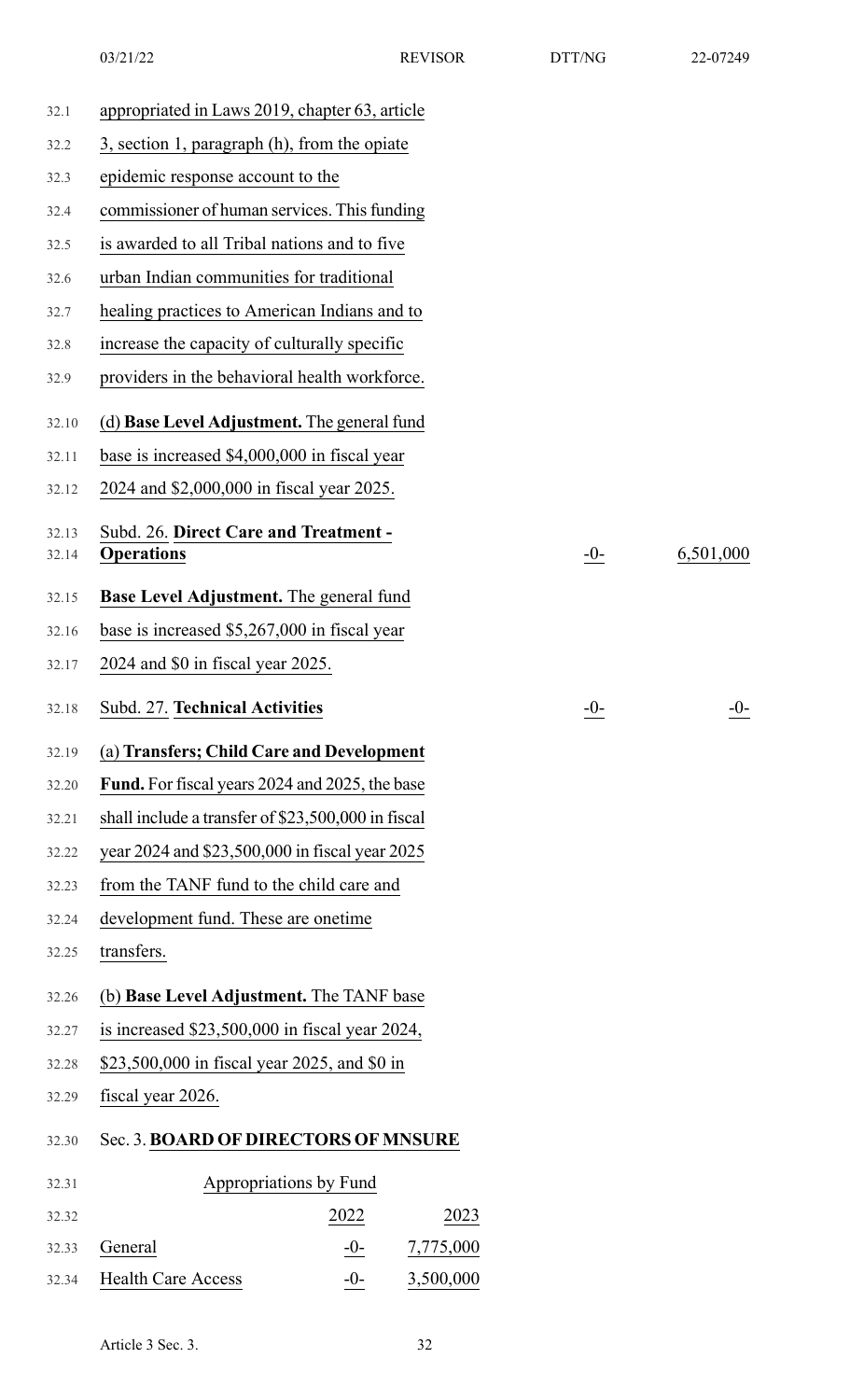- 
- 33.1 These appropriations may be transferred to 33.2 the MNSure account established by Minnesota 33.3 Statutes, section 62V.07. The health care 33.4 access fund appropriation is onetime. 33.5 **Base Adjustment.** The general fund base for 33.6 this appropriation is \$7,476,000 in fiscal year 33.7 2024, \$3,521,000 in fiscal year 2025, and \$0 33.8 in fiscal year 2026. 33.9 Sec. 4. Laws 2021, First Special Session chapter 7, article 16, section 2, subdivision 29, 33.10 is amended to read: 33.11 Subd. 29. **Grant Programs; Disabilities Grants** 31,398,000 31,010,000 33.12 (a) **Training Stipends for Direct Support** 33.13 **Services Providers.** \$1,000,000 in fiscal year 33.14 2022 is from the general fund for stipends for 33.15 individual providers of direct support services 33.16 as defined in Minnesota Statutes, section 33.17 256B.0711, subdivision 1. These stipends are 33.18 available to individual providers who have 33.19 completed designated voluntary trainings 33.20 made available through the State-Provider 33.21 Cooperation Committee formed by the State 33.22 of Minnesota and the Service Employees 33.23 International Union Healthcare Minnesota. 33.24 Any unspent appropriation in fiscal year 2022 33.25 is available in fiscal year 2023. This is a 33.26 onetime appropriation. This appropriation is 33.27 available only if the labor agreement between 33.28 the state of Minnesota and the Service 33.29 Employees International Union Healthcare 33.30 Minnesota under Minnesota Statutes, section 33.31 179A.54, is approved under Minnesota 33.32 Statutes, section 3.855. 33.33 (b) **Parent-to-Parent Peer Support.** \$125,000
- 33.34 in fiscal year 2022 and \$125,000 in fiscal year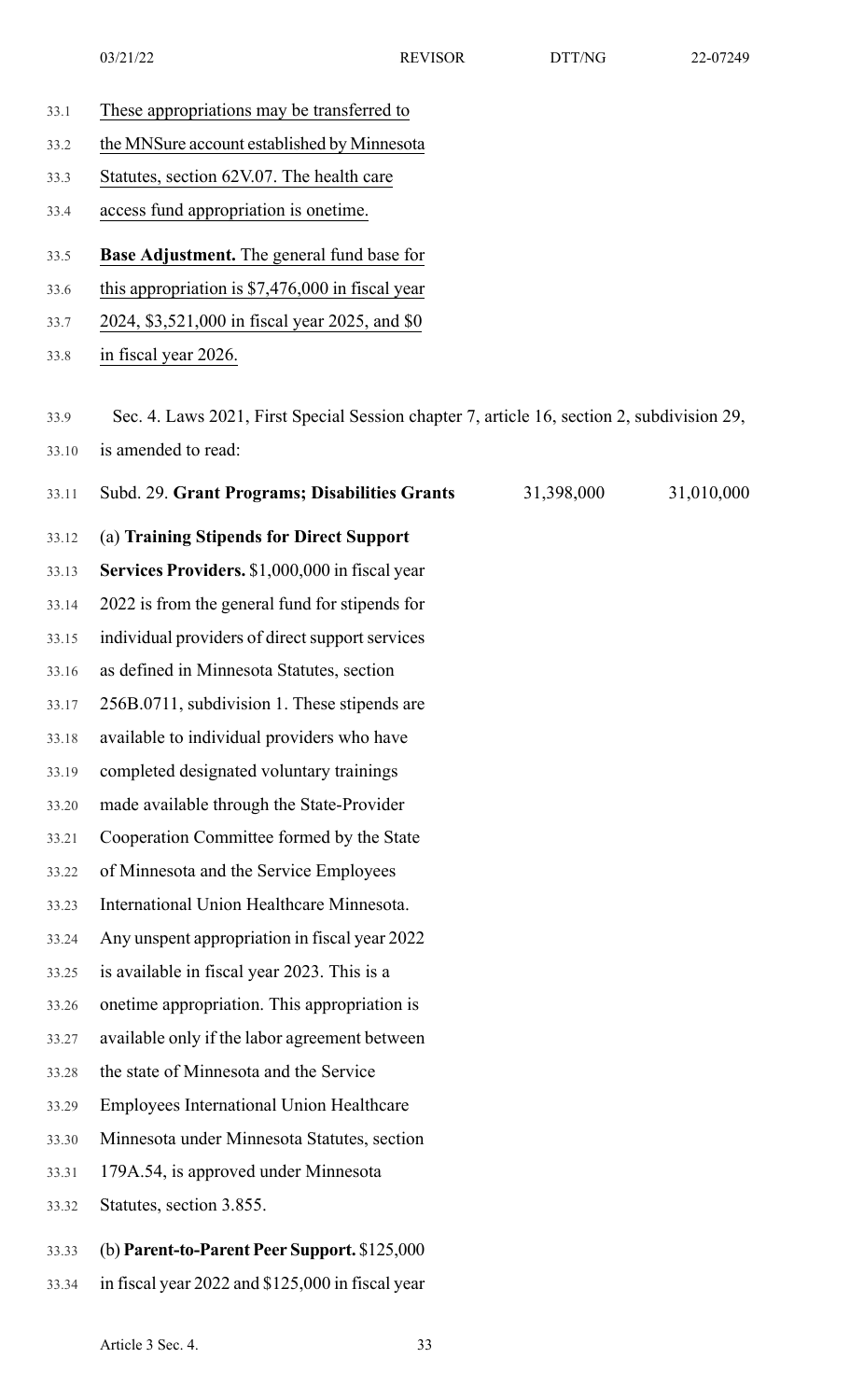- 34.1 2023 are from the general fund for a grant to 34.2 an alliance member of Parent to Parent USA 34.3 to support the alliance member's 34.4 parent-to-parent peer support program for 34.5 families of children with a disability orspecial 34.6 health care need. 34.7 (c) **Self-Advocacy Grants.** (1) \$143,000 in 34.8 fiscal year 2022 and \$143,000 in fiscal year 34.9 2023 are from the general fund for a grant 34.10 under Minnesota Statutes, section 256.477, 34.11 subdivision 1. 34.12 (2) \$105,000 in fiscal year 2022 and \$105,000 34.13 in fiscal year 2023 are from the general fund
	- 34.14 for subgrants under Minnesota Statutes,
	- 34.15 section 256.477, subdivision 2.
	- 34.16 (d) **Minnesota Inclusion Initiative Grants.**
	- 34.17 \$150,000 in fiscal year 2022 and \$150,000 in
	- 34.18 fiscal year 2023 are from the general fund for

34.19 grants under Minnesota Statutes, section 34.20 256.4772.

- 34.21 (e) **Grants to Expand Access to Child Care**
- 34.22 **for Children with Disabilities.** \$250,000 in
- 34.23 fiscal year 2022 and \$250,000 in fiscal year
- 34.24 2023 are from the general fund for grants to
- 34.25 expand access to child care for children with
- 34.26 disabilities. Any unspent amount in fiscal year
- 34.27 2022 is available through June 30, 2023. This 34.28 is a onetime appropriation.
- 34.29 (f) **Parenting with a Disability Pilot Project.**
- 34.30 The general fund base includes \$1,000,000 in
- 34.31 fiscal year 2024 and \$0 in fiscal year 2025 to
- 34.32 implement the parenting with a disability pilot
- 34.33 project.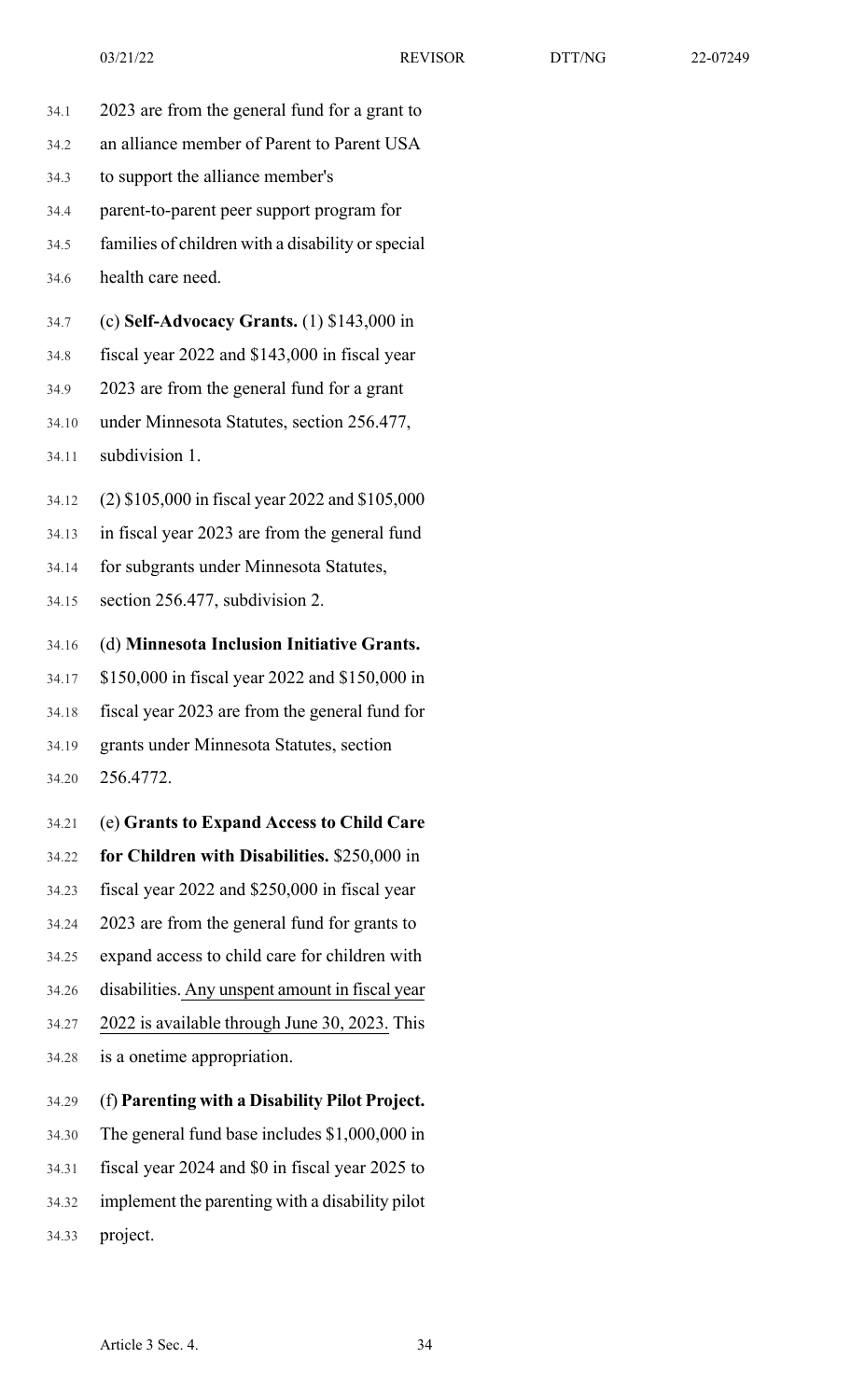35.1 (g) **Base Level Adjustment.** The general fund 35.2 base is \$29,260,000 in fiscal year 2024 and 35.3 \$22,260,000 in fiscal year 2025. 35.4 Sec. 5. Laws 2021, First Special Session chapter 7, article 16, section 2, subdivision 31, 35.5 is amended to read: 35.6 Subd. 31. **Grant Programs; Adult Mental Health** 35.7 **Grants** 35.8 Appropriations by Fund 35.9 General 98,772,000 98,703,000 2,000,000 2,000,000 35.10 Opiate Epidemic 35.11 Response 35.12 (a) **Culturally and Linguistically** 35.13 **Appropriate Services Implementation** 35.14 **Grants.** \$2,275,000 in fiscal year 2022 and 35.15 \$2,206,000 in fiscal year 2023 are from the 35.16 general fund for grants to disability services, 35.17 mental health, and substance use disorder 35.18 treatment providers to implement culturally 35.19 and linguistically appropriate services 35.20 standards, according to the implementation 35.21 and transition plan developed by the 35.22 commissioner. Any unspent amount in fiscal 35.23 year 2022 is available through June 30, 2023. 35.24 The general fund base for this appropriation 35.25 is \$1,655,000 in fiscal year 2024 and \$0 in 35.26 fiscal year 2025. 35.27 (b) **Base Level Adjustment.** The general fund 35.28 base is \$93,295,000 in fiscal year 2024 and 35.29 \$83,324,000 in fiscal year 2025. The opiate 35.30 epidemic response fund base is \$2,000,000 in 35.31 fiscal year 2024 and \$0 in fiscal year 2025.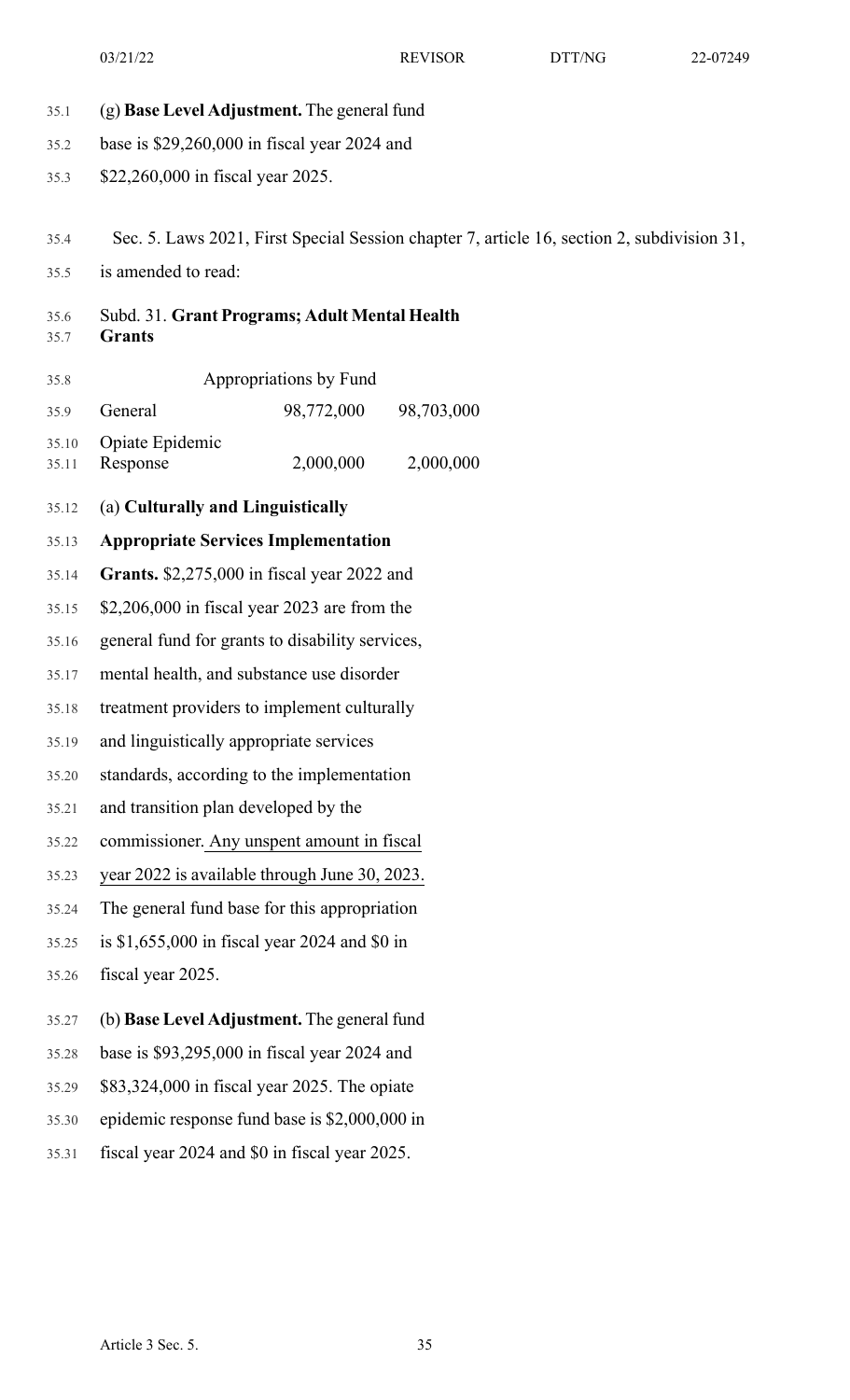- 36.1 Sec. 6. Laws 2021, First Special Session chapter 7, article 16, section 2, subdivision 33,
- 36.2 is amended to read:

### 36.3 Subd. 33. **Grant Programs; Chemical** 36.4 **Dependency Treatment Support Grants**

| 36.5         |                                                   | Appropriations by Fund |           |  |
|--------------|---------------------------------------------------|------------------------|-----------|--|
| 36.6         | General                                           | 4,273,000              | 4,274,000 |  |
| 36.7         | <b>Lottery Prize</b>                              | 1,733,000              | 1,733,000 |  |
| 36.8<br>36.9 | Opiate Epidemic<br>Response                       | 500,000                | 500,000   |  |
| 36.10        | (a) Problem Gambling. \$225,000 in fiscal         |                        |           |  |
| 36.11        | year 2022 and \$225,000 in fiscal year 2023       |                        |           |  |
| 36.12        | are from the lottery prize fund for a grant to    |                        |           |  |
| 36.13        | the state affiliate recognized by the National    |                        |           |  |
| 36.14        | Council on Problem Gambling. The affiliate        |                        |           |  |
| 36.15        | must provide services to increase public          |                        |           |  |
| 36.16        | awareness of problem gambling, education,         |                        |           |  |
| 36.17        | training for individuals and organizations        |                        |           |  |
| 36.18        | providing effective treatment services to         |                        |           |  |
| 36.19        | problem gamblers and their families, and          |                        |           |  |
| 36.20        | research related to problem gambling.             |                        |           |  |
| 36.21        | (b) Recovery Community Organization               |                        |           |  |
| 36.22        | Grants. \$2,000,000 in fiscal year 2022 and       |                        |           |  |
| 36.23        | \$2,000,000 in fiscal year 2023 are from the      |                        |           |  |
| 36.24        | general fund for grants to recovery community     |                        |           |  |
| 36.25        | organizations, as defined in Minnesota            |                        |           |  |
| 36.26        | Statutes, section 254B.01, subdivision 8, to      |                        |           |  |
| 36.27        | provide for costs and community-based peer        |                        |           |  |
| 36.28        | recovery support services that are not            |                        |           |  |
| 36.29        | otherwise eligible for reimbursement under        |                        |           |  |
| 36.30        | Minnesota Statutes, section 254B.05, as part      |                        |           |  |
| 36.31        | of the continuum of care for substance use        |                        |           |  |
| 36.32        | disorders. Any unspent amount in fiscal year      |                        |           |  |
| 36.33        | 2022 is available through June 30, 2023. The      |                        |           |  |
| 36.34        | general fund base for this appropriation is       |                        |           |  |
| 36.35        | \$2,000,000 in fiscal year 2024 and \$0 in fiscal |                        |           |  |
| 36.36        | year $2025$                                       |                        |           |  |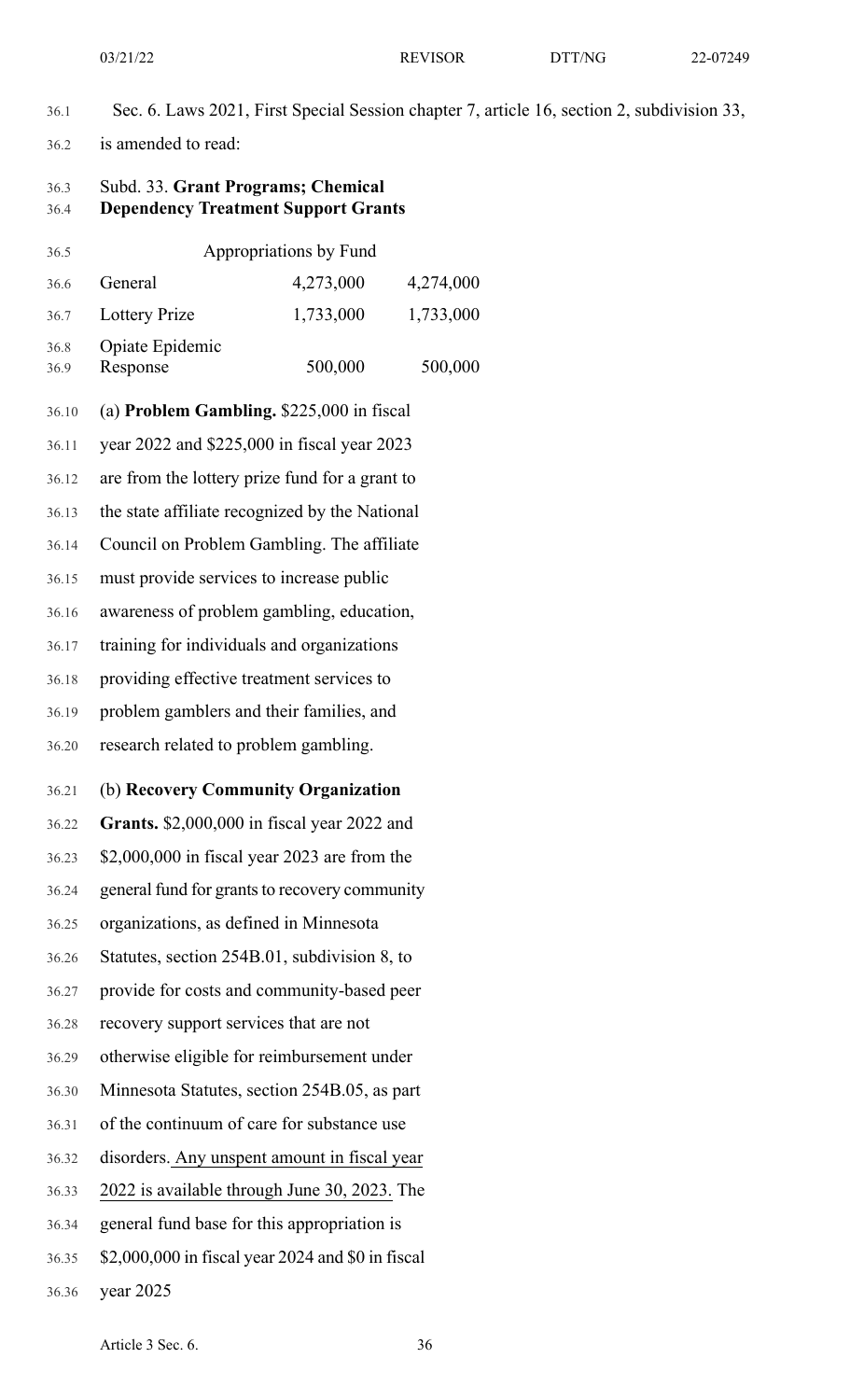- 37.1 (c) **Base Level Adjustment.** The general fund
- 37.2 base is \$4,636,000 in fiscal year 2024 and
- 37.3 \$2,636,000 in fiscal year 2025. The opiate
- 37.4 epidemic response fund base is \$500,000 in
- 37.5 fiscal year 2024 and \$0 in fiscal year 2025.

37.6 Sec. 7. Laws 2021, First Special Session chapter 7, article 16, section 28, is amended to 37.7 read:

#### 37.8 Sec. 28. **CONTINGENT APPROPRIATIONS.**

37.9 Any appropriation in this act for a purpose included in Minnesota's initial state spending 37.10 plan as described in guidance issued by the Centers for Medicare and Medicaid Services 37.11 for implementation of section 9817 of the federal American Rescue Plan Act of 2021 is 37.12 contingent upon approval of that purpose by the Centers for Medicare and Medicaid Services, 37.13 except for the rate increases specified in article 11, sections 12 and 19. This section expires 37.14 June 30, 2024.

37.15 Sec. 8. Laws 2021, First Special Session chapter 7, article 17, section 3, is amended to 37.16 read:

### 37.17 Sec. 3. **GRANTS FOR TECHNOLOGY FOR HCBS RECIPIENTS.**

37.18 (a) This act includes \$500,000 in fiscal year 2022 and \$2,000,000 in fiscal year 2023 37.19 for the commissioner of human services to issue competitive grants to home and 37.20 community-based service providers. Grants must be used to provide technology assistance, 37.21 including but not limited to Internet services, to older adults and people with disabilities 37.22 who do not have access to technology resources necessary to use remote service delivery 37.23 and telehealth. Any unspent amount in fiscal year 2022 is available through June 30, 2023. 37.24 The general fund base included in this act for this purpose is \$1,500,000 in fiscal year 2024 37.25 and \$0 in fiscal year 2025.

- 37.26 (b) All grant activities must be completed by March 31, 2024.
- 37.27 (c) This section expires June 30, 2024.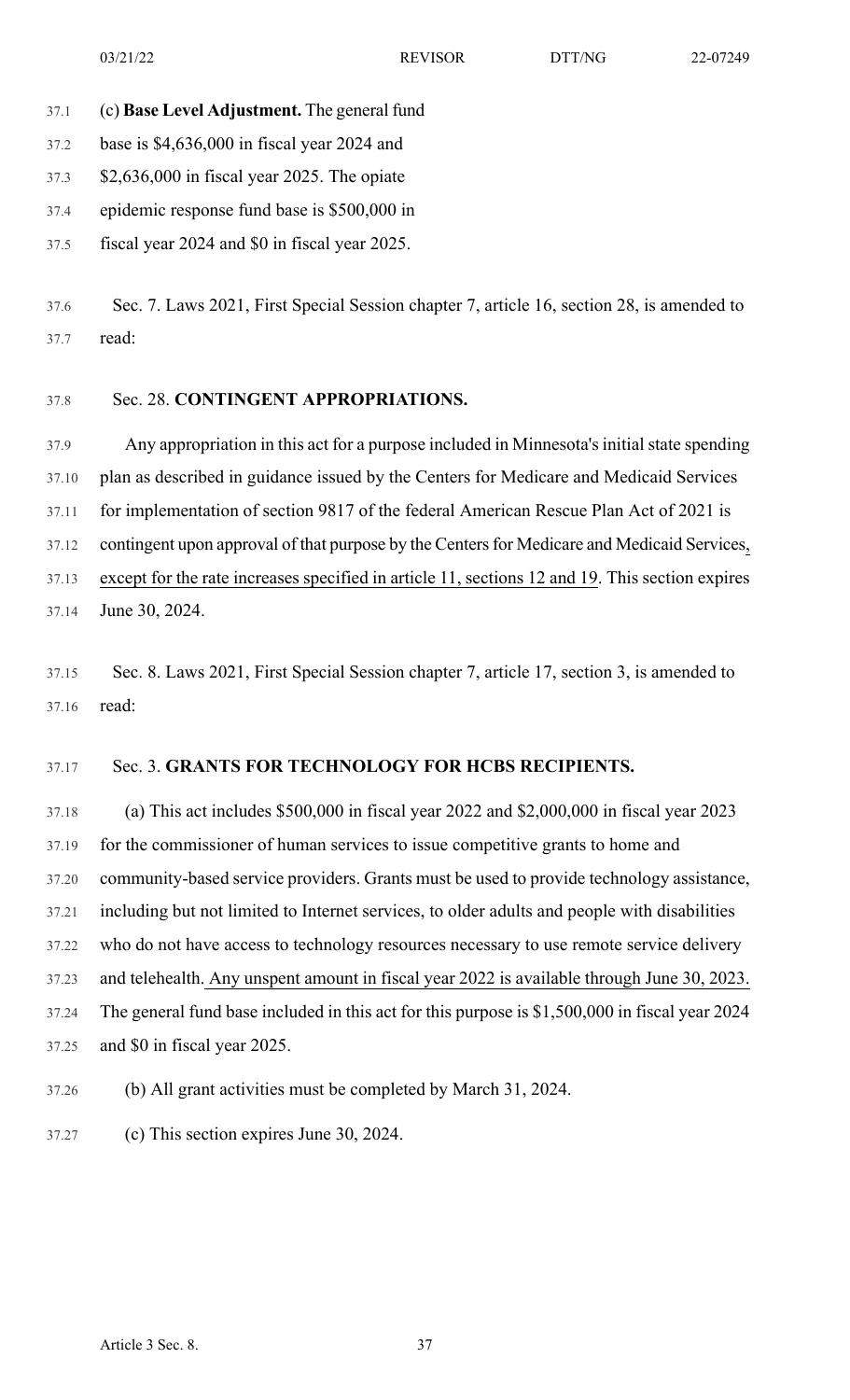38.1 Sec. 9. Laws 2021, First Special Session chapter 7, article 17, section 6, is amended to 38.2 read:

#### 38.3 Sec. 6. **TRANSITION TO COMMUNITY INITIATIVE.**

38.4 (a) This act includes \$5,500,000 in fiscal year 2022 and \$5,500,000 in fiscal year 2023 38.5 for additional funding for grants awarded under the transition to community initiative 38.6 described in Minnesota Statutes, section 256.478. Any unspent amount in fiscal year 2022 38.7 is available through June 30, 2023. The general fund base in this act for this purpose is 38.8 \$4,125,000 in fiscal year 2024 and \$0 in fiscal year 2025.

- 38.9 (b) All grant activities must be completed by March 31, 2024.
- 38.10 (c) This section expires June 30, 2024.

38.11 Sec. 10. Laws 2021, First Special Session chapter 7, article 17, section 10, is amended to 38.12 read:

# 38.13 Sec. 10. **PROVIDER CAPACITY GRANTS FOR RURAL AND UNDERSERVED** 38.14 **COMMUNITIES.**

38.15 (a) This act includes \$6,000,000 in fiscal year 2022 and \$8,000,000 in fiscal year 2023 38.16 for the commissioner to establish a grant program for small provider organizations that 38.17 provide services to rural or underserved communities with limited home and 38.18 community-based services provider capacity. The grants are available to build organizational 38.19 capacity to provide home and community-based services in Minnesota and to build new or 38.20 expanded infrastructure to access medical assistance reimbursement. Any unspent amount 38.21 in fiscal year 2022 is available through June 30, 2023. The general fund base in this act for 38.22 this purpose is \$8,000,000 in fiscal year 2024 and \$0 in fiscal year 2025.

38.23 (b) The commissionershall conduct community engagement, provide technical assistance, 38.24 and establish a collaborative learning community related to the grants available under this 38.25 section and work with the commissioner of management and budget and the commissioner 38.26 of the Department of Administration to mitigate barriers in accessing grant funds. Funding 38.27 awarded for the community engagement activities described in this paragraph is exempt 38.28 from state solicitation requirements under Minnesota Statutes, section 16B.97, for activities 38.29 that occur in fiscal year 2022.

- 38.30 (c) All grant activities must be completed by March 31, 2024.
- 38.31 (d) This section expires June 30, 2024.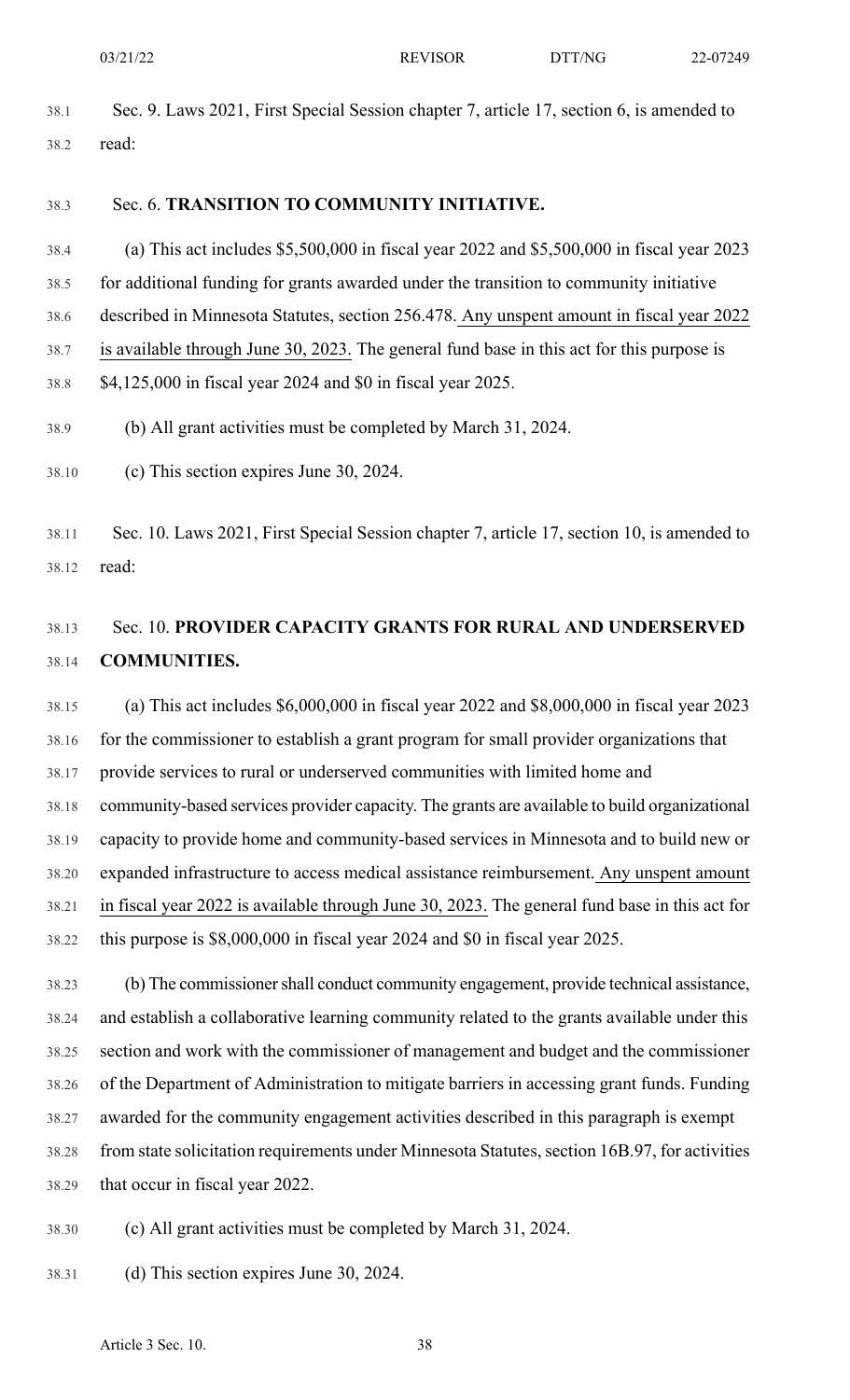39.1 Sec. 11. Laws 2021, First Special Session chapter 7, article 17, section 11, is amended to 39.2 read:

#### 39.3 Sec. 11. **EXPAND MOBILE CRISIS.**

39.4 (a) This act includes \$8,000,000 in fiscal year 2022 and \$8,000,000 in fiscal year 2023 39.5 for additional funding for grants for adult mobile crisis services under Minnesota Statutes, 39.6 section 245.4661, subdivision 9, paragraph (b), clause (15). Any unspent amount in fiscal 39.7 year 2022 is available through June 30, 2023. The general fund base in this act for this

39.8 purpose is \$4,000,000 in fiscal year 2024 and \$0 in fiscal year 2025.

39.9 (b) Beginning April 1, 2024, counties may fund and continue conducting activities 39.10 funded under this section.

39.11 (c) All grant activities must be completed by March 31, 2024.

39.12 (d) This section expires June 30, 2024.

39.13 Sec. 12. Laws 2021, First Special Session chapter 7, article 17, section 12, is amended to 39.14 read:

# 39.15 Sec. 12. **PSYCHIATRIC RESIDENTIAL TREATMENT FACILITY AND CHILD** 39.16 **AND ADOLESCENT MOBILE TRANSITION UNIT.**

39.17 (a) This act includes \$2,500,000 in fiscal year 2022 and \$2,500,000 in fiscal year 2023 39.18 for the commissioner of human services to create children's mental health transition and 39.19 support teams to facilitate transition back to the community of children from psychiatric 39.20 residential treatment facilities, and child and adolescent behavioral health hospitals. Any 39.21 unspent amount in fiscal year 2022 is available through June 30, 2023. The general fund 39.22 base included in this act for this purpose is \$1,875,000 in fiscal year 2024 and \$0 in fiscal 39.23 year 2025.

39.24 (b) Beginning April 1, 2024, counties may fund and continue conducting activities 39.25 funded under this section.

39.26 (c) This section expires March 31, 2024.

39.27 Sec. 13. Laws 2021, First Special Session chapter 7, article 17, section 17, subdivision 3, 39.28 is amended to read:

39.29 Subd. 3. **Respite services for older adults grants.** (a) This act includes \$2,000,000 in 39.30 fiscal year 2022 and \$2,000,000 in fiscal year 2023 for the commissioner of human services